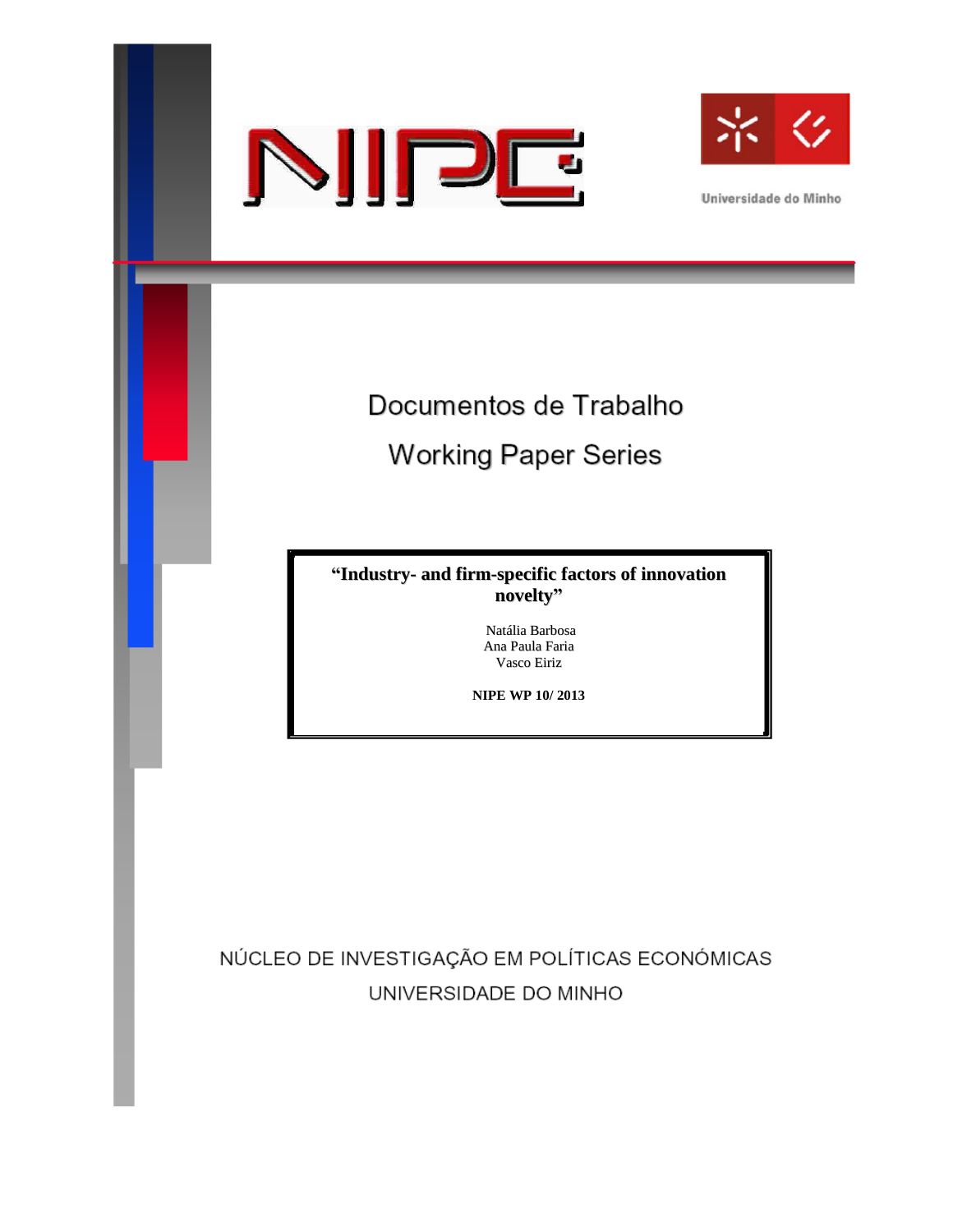### **"Industry- and firm-specific factors of innovation novelty"**

Natália Barbosa Ana Paula Faria Vasco Eiriz

### **NIPE \* WP 10/ 2013**

**URL:** http://www.eeg.uminho.pt/economia/nipe



 $\overline{a}$ 

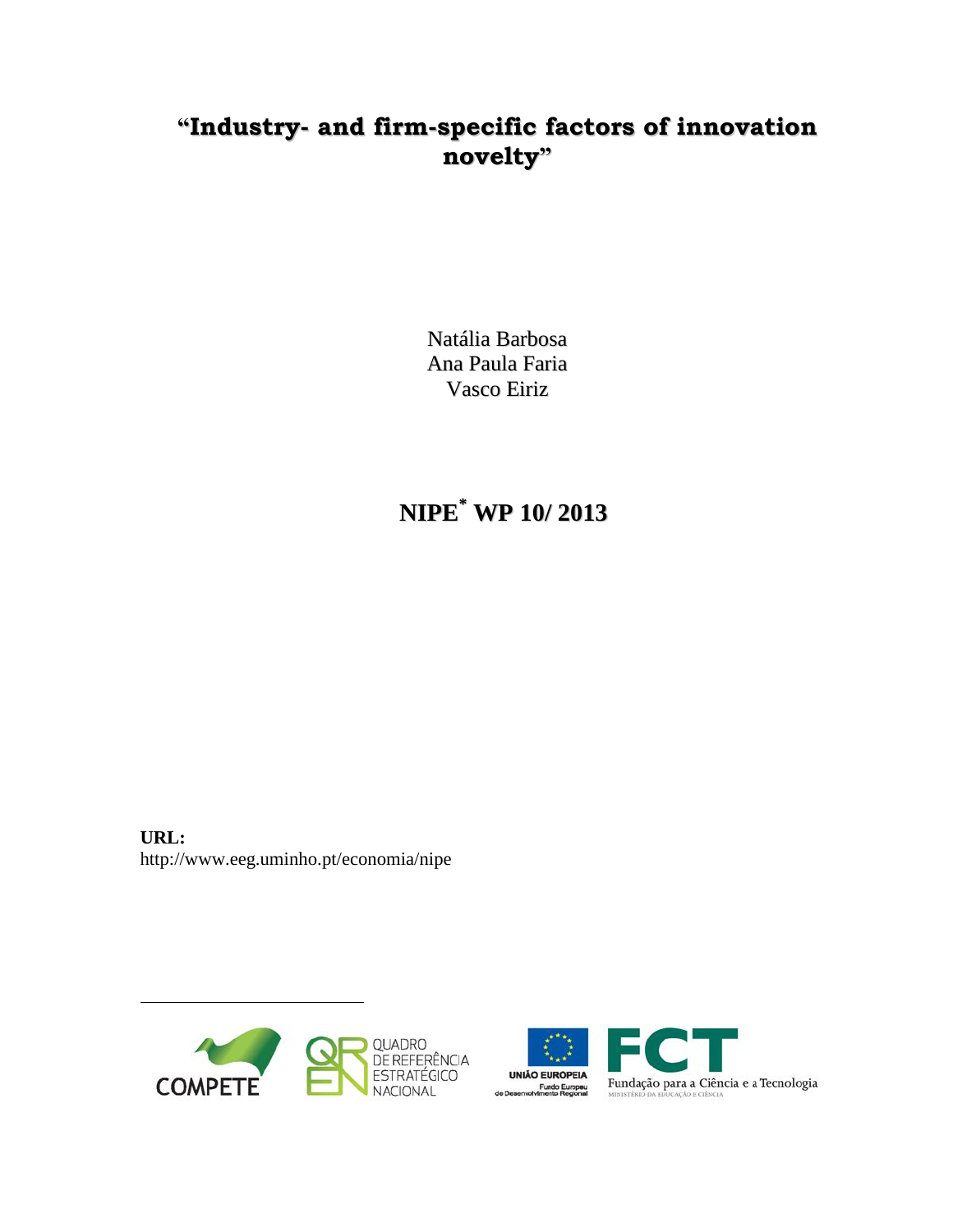## Industry- and firm-specific factors of innovation novelty

Natália Barbosa§ , Ana Paula Faria§ and Vasco Eiriz‡

§Department of Economics and NIPE

‡Department of Management

School of Economics and Management, University of Minho, Braga 4710-057, Portugal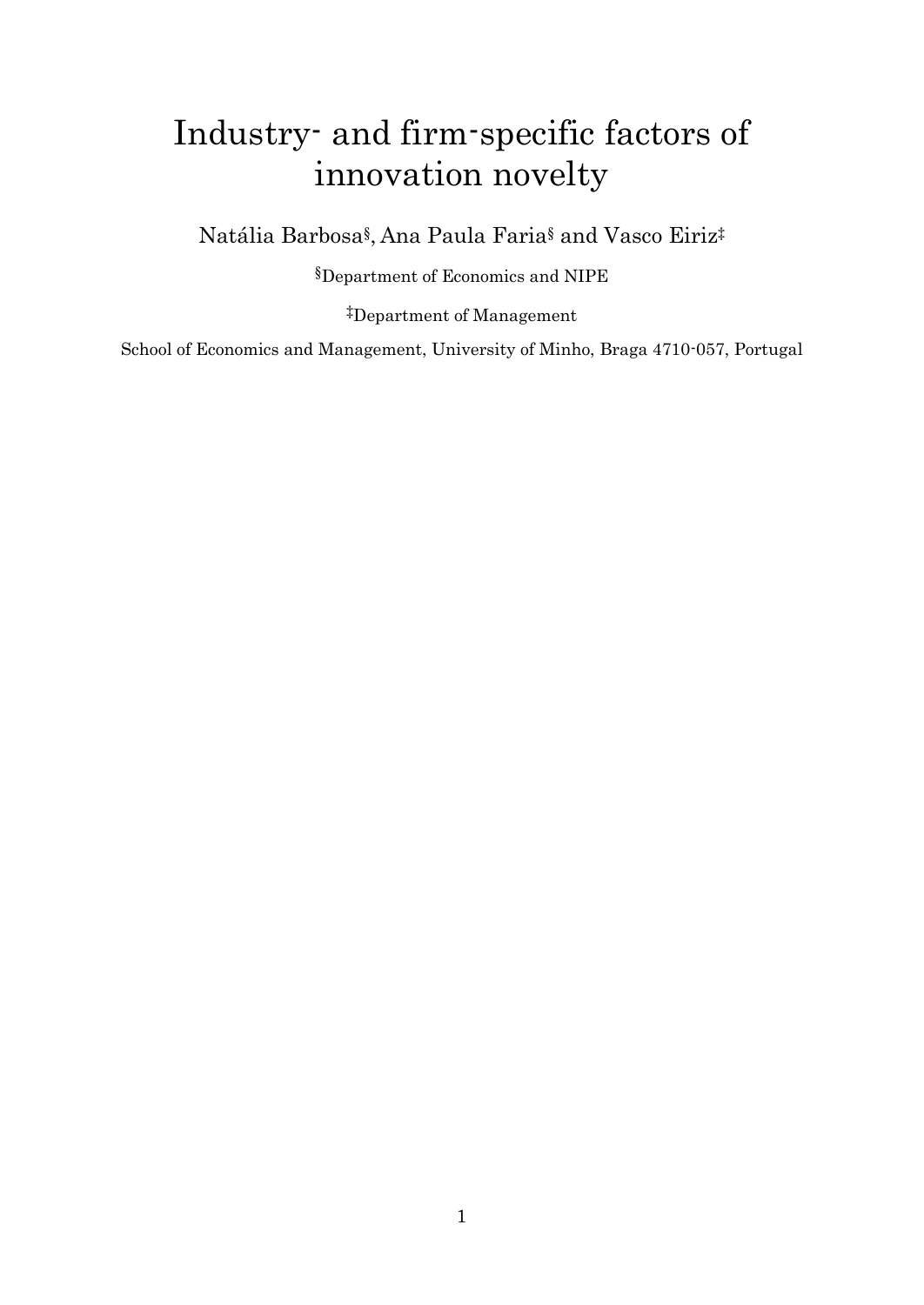## Industry- and firm-specific factors of innovation novelty

#### Abstract

This paper investigates the underlying factors that might shape the firm's choices with respect to degrees of innovation novelty. Using a sample of 2983 firms observed under the Portuguese Community Innovation Survey, we assess the relative relevance of a set of firm- and industry-specific factors in explaining firms' choices about incremental or radical innovation. The results indicate that both the firm's idiosyncratic historical factors giving rise to heterogeneous R&D capabilities and the industry context have power to shape the firm's innovation choices, even though firm-specific factors appear to be more powerful. The estimated impacts on firm's innovation novelty are, nonetheless, significantly moderated by the type of firm and industry.

#### JEL Classification: L21, L10, O31

Keywords: radical and incremental innovation, competitive environment, R&D capabilities.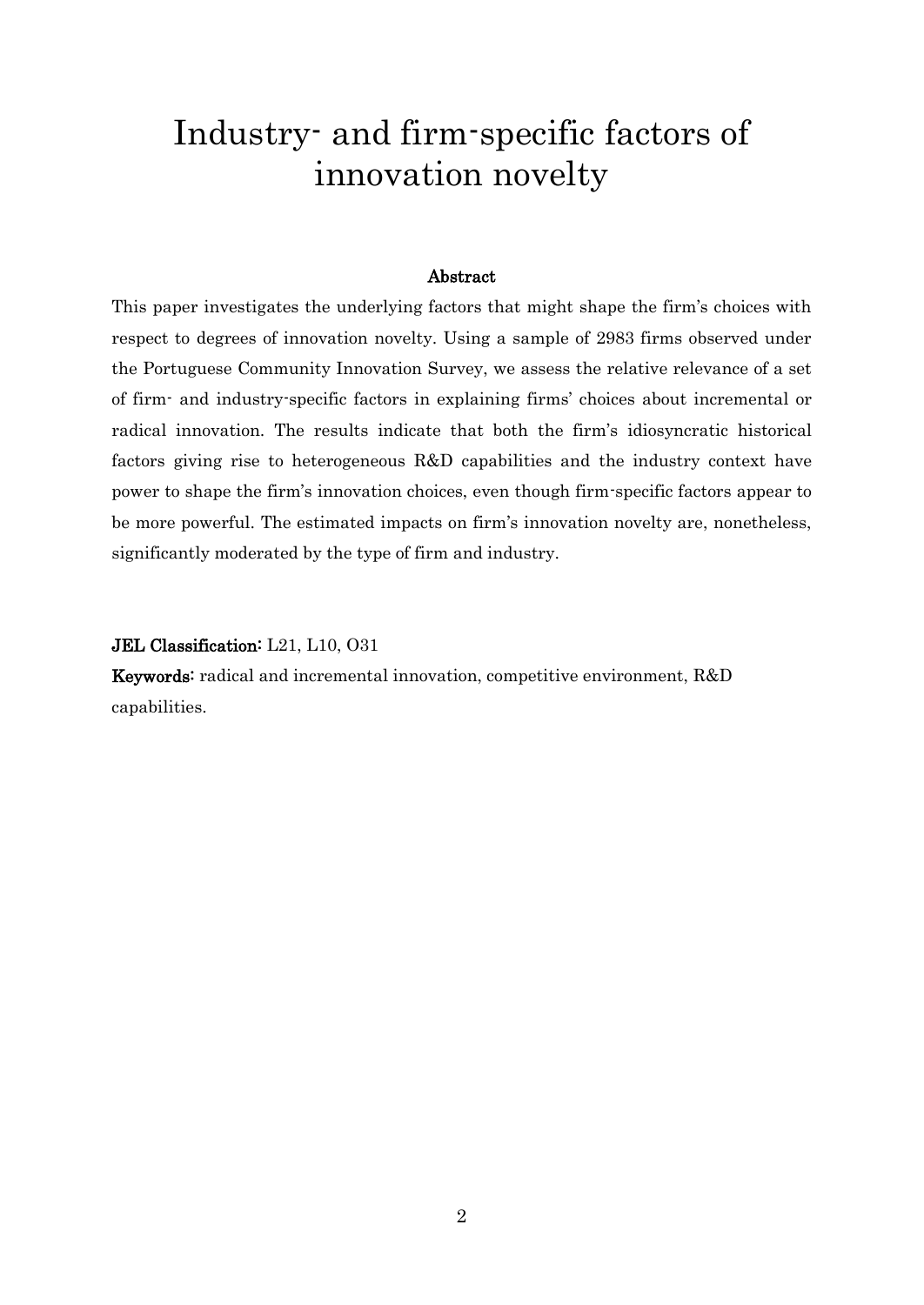#### 1. Introduction

Firms may pursue different innovation strategies. One possible indicator of firms' innovation strategy is the degree of novelty of innovation output. Radical or drastic innovation refers to products that are new for the firm, market and industry and to technological breakthroughs, whereas incremental or non-drastic innovation refers to small changes of existing products or processes.

Radical innovation is likely to be more important than incremental innovation because it is the foundation of firms' competitive advantages by rendering the established technology irrelevant and conferring a temporary monopolist position to the innovator (Schumpeter, 1934). Radical innovation can create new markets and destroy old ones. It also creates opportunities to outsiders to access new markets and it can bring down large incumbents that fail to innovate (e.g. Henderson, 1993; Chandy and Tellis 1998, 2000; Czarnitzki and Kraft, 2004; Acemoglu and Cao, 2010).

However, radical innovation is riskier and demands more resources than incremental innovation, making it less common and underscoring the importance of incremental innovation (Treacy, 2004; Varadarajan, 2008). Regarding incremental innovation there are at least two ways through which it can play an important role in achieving and maintaining competitive advantages, namely through product differentiation (e.g. Filson and Gretz, 2004) and cost-efficiency gains from better production processes (e.g. Ghosal, 2009).

Although innovation novelty may affect differently firms' and industries' performance, our current knowledge about the underlying factors that may determine different types of innovation output is still scarce. Firms' incentives to engage in innovation have been the topic of a long debate and scrutiny. Yet, theoretical and empirical contributions do not provide consensual results regarding its main determinants and they hardly distinguish radical from incremental innovation. Nonetheless, the distinction between radical and incremental innovation may well be a useful key to disentangle the lack of consensual results (Henderson, 1993; Czarnitzki and Kraft, 2004). This paper contributes to fill this gap by looking at the firm's innovation output in terms of its degree of novelty in assessing the role of industry- and firm-specific factors in shaping firms' innovations decisions.

Our motivation derives from the growing evidence reporting persistently different firm-level innovation decisions (e.g. Camacho and Rodriguez, 2008; Brusoni and Sgalari, 2006; Ghosal, 2009; Forsman, 2011). This heterogeneity relates not only to inter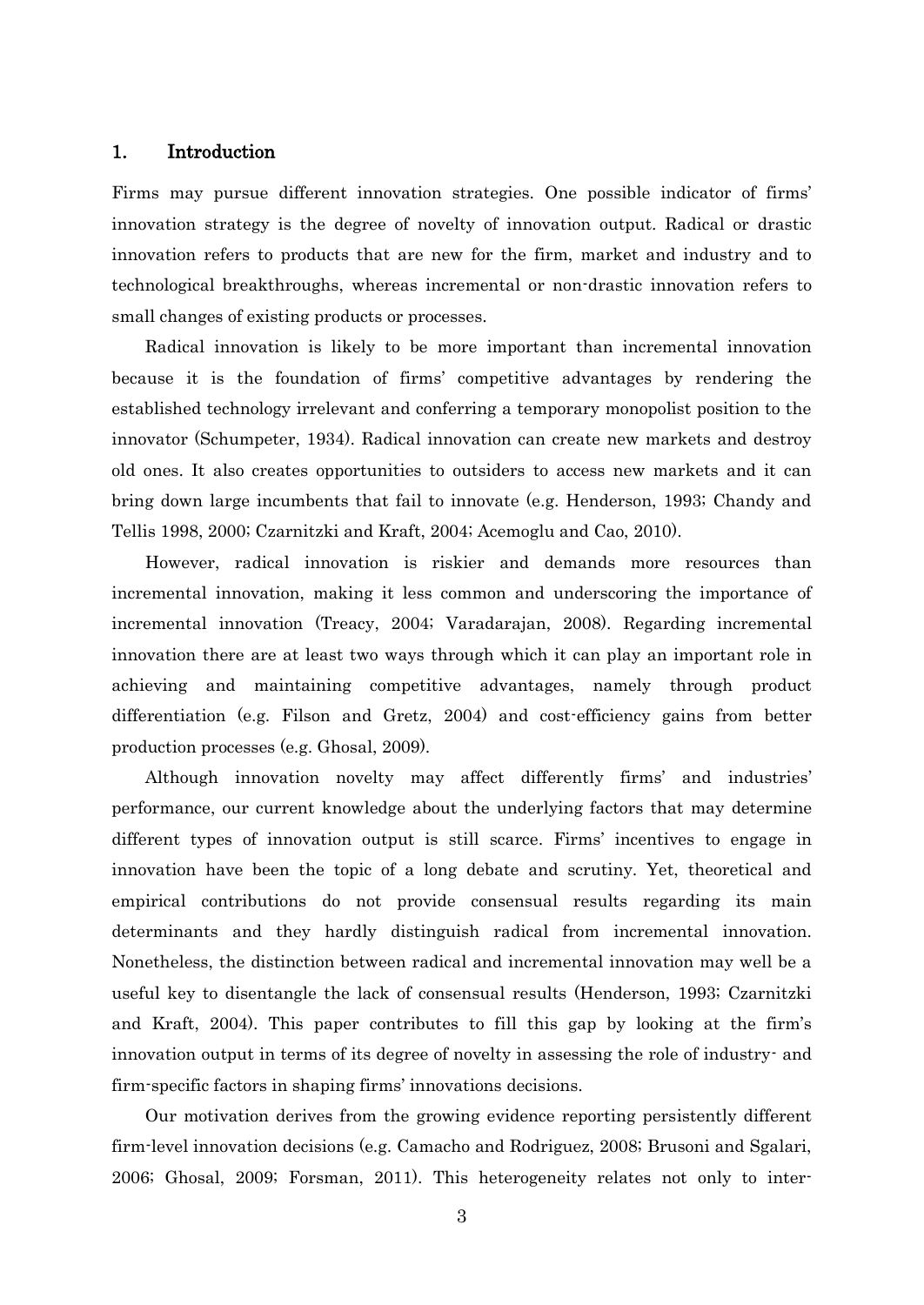industry differences but also to intra-industry differences across similar firms, hence making it difficult to devise empirical regularities relating firms' innovation decisions. As such, the purpose of this paper is twofold. First, it aims to understand the role of industry factors on firms' decision to introduce in the market a radical or an incremental innovation, a theme that has been neglected to some extent by previous empirical studies (Duguet, 2006; Vega-Jurado et al., 2008). Second, it investigates in what extent and which sources of firms' heterogeneous R&D capabilities are relevant to explain different degrees of innovation novelty. By doing so, this paper brings new empirical evidence to the still scarce literature on the drivers of radical and incremental innovation at firm-level. Further, instead of looking at a one specific factor – the more common empirical approach -, this paper assesses simultaneously the relative relevance of industry-specific factors and firms' idiosyncratic historical factors giving rise to their heterogeneous capabilities.

Understanding the drivers of firms' decisions in terms of innovation novelty is important for two reasons. First, it is reasonable to assume that radical and incremental innovations are driven by different processes (see, e.g. Duguet, 2006; Thornhill, 2006). For instance, conventional wisdom is that the creation of incremental innovations is variously explained in terms of 'rational' responses to markets, dynamics of technological regimes, dominant design, etc., whereas radical innovations, in contrast, are explained in terms of serendipity, chance or haphazard scientific discoveries (Godoe, 2000). However, other studies contradict this view and note that radical innovations are to a higher degree more dependent on existing knowledge than non-radical innovations (Sternitzke, 2010; Shoenmakers and Duysters, 2010). Naturally, understanding the main drivers of radical and incremental innovation has implications for the study of firm dynamics and innovation strategy (Eiriz, et al., 2013). Thus, knowing the main sources of radical and incremental innovation, either related to industry- or firm-specific factors, will help to explain diversity of firms' innovative strategy.

Second, a direct result from the latter is that diversity in strategies generates diversity in firms' market shares, which in turn will impact upon firm and industrial dynamics (Llerena and Oltra, 2002). That is, intra-industry differences in innovative strategy and output are expected to play an important role in explaining firm and industry evolution (Gort and Klepper, 1982; Hopenhayn, 1994; Jovanovic and MacDonald 1994; Klepper 1996).

The remainder of the paper is organized as follows. Section 2 provides an overview of the theoretical contributions to the modelling of the relationship between industry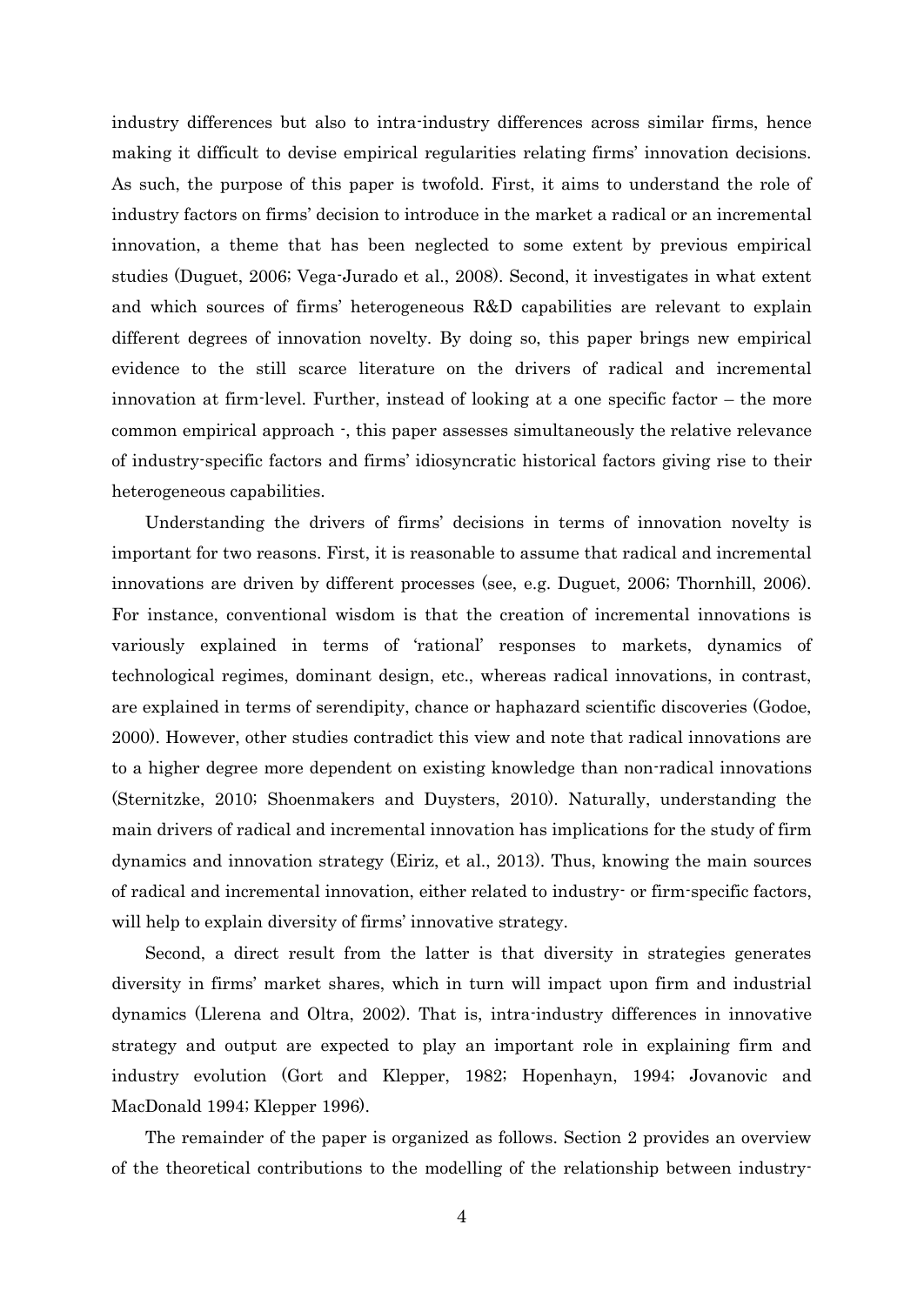and firm-specific factors and firms' choices regarding innovation novelty, and proposes the hypotheses to be investigated. Section 3 describes the data and the empirical variables, and presents the econometric decisions. Section 4 presents and discusses the results. Section 5 draws the conclusions and discusses the limitations of the paper.

#### 2. Theoretical background and hypotheses

#### 2.1. The role of industry-specific factors on radical and incremental innovation

Two opposite views have characterized the debate on the role of incentives on innovation. The Schumpeterian view is that monopoly power may be a precondition for innovation (Schumpeter, 1934). This view is driven by the argument that a firm possessing market power has more financial resources, faces less market uncertainty and can more easily appropriate returns from its R&D investment. By contrast, the Arrow (1962) perspective argues that firms in competitive markets have always more incentives to invest in innovation. This result applies whether the innovation is radical, or incremental. The explanation for this lies in what is known as the Arrow effect or replacement effect: the established monopolist suffers a rent replacement effect.

Gilbert and Newbery (1982) contradicted Arrow's result by arguing that if the innovation is incremental, that is, if the older technology remains a viable substitute for the new, then it pays a monopolist to pre-empt potential competitors because by remaining a monopolist it can earn a flow of profit in excess of the sum of the profits in other industry structure. However, if the innovation is radical, then both incumbents and entrants have equivalent incentive to invest in it.

On the other hand, Reinganum (1983, 1985a) reinstated Arrow's (1962) result in the case of radical innovation. She argues that under uncertainty, the incumbent does less research than any other entrant because of the fear of cannibalizing current profits, leading to a process of continuous leapfrogging between firms (Reinganum, 1983; 1985a). In these models second-mover advantages are also possible (Reinganum, 1985b). In the case of incremental innovation the final outcome is a function of the relative strength of the fear of cannibalization and the incentive to extend market power (Reinganum, 1989).

Recently, Acemoglu and Cao (2010) provided conciliation between these opposite views by focusing on the interplay between new entrants and incumbents. Specifically, they extended the basic Schumpeterian endogenous growth model by allowing incumbents to undertake innovations to improve their products, while entrants engage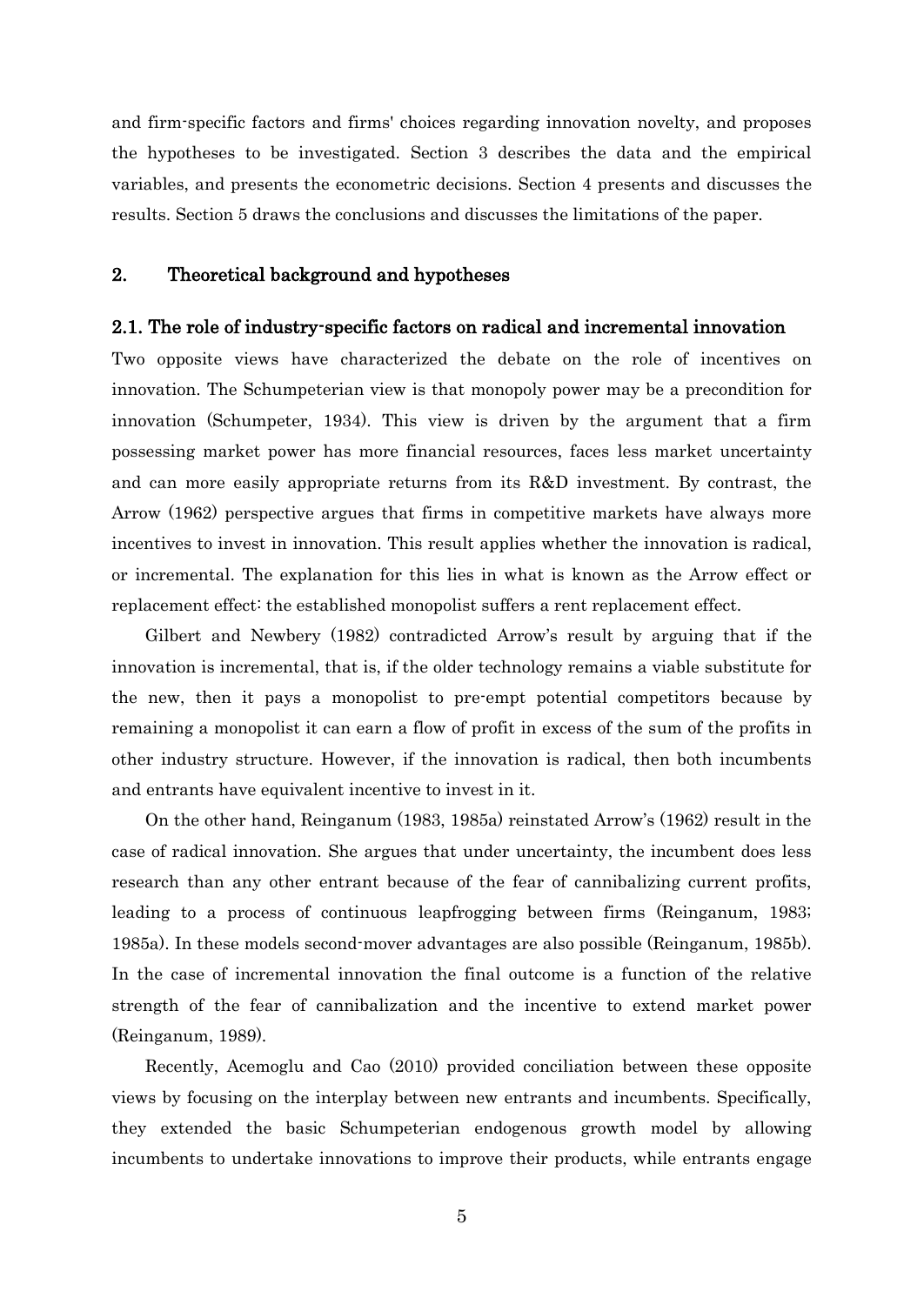in more "radical" innovations to replace incumbents. Their contribution involves simultaneous innovation by new and existing establishments therefore emphasizing the role of creative destruction by new firms in economic growth, but also the importance of large (here incumbents) firms in innovation (see Schumpeter 1934, and Schumpeter 1942).

The management literature presents an alternative explanation for differences between an incumbent and a challenger. Chandy and Tellis (1998) argued that size is not the important variable, but firms' willingness to cannibalize their own investments. This depends on firms' specialized investments, size of internal markets and size of future markets. According to Christensen and Bower (1996) leading firms tend to address the foreseeable needs of their current customers, so the effective resource allocation procedure in experienced organizations is driven by innovations known to be demanded by current customers in existing markets. Radical innovations are then more plausibly developed by challengers, who entered the market recently. In this case, postentry and post-innovation monopoly conditions may increase the incumbent's incentives to respond to new competitors' innovation events as incumbents may face a greater risk of losing market share and a heightened survival pressure (Lee et al., 2000). Thus we expect that as the intensity of new entry at industry-level increases, the greater the likelihood the firm will attempt at generating radical innovation.

Hypothesis 1: The net entry rate of an industry has a positive and increasing impact on innovation novelty.

Regarding the effect of competition on innovation, the literature also provides contradictory theoretical predictions. There is no consensus on how competition or its lack shapes firms' innovation activity (Gilbert, 2006). Whereas some models show that competition in the current product market reduces the level of innovation (Dasgupta and Stiglitz, 1980; Asker and Baccara, 2010), others argue the opposite (Reinganum, 1983, 1985a, 1985b; Hoernig, 2003). Schmutzler (2010) offers an overview of a number of theoretical settings and assumptions and their implications for the relationship between market competition and firms' innovation activities. For instance, Vives (2008) demonstrated that competitive pressure fosters innovation, but it depends on the measure of competition that is used and the type of innovation. This suggests that an avenue that helps to conciliate these seemingly contradictory results lies in the heterogeneity on competition nature across industries and types of innovation.

With respect to industries' heterogeneity, some studies suggest that the effect of competition on innovation will vary upon the protection regime of the industry (Hoernig,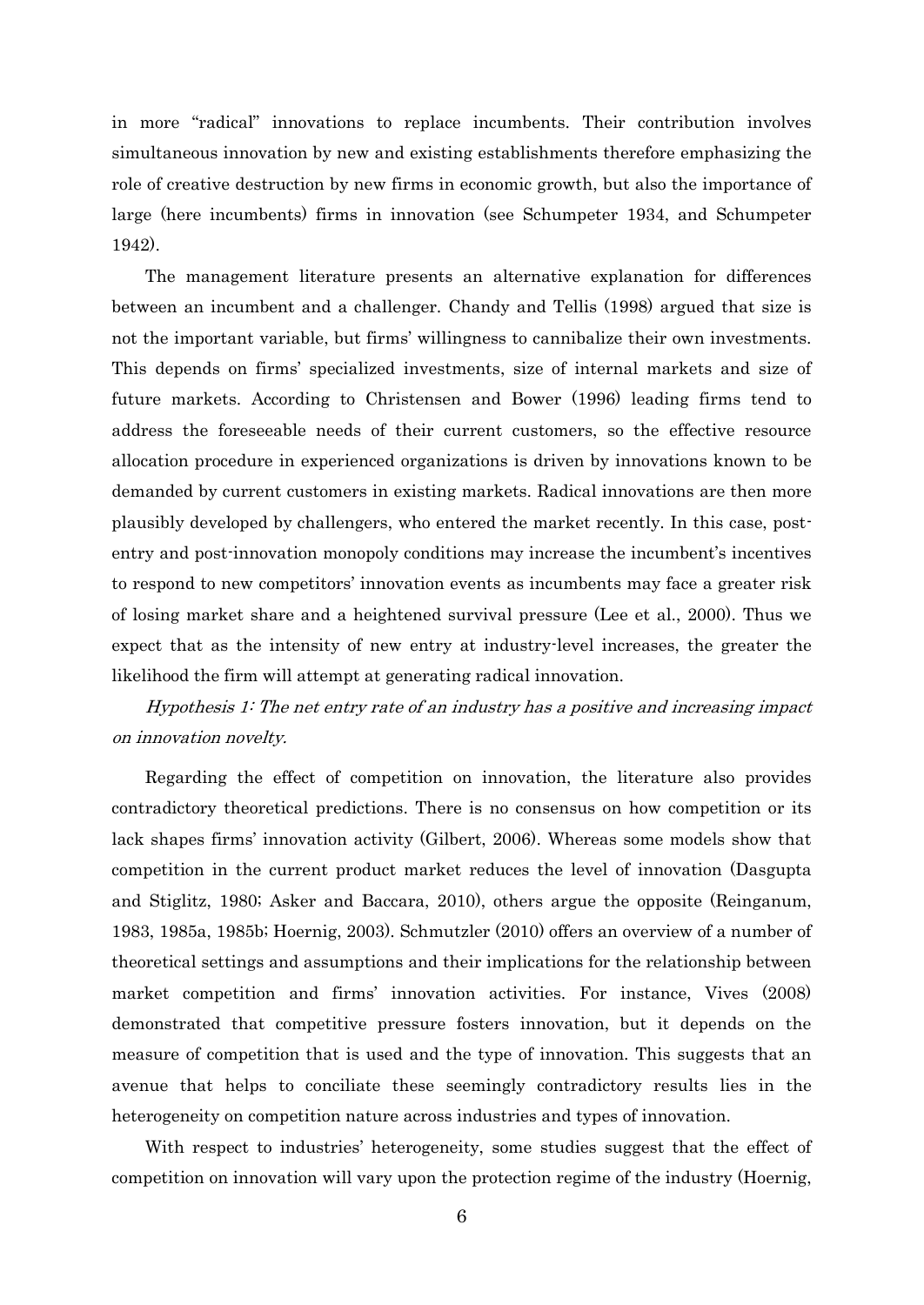2003; Lee, 2005; Fershtman and Markovich, 2010). For instance, Lee (2005) predicted a positive relationship between market concentration - a measure of competition - and industry R&D intensity for low-appropriability industries, that is, industries where imitation is easier. A negative or an inverted U-shaped relationship emerges for highappropriability industries.

Industry heterogeneity concerning its technological sophistication level may also explain differences in the incentives to innovation. Aghion et al. (2005) argued that more competition might foster innovation in industries where incumbent firms are operating at similar technological levels. In this in case, R&D investments aim at "escaping competition". On the other hand, in industries where innovation is made by laggard firms with already low initial profits, an increase in competition may erode postinnovation profits, thus discouraging innovation.

As such, several other studies have abandoned the search for a general relationship between competition and innovation and instead they tackle the question of how market competition affects different types of innovation. Most of them look at the different effects of competition on product innovation from those on process innovation, but a fruitful analysis would be based on the distinction between radical and incremental innovation. Although academic research directs most attention to product or process innovations, firms and industries evolution is also shaped by as much or more effort is allocated to radical or incremental innovations.

One relevant distinction between radical and incremental innovation is that the latter retains elements of the pre-innovation market competition, while radical innovation may result in post-innovation monopolies for the innovating firm (Gilbert and Newbery, 1982). In this sense, one would expect that the payoff from radical innovation is invariant to pre-innovation market competition but the replacement effect is lower for competitive firms (Gilbert, 2006). This suggests that firms that are protected from product market competition have lower incentives to generate radical innovations, compared to firms in competitive markets.

In the case of incremental product innovations, in which the existence of old products alters the behaviour of new-products sellers, Greenstein and Ramey (1998) concluded that increasing competition in the old-product market may provide smaller incentives for innovation. When competition from firms producing the old product reduces the payoff of introducing the new product, innovation is relatively less attractive under competition. A reason why a competitive firm might invest less is that, even after innovation, it still faces the pressure from the fringe firms. Thus, it will earn less after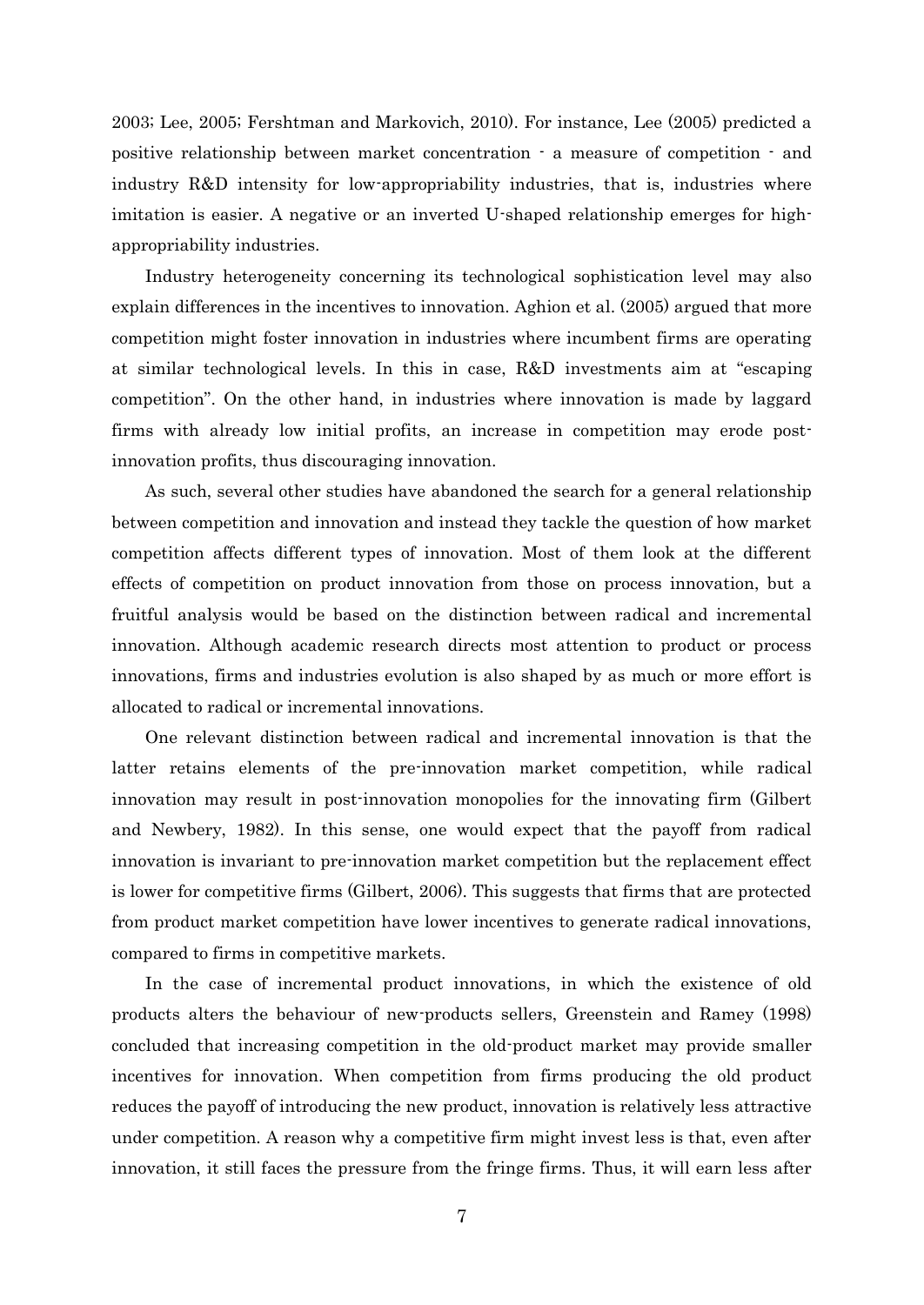the innovation than the monopolist who carries out the same innovation. The net effect is a function of the relative strength of the replacement effect that captures the positive effect of ex-ante competition on innovation and the Greenstein-Ramey negative effect of ex-post competition. But, on the other hand, incremental innovations may be a way to soften competition by increasing product differentiation. In this case, one would expect an increasingly competitive environment to induce incremental innovation. Given these arguments the hypothesis to be tested is:

Hypothesis 2: Increasing product market competition affects positively innovation novelty.

Other works (e.g. Boone, 2001; Dubey and Wu, 2002; Dinlersoz and MacDonald, 2009; D'Aspremont et al., 2010) suggest that the incentives to innovation will ultimately depend upon innovation- and industry-specific characteristics, namely technological level and technological regime of the industry. As such, two additional industry-level factors are important to understand the drivers of radical and incremental innovation: industry life-cycle and technological opportunities.

Industry and product life-cycle models provide an explicit and formal account of the relationship between innovation and industry dynamics (Utterback and Abernathy, 1975; Gort and Klepper, 1982; Klepper and Graddy, 1990; Hopenhayn, 1992; Jovanovic and MacDonald, 1994; Klepper, 1996). These approaches suggest that an industry starts with a radical product innovation where successful entrants introduce new products and grow. Thereafter, competing firms engage in radical innovation until a dominant design emerges. As the product market matures, technological opportunities decline, and innovations increasingly shift to minor product incremental innovations and to cost reduction. The number of new firms declines as more competitive firms win out over less competitive firms. A large number of firms may end up exiting the industry until leadership in the industry stabilizes with large firms dominating the market.

Various studies have found empirical evidence corroborating the propositions of industry life-cycle models (e.g., Stadler, 1991; Carree and Thurik, 2000; Braguinsky et al., 2007). Others, however, have argued that the industry life-cycle approach provides a fruitful starting point to understand the evolution of industries as innovation evolves but does not explain certain empirical facts such as those observed in high-tech mature industries (McGahan and Silverman, 2001; Filson, 2001; Brusoni and Sgalari, 2006; Dinlersoz and MacDonald, 2009).

These studies challenge the notion that industry evolution is driven by a single major innovation and argue that different technological evolutions may occur during the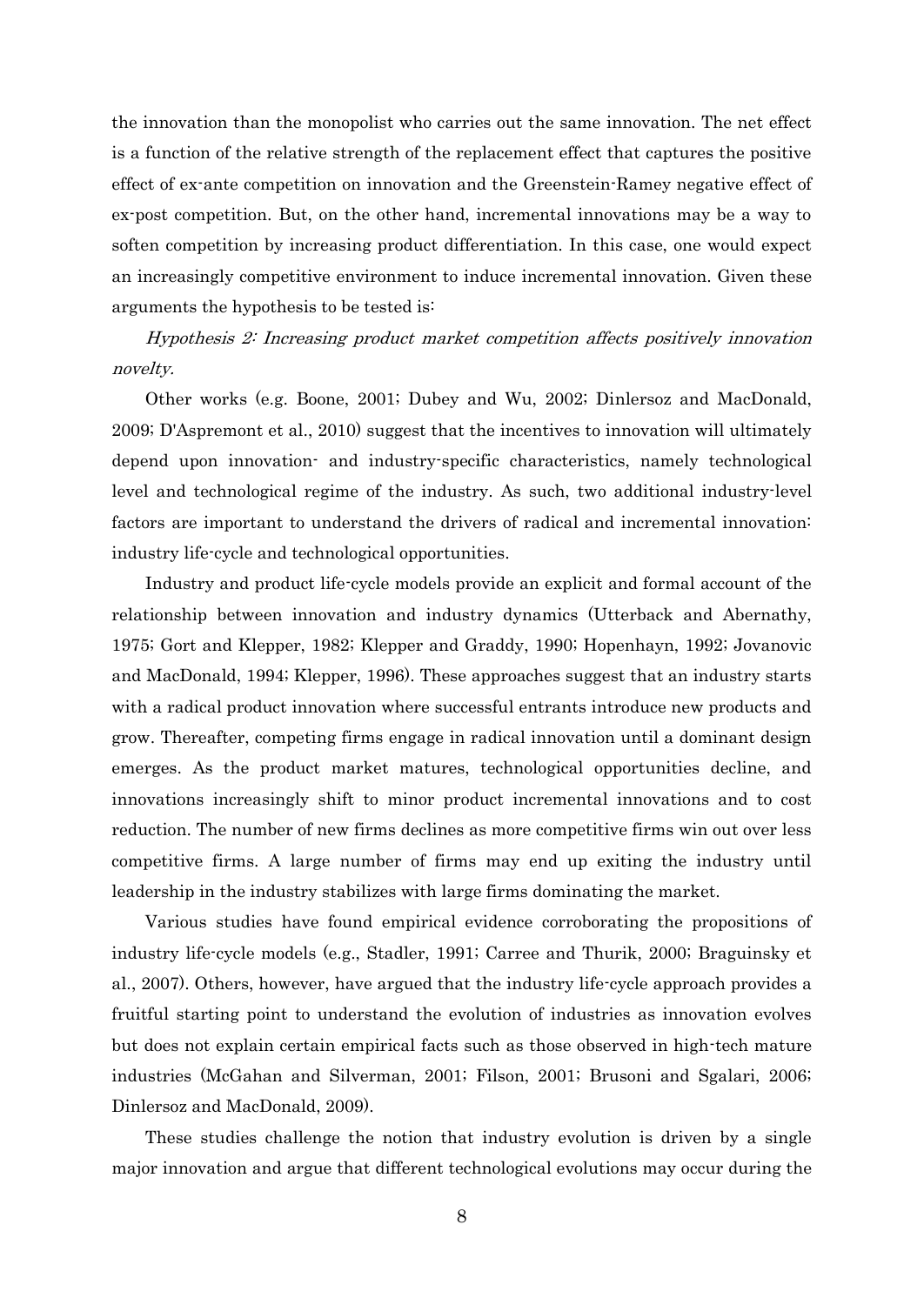various life-cycle phases. This is consistent with the view that in mature industries that are still technologically intensive, entry may be less about radical innovation and possibly more about filling market niches (Audretsch and Agarwal, 2001). Based on these premises, we argue that the life-cycle stage of the industry in which the firm operates are an important determinant of innovation novelty and we propose the following hypotheses:

Hypothesis 3: The industry's maturity is negatively related to innovation novelty, but it may be moderated by industry technological characteristics.

#### 2.2. The role of firm-specific factors on radical and incremental innovation

R&D activities are seen as the key input in the knowledge production function where innovation depends upon current and lagged R&D investment (Pakes and Griliches, 1984). The amount devoted to R&D by each firm will in turn depend upon firm-specific differences in the private productivity of research effort caused by either variation in appropriability environments, opportunities, or differences in managerial ability. Such differences will, in general, be transmitted to differences in research expenditures and firms with more productive research departments will invest more in research.

The view that firms have different knowledge stocks and R&D capabilities, which in turn shape innovation decisions, is central in various theoretical approaches. Furthermore, it helps to explain intra-industry heterogeneity with respect to firms' innovation novelty. Dasgupta and Stiglitz (1980) were the first to advance this argument in order to justify why incumbents may have an advantage over new entrants. Since then, several contributions have reinstated the assumption that firms display different R&D capabilities (e.g. Grossman and Saphiro, 1987; Doraszelski, 2003; Etro, 2004; Chang and Wu, 2006; Fershtman and Markovic, 2010).

Differences in R&D capabilities may result from first-mover advantages (Grossman and Saphiro, 1987, Etro, 2004), differences on accumulated stock of knowledge (Doraszelski, 2003), differences in production experiences (Chang and Wu, 2006) and past innovative successes, or differences in features of R&D activities (Brusoni and Sgalari, 2006). Brusoni and Sgalari (2006) found that differences in the intensity and organization of R&D activities were critical in explaining the presence of heterogeneous innovation strategies as well as radical innovation in the tire manufacturing industry. Another important characteristic of R&D activities is that they not only generate new information, but also enhance the firm's ability to assimilate and exploit existing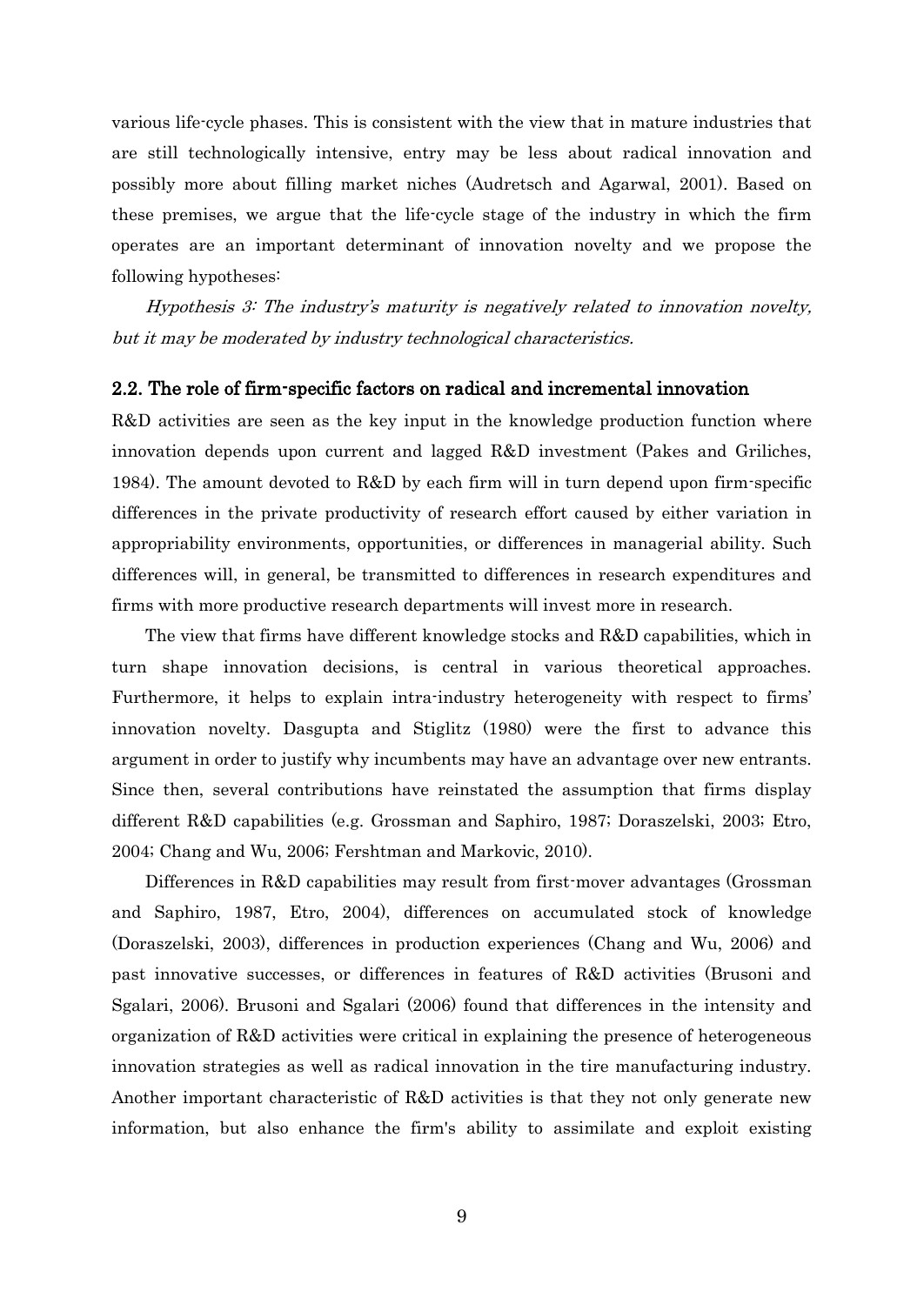information, which will therefore influence the firm's incentive to invest in R&D (Cohen and Levinthal, 1989).

The relationship between R&D activities and learning as a source of innovation patterns and heterogeneous innovation decisions has been explored in more-depth by contributions from evolutionary (Dosi, 1988; Malerba, 1992) and organizational approaches (Llerena and Oltra, 2002; Henderson, 2006, Forsman, 2011, Herrmann and Peine, 2011). In these approaches, technological change results from cumulative forms of knowledge and is firm-specific. Thus firms may learn and innovate in a variety of different ways, because of their idiosyncratic historical factors, such as past innovative success and R&D activities, giving rise to different knowledge bases and competencies, that is, R&D capabilities.

Recent empirical evidence on the role of sources of knowledge on innovation novelty reveals some ambiguous results (e.g. Amara et al. 2008; Vega-Jurado 2008; Santamaría et al. 2009). Overall, the evidence shows that the firm's knowledge sources are important to determine technological competences and that their importance varies across industries hence corroborating previous contributions (Malerba, 1992; Breschi et al. 2000).

This evidence reveals differences relating the relative importance of internal and external sources. Duguet (2006), Amara et al. (2008), Cefis et al. (2009), Santamaría et al. (2009) and Forsman (2011) found that external sources, namely those derived from cooperation in R&D activities, are more important to generate radical innovation than internal sources, particularly so in the low-and medium-technology industries and in the services industries.

However, Vega-Jurado et al. (2008) found that radical innovations are mainly the output of internal R&D activities, whereas external R&D, such as cooperation R&D, seems more oriented towards innovation of incremental nature. These ambiguous results suggest that one should not overlook the productiveness of R&D cooperation in terms of radical innovation, as neither should one for in-house R&D activities in the case of incremental innovations.

The possible complementary relationship between both R&D types may explain the diversity of results, which, in turn, may be moderated by differences on the industry technological and protection regime as well as firm size. For instance, certain firms rely on in-house R&D exclusively in order to develop new products and processes whereas other firms are more outward-oriented and enter into R&D collaboration agreements in order to access external knowledge and accelerate the innovation process.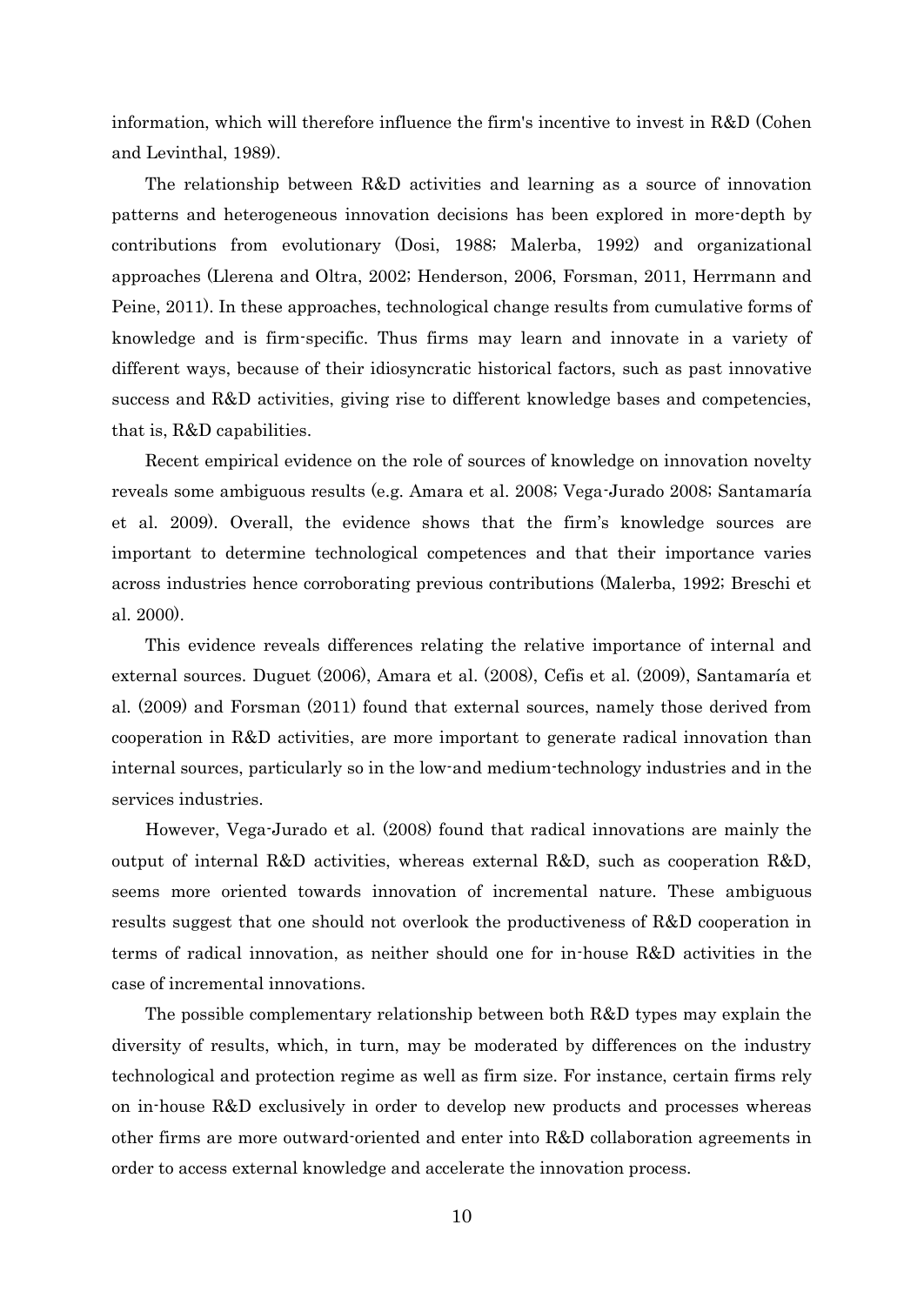Based on these contributions we consider the following effects. The first is that a greater effort in R&D activity increases the firm´s possibilities of generating new knowledge to develop new or improved products. The second is that both internal and external of sources knowledge contribute to increase the firm´s technological competences and innovative output but their relative importance might by mediated by industry- and firm-specific effects. The third effect is that external sources, namely cooperation, may impact more strongly on innovation novelty than each R&D activities (intra-mural and extra-mural), which can be explained by two effects. First, because there is an indirect effect from increased absorptive capacity derived from internal or intra-mural R&D activities, which makes it easier for the firm to exploit externally available knowledge (Cohen and Levinthal, 1989). Second, because in general radical inventions are based on a relatively large number of knowledge domains, compared to non-radical inventions (Schoenmakers and Duysters, 2010) therefore firms that cooperate with other agents are more likely to increase their knowledge base and technological competences thereby increasing their chance of success in radical innovation. Thus we propose the following hypothesis:

#### Hypothesis 4: R&D activities affect firm's innovation novelty positively.

Although R&D activities can be measured looking at different sources of knowledge, we should not expect a contradictory direction on the relationship between each type of R&D activities and innovation novelty. In fact, intra-mural (in-house) R&D and extramural (external) R&D investments is expected to affect firm's innovation novelty positively, even though their relative effect may be mediated by industry- and firmspecific characteristics. In a similar vein, cooperation in R&D is likely to have a positive effect on firm's innovation novelty, but industry- and firm-specific characteristics may accentuate or not this relationship.

Firm size is another firm-specific characteristic found to be relevant in explaining innovation novelty. There is the view that large established firms have an advantage over entrants in the pursuit of incremental innovations, whereas small firms may be better positioned to explore radical innovations. Henderson (1993) argued that this is so because incremental innovation builds upon existing knowledge and capabilities, but these resources can simultaneously reduce substantially the effectiveness of their attempts to exploit radical innovation.

The literature on the nature of innovation, as for example, Ettlie et al. (1984), Acs and Audretsch (1988), Czarnitzki and Kraft (2004), documents how established and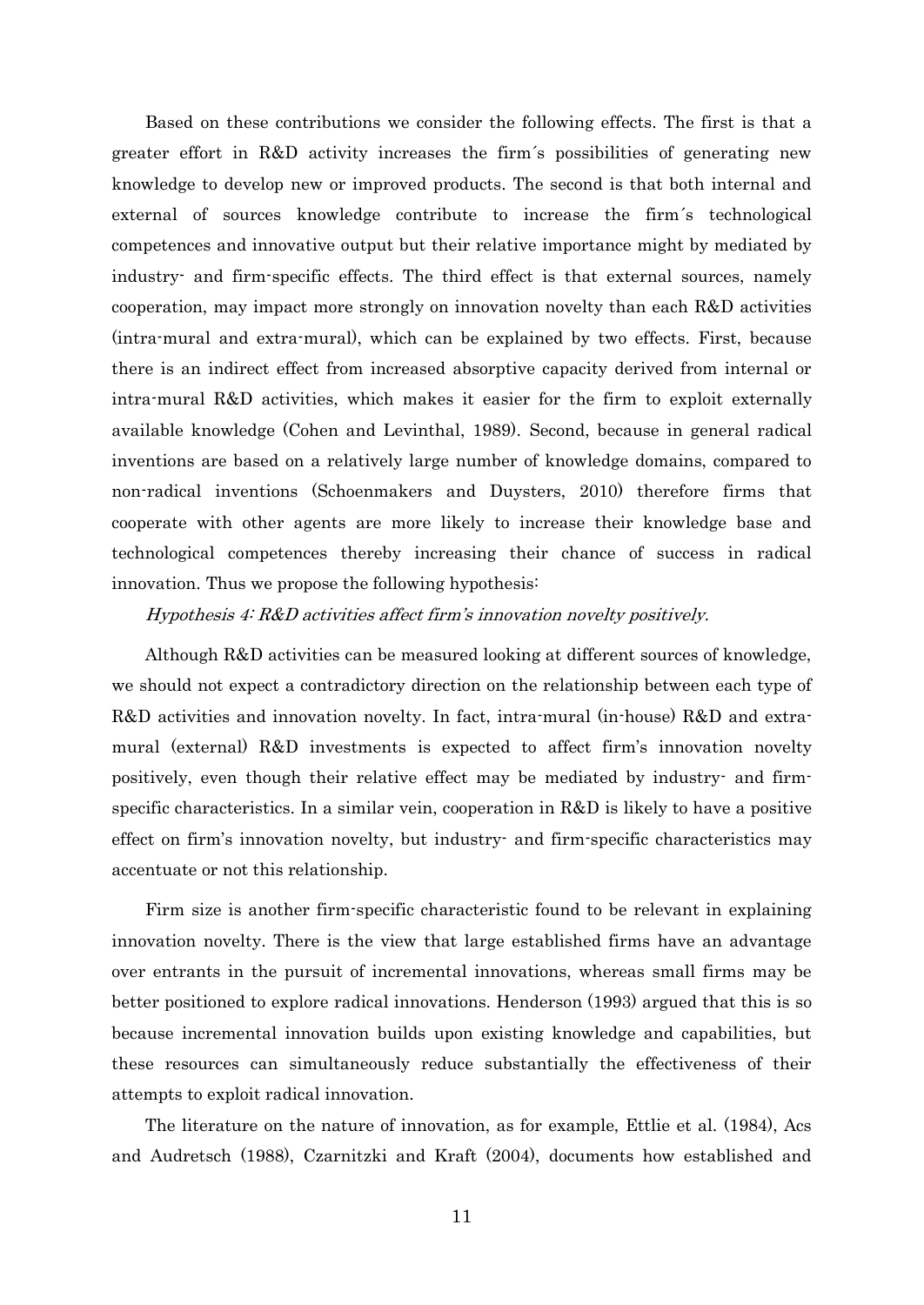large firms are the main source of innovations that improve existing products, while new firms invest in more radical and original innovations. Recent work by Akcigit and Kerr (2010) provides empirical evidence from the US Census of Manufacturers that large firms engage more in exploitative R&D, while small firms perform exploratory R&D (defined similarly to the notions of incremental and radical R&D here). Given these predictions and evidence, we expect that firm size is a driver of innovation and we formulate the next hypothesis:

Hypothesis 5: Firm size is more likely to be positively correlated with incremental innovation than with radical innovation.

The firm's incentives to introduce an incremental or radical innovation may also vary across the firm life-cycle. However, the relationship between firm life-cycle and innovation novelty has received less attention than other firm-specific factors. The firm life-cycle hypothesis proposed by Mueller (1972), and Grabowski and Mueller (1975) imply that as the firm matures it might loose the capacity to repeatedly innovate. This happens because with growth and diversification the firm tends to become less efficient at handling information, which is crucial to continually generate innovative ideas. Also, as the firm matures, managers avoid risk, thus activities with lower innovativeness, and imitative behaviour of other firms drives profits down.

The idea that large, mature and established firms are more likely to introduce incremental innovations than radical ones has been widely advocated in the literature (e.g. Nelson and Winter, 1977; Henderson, 1993). According to this view mature firms are characterized by organizational inertia, i.e., they have more difficulty in adjusting their organizational capabilities (e.g. skills, routines, processes, and structures) since this is a difficult and costly process. Hence, once they make an initial investment, firms do not find it economically optimal to engage in large adjustments to their capabilities.

On the other hand, several arguments sustain the view that mature firms have more capabilities to invest in innovation. These capabilities relate to financial funds, higher degree of market power (Gilbert and Newbery, 1982; Aghion et al. 2009), organizational capabilities (Dewar and Dutton, 1986; Chandy and Tellis, 1998, 2000) and experience (Klette and Kortum, 2004). The latter has been associated with learningby-doing hence with a decrease in the marginal cost of production (e.g. Malerba, 1992). Furthermore, innovative activities may be subject to learning effects in that they improve over time (Cohen and Levinthal, 1989; Fershtman and Markovic, 2010).

Empirical evidence on the relationship between firm life-cycle and innovation novelty is both scarce and inconclusive. Sørensen and Stuart (2000) found that mature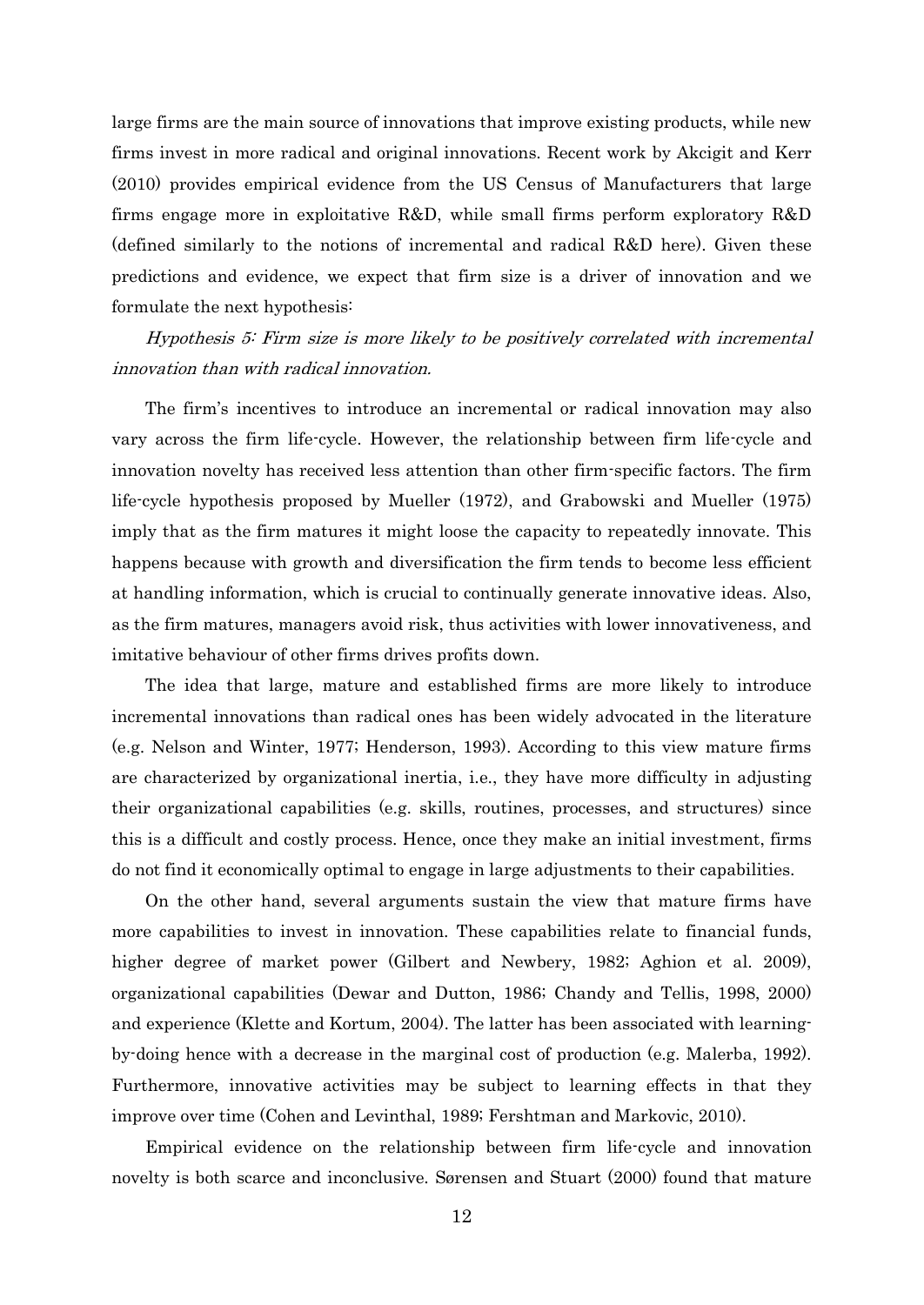firms generate more innovation overall but they also found a negative relationship between maturity and innovation novelty in semiconductors but a positive one in biotechnology. Balasubramanian and Lee (2008) found that maturity is negatively related to technical quality, and that this effect is greater in technologically active areas. Whereas this evidence suggests a negative relationship between firm's maturity and innovation novelty, anecdotal evidence shows that mature firms are the most innovative in intensive technology industries (Dewar and Dutton, 1986; Chandy and Tellis, 2000; Filson and Gretz, 2004; Brusoni and Sgalari, 2006; Aghion et al., 2009).

The arguments and evidence exposed above suggest that start-up and mature firms are more prone at introducing radical innovation, while firms at other stages of growth may pursue incremental innovations. However, small firms often lack access to factors crucial to pursue further a radical course of innovation, namely financial resources. One way to solve the lack of access to crucial resources is to grow through incremental innovations in order to become a routinized mature firm with specialised research units that have the focus and commitment to pursue innovation. For those routinized mature firms, radical innovation is a very likely output of their R&D activities. In order to investigate whether the firm's decisions regarding innovation novelty varies over the firm life-cycle we test the following hypothesis:

Hypothesis 6: Firm's innovation novelty varies over the firm life-cycle. Start-up and mature firms are more productive in terms of radical innovations than firms in other stages of growth.

#### 3. Data, variables and econometric model

#### 3.1. The data and empirical variables

The empirical analysis makes use of data from the Portuguese part of the Community Innovation Survey (CIS) of the European Commission. The CIS provides information on firms' innovation activities (e.g. different types of innovation, sources of innovation, effects of innovation) and it follows the OECD recommendations published in the Oslo Manual (OECD/Eurostat, 2005). Nowadays the CIS data has been widely used and the validity of its innovative indicators recognized by researchers (see, e.g., Kleinknecht et al., 2002; Mairesse and Mohnen, 2002; Mairesse and Mohnen, 2010). An advantage of the CIS data is that much of its innovative indicators are based on subjective perceptions of respondents, which means that on one hand they are less informative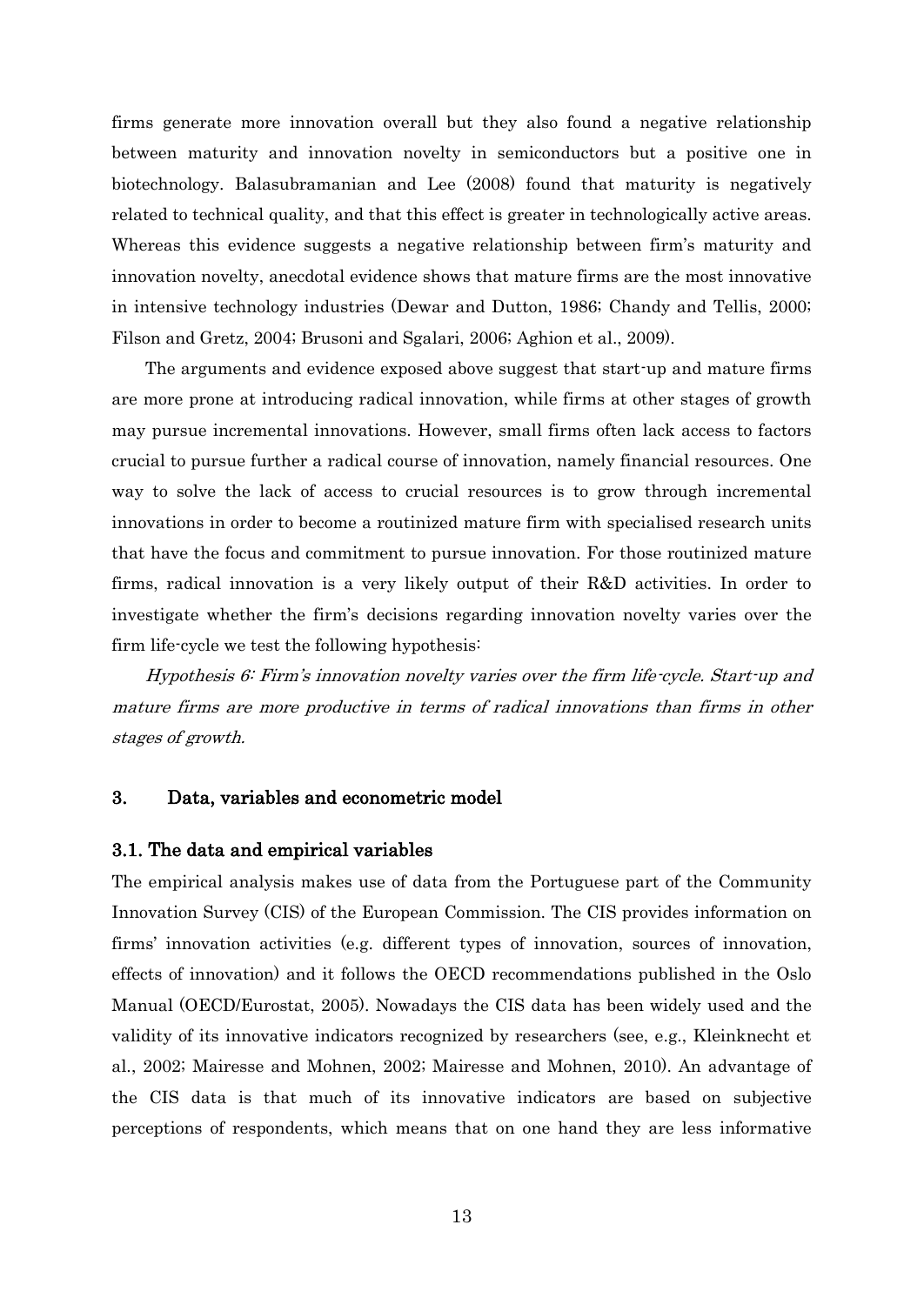than other quantitative data, but on the other hand they are less affected by measurement errors (Mairesse and Mohnen, 2010).

A major disadvantage of this data is that it is very difficult to construct panel data samples by merging consecutive innovation surveys because they are performed every four years in most countries and every two years in only a few of them. As such, the cross-section nature of the data limits the possibility of doing a proper analysis of causality that would require structural modelling in a dynamic setting (Mairesse and Mohnen, 2010).

In Portugal the CIS survey has been conducted several times since the mid-1990s. 1 The survey is approximately representative of the Portuguese manufacturing and service industries (EUROSTAT/GPEARI, 2007), hence can be considered globally valid for the manufacturing and services population of firms. Firms with 10 or more employees were sampled randomly by industry and size strata<sup>2</sup>. The data regarding innovation activities is made up of retrospective answers that cover the three years preceding the survey.

In this paper we focus the analysis on the most recent survey for which data is available, which is the CIS6. The CIS6 comprises data on 4,721 Portuguese manufacturing and services firms for the period 2004-2006. In order to obtain data on each firm's turnover growth and past innovation activities and to construct lagged explanatory variables we had to use data from three CIS waves (i.e. data from CIS3, CIS4 and CIS6 surveys). The dependent variable (innovation novelty) was constructed from the CIS6 survey, while most of the firm-specific explanatory variables are based on the CIS4 survey.

Each sampled firm is given a code number that allow us to identify and follow each firm along the various CIS surveys. However, a given firm may not appear in all CIS surveys either because it may have not been selected during the sampling procedure or the firm may have not answered the survey. Thus, and after excluding observations due to missing values, we ended up with a sample of 2983 firms.

 $\overline{a}$ 

<sup>&</sup>lt;sup>1</sup> The available surveys for Portugal are: CIS2 (1995-1997); CIS3 (1998-2000); CIS4 (2002-2004); CIS6 (2004-2006). In this paper we could not use the CIS2 for two reasons. First, the questionnaire employed in this survey is rather different from the questionnaire employed in the following waves making it difficult, and in some cases not possible, to link the data among surveys. Second, firm identification numbers used in CIS2 are not coherent with those of the following waves, thus making it unreliable to link the data among surveys. Each three-year period indicates the period for data, while data collection took place after that.

<sup>2</sup> In the stratified sample of CIS6 there are three size-classes: 10–49 employees, 50–249 employees, and more than 250 employees. The industrial stratification is by NACE at the 2-digit level. When a stratum size was too small for sampling a census was done within the specific stratum.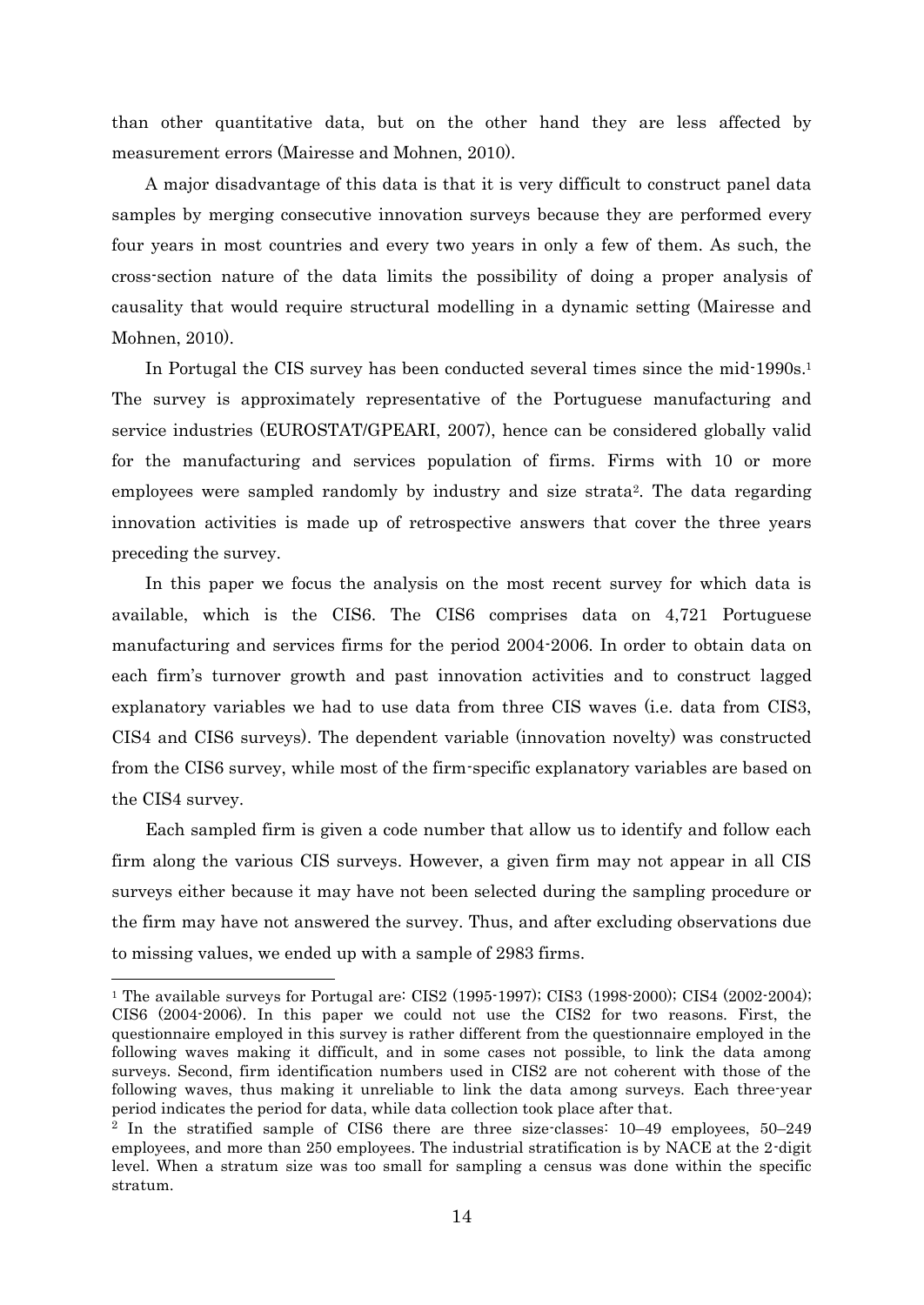This sample size reduction could bring a potential risk of biased results if the observed firms differ on average substantially from the full CIS6 sample. In order to investigate whether there is sample bias between the full CIS6 sample (N=4,721 firms) and the sample used in this study  $(N=2,983)$  we ran some descriptive statistics of selected variables for these two samples. Table A1 in the Appendix shows a comparison between the full CIS6 sample (N=4,721 firms) and the sample used in this study (N=2,983). It is clear that, on average, the characteristics of the firms are almost identical across samples, leading us to conclude that there is not any bias in the reduced sample.

In order to assess innovation novelty we needed data on the distinction between radical and incremental innovation. The survey distinguishes the products and/or services that are 'new-to-market' (i.e., new not only to the firm but also to the market) and 'new-to-firm' (i.e. introduced by the firm for the first time but not new to the market). This distinction can be seen to represent different degrees of novelty and it is used to construct our measure of radical and incremental innovation. Hence, the question is likely to pick up rather precisely what firms consider a major or radical innovation and a minor or incremental one.

Unfortunately, the survey does not make the same clear distinction with respect to process innovation. As such, we did not include process innovations in the analysis, which removes a significant portion of innovative activity. Moreover, it was only considered innovation activities that have been successful, i.e., firms that report having actually introduced an innovation in the market during the period 2004-2006. From the CIS surveys we also collected data on the firm's economic activity classification, turnover, R&D expenses and data about the firm's cooperation in innovation activities.

These data were then complemented with industry-level data collected from the Quadros de Pessoal database. The Quadros de Pessoal database is a comprehensive survey conducted on an annually basis by the Portuguese Ministry of Employment, covering all firms and establishments employing paid labour (either permanent or temporary workers). Given its compulsory nature, it can be seen as representing the population. Each firm and establishment in this database has a unique identifier, which allows us to follow each firm and establishment over time. Moreover, it collects data on firms' employees, turnover, and economic activity classification. This classification was used to construct several industry-specific variables, namely the industry growth rate, the net entry rate, the industry age and the industry concentration index, which are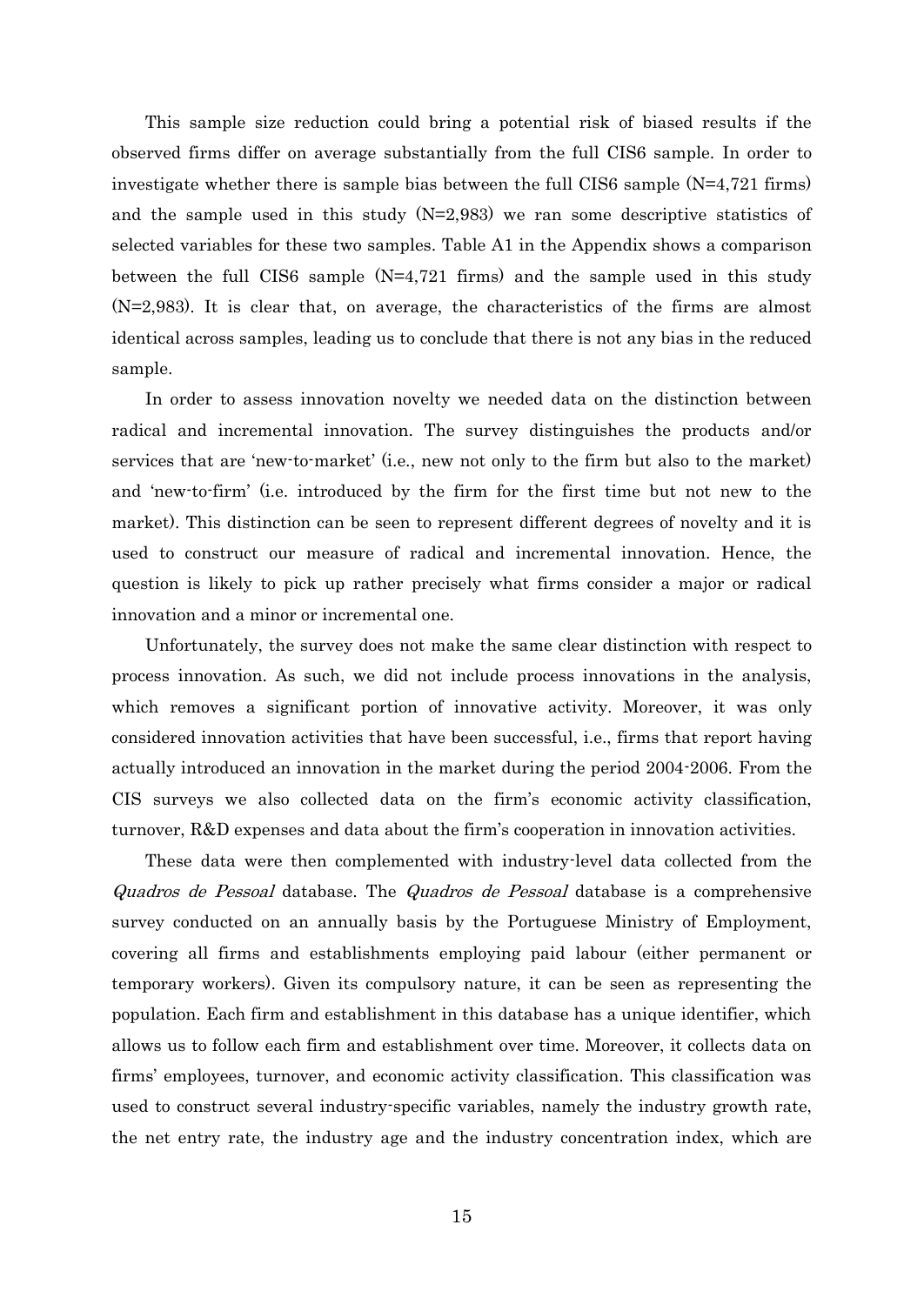then matched with the CIS firm-level data through the code of firms' economic activity classification.

The dependent variable used to measure the firm's innovation novelty is INNOV. It can take three possible values depending on the novelty of the product innovation developed: 0, if the firm did not introduce any new or improved products into the market during the period 2004–2006; 1, if the firm reports having introduced a product into the market in that period that was new to the firm, i.e., an incremental innovation; and 2, if the product introduced into the market was new to the market, i.e., a radical innovation. Firms that have both kind of innovative output in the observed period are not considered as they are different from the ones that are only engaged in one of them, as has been suggested by the works that deal with ambidextrous organizations.

A major advantage of this measure relatively to other traditional measures, such as R&D expenses or patents, is that it enables us to observe successful introduction of product innovations, thus excluding the attempts to innovate that turned out to be unsuccessful. Indeed, one limitation of previous empirical studies of incentives to innovation has been the way innovative output is measured and the distinction between a radical and incremental innovation (Filson, 2001). Until now a few studies have used this variable to study innovation novelty in manufacturing industries (Duguet, 2006; Vega-Jurado et al., 2008) and services industries (Mansury and Love, 2008). However, a shortcoming of this measure of innovation outputs is that it does not give an idea about the intensity level of the innovation activities.

Based on our measure of the firm's innovation novelty, Table 1 presents the number and percentage of no-innovating and innovating firms by innovation novelty and for different types of firms and industries. Out of 2,983 firms 19.01% introduced an incremental innovation and 7.34% firms introduced a radical one during the period 2004-2006, indicating that incremental innovation is clearly a more common phenomenon than radical innovation. Nonetheless, the percentage of innovating firms – that is, those that report having introduced a product in the market - is slightly above 25%, implying that a quite large number of Portuguese firms were not successful at introducing a product in the market during the observed period. However, it does not mean that no-innovating firms are firms with no innovation activities at all.

#### [Table 1 here]

Interestingly, the distribution of incremental and radical innovators is fairly similar across industries (manufacturing versus services) and types of firms. Nonetheless, these empirical distributions appear to suggest that manufacturing firms are slightly more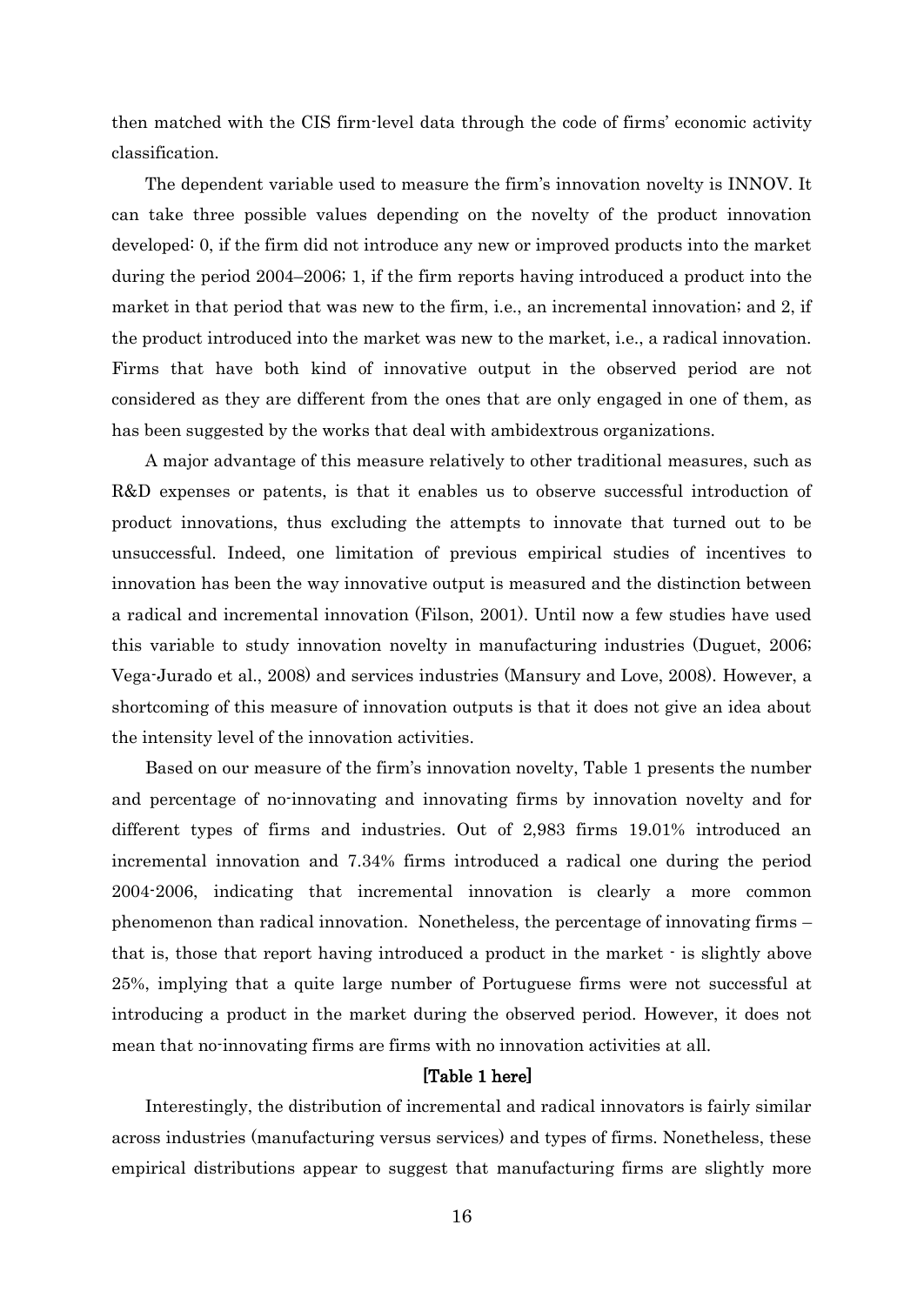likely to be innovators than service firms and, if so, they are more likely to be incremental innovators. A similar finding is observed for firms in the high growthstage. Large or cumulative innovating firms – that is, firms that report having introduced an innovation in the recent past years – appear to be those more prone to be radical innovators, while non-cumulative innovators and low growth firms are the less likely to engage in radical innovation. This first approximation to the data seems to contradict the preposition from the innovation regimes literature that radical innovation is introduced by firms who did not innovate before (Malerba, 1992, Breschi et al., 2000).

On the explanatory variables side, we constructed most of the variables corresponding to the beginning of the observation period in order to give them a predetermined nature and hence to mitigate potential endogeneity problems. The exception is the R&D cooperation variable. The use of a lagged dummy variables taking the value one if the firm indicated that it was or had been engaged during 2002-2004 in active R&D cooperation would imply the assumption that R&D cooperative efforts require time to translate into innovation outcome and, hence, cooperative R&D have its main impact on innovation outcome in the following 3-years period. However, as Belderbos et al. (2004) pointed out, some R&D cooperation may have a more contemporary and relatively quick impact on innovation outcome. Thus, R&D cooperation in 2004 or 2005 may impact on innovation outcome reported in 2006. If so, a lagged R&D cooperation variable could fail to pick up this effect or offer empirical results that underestimate the impact of cooperation. In order to account for these arguments and allow for an different speed of the cooperation effects, the R&D cooperation variable combines information on the two subsequent periods and takes the value one if the firm reports having engaged in cooperation in innovative activities during the period 2002-2004 or 2004-2006, and zero otherwise. Table 2 provides survey of our hypotheses, the empirical variables used to test them, and the way each variable was operationalized.

#### [Table 2 here]

Complementary, Table 3 presents some descriptive statistics of the empirical variables used to estimate the model of innovation novelty. Some interesting features can be pointed out. Whereas the average industry growth rate over the period 2002-2004 was positive  $(3.2\%)$ , the net entry rate was negative for all observed industries, suggesting that the observed period is characterized by a reduction on the number of active firms. On the other hand, the average industry concentration, measured by the Herfindhal index at the 2-digit level aggregation, is low but exhibiting a considerable variability.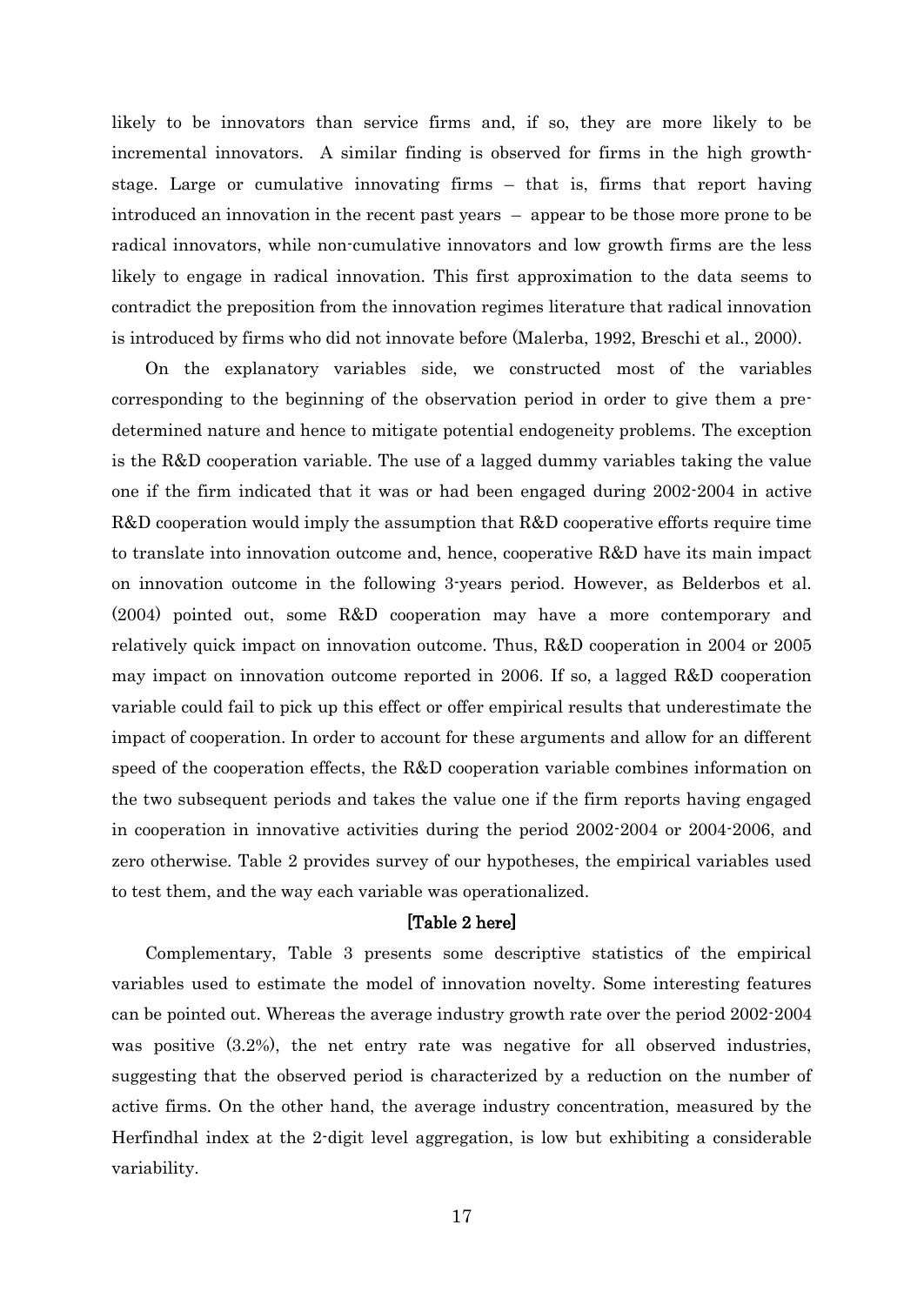#### [Table 3 here]

Another interesting finding is the distribution of firms across the defined stages of firm's growth. Nearly 40% of the firms are in the decline phase – that is, report negative annual turnover growth rate over the period 2002-2004 – which represents more than twice the number of firms in the high growth (13%) or the low growth (17%) phases. This reinforce the previous finding that the observed period have reported a decline in the economic activity.

The percentage of firms that reported having engaged in cooperation in innovative activities during the period 2004-2006 is 21.4%, which contrasts considerably with the high percentage of firms that reported having introduced an innovation in the previous years. This finding suggests that there are a significant number of Portuguese innovating firms but they seem to favour more other R&D activities than using cooperation as an external source of knowledge. Looking at R&D intensity separated by intramural and extramural R&D expenses, on average the Portuguese firms appear to invest more in external sources of knowledge than in intramural R&D investments. The data also indicates that there is strong heterogeneity across firms with respect to R&D intensity, even when the distinction between internal or external sources of knowledge is accounted for.

#### 3.2. The econometric model

Given the nature of the dependent variable, which represents the individual choice of each firm in terms of innovation outcome (non innovation, radical innovation or incremental innovation), discrete choice models offer the best approach to assessing the determinants of the observed innovation choices at firm level.

A firm will choose the innovation outcome j if and only if it renders the highest expected payoff. The reduced-form of the payoff of firm  $i$ , operating in industry  $k$ , expected from obtaining the innovation outcome  $j$  is

$$
\pi_{ikj} = z'_k \alpha + x'_i \beta + \varepsilon_{ij}, \text{ with } j=0, 1, 2
$$
\n
$$
(1)
$$

where the vector  $\mathbf{z}_k$  comprises observed industry-specific characteristics, the vector  $\mathbf{x}_i$ comprises observed firm-specific characteristics, and  $\alpha$  and  $\beta$  are the compatible vectors of unknown parameters to be estimated. The  $\varepsilon_{ij}$  is the stochastic term associated with each choice and firm. Here, the stochastic term aims at capturing unobserved firmspecific characteristics, such as firm management capabilities, that may also determine whether or not a firm engages on innovation activities, and unobserved choice-specific attributes.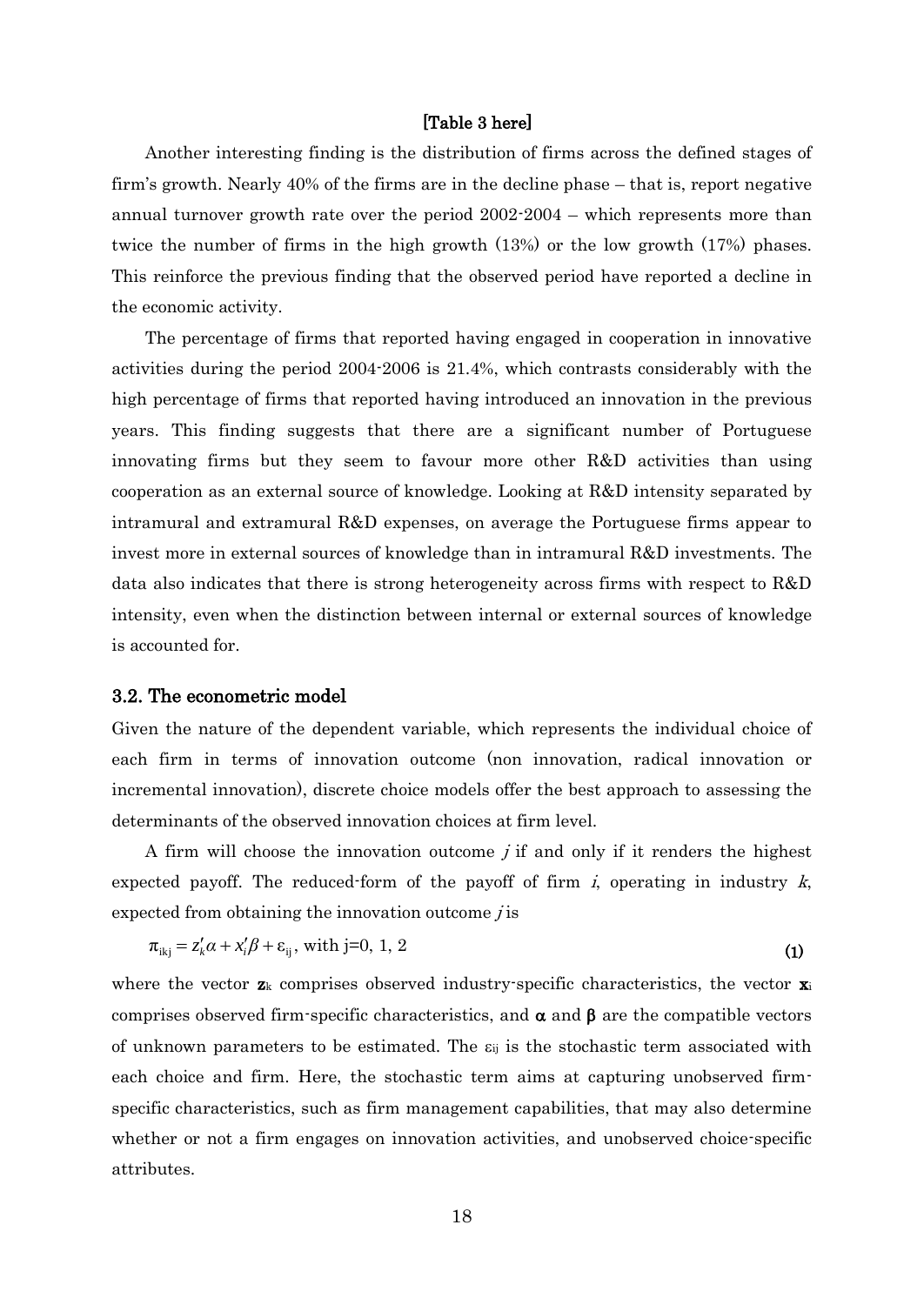The parameters of interest  $(\alpha$  and  $\beta)$  should be read with caution. In fact, they should not be interpreted as measuring a causal effect of industry- and firm-specific factors on innovation novelty, but rather as capturing correlations of which the causal effect is but one possible interpretation. The cross-section nature of the innovation survey data prevent us to carry out a proper analysis of causality given that it is quite tricky to deal with potential econometric endogeneity problems (Mairesse and Mohnen, 2010). In order to mitigate this econometric problem explanatory variables are lagged relatively to the 2004-2006 period, which is the period that relates to the dependent variable.

Given the stochastic nature of the payoff function and the ordinal nature of the dependent variable – innovation novelty  $\cdot$ , the probability that innovation outcone j is selected by a firm  $i$  can be written as

$$
P_{ikj} = P(y_{ik} = j \mid z_k, x_i) = F(\kappa_{j+1} - z_k' \alpha - x_i' \beta) - F(\kappa_j - z_k' \alpha - x_i' \beta)
$$
\n(2)

where  $\kappa_1, ..., \kappa_{j+1}$  are threshold values and it is understood that  $\kappa_1 = \infty$  and  $\kappa_{j+1} = +\infty$ . The ordered probit model is obtained by substituting for F the standard normal distribution.

.

The standard ordered models are, sometimes, quite restrictive. They usually assume equal thresholds for all individuals or firms and, hence, the estimated coefficients of explanatory variables are not allowed to vary over the all outcomes J. This assumption neglects possible heterogeneous effects of some explaining factors and generate restrictive marginal effects given that their relative magnitude is not allowed to vary over the outcomes and their signs are entirely determined by the distribution function F (Boes and Winkelmann, 2004).

Relaxing the assumption of equal thresholds for all firms and allowing indices to differ across the outcomes leads to a generalized ordered probit model. It is a very flexible model – similarly to the multinomial probit model – that uses the ordering information by making the threshold parameters,  $\kappa_j$ , linear functions of the explanatory variables. Let  $\kappa_{ij} = \tilde{\kappa}_j + z'_k \gamma_j + x'_i \delta_j$ , j=1, ..., J where the vector  $z_k$  comprises observed industry-specific characteristics, the vector  $\mathbf{x}_i$  comprises observed firm-specific characteristics as in equation (1) and (2). Entering that threshold equation into the probability that innovation outcone  $j$  is selected by a firm  $i$  leads to a likelihood contributions of the form

$$
P(y_{ik} = j \mid z_k, x_i) = F(\tilde{\kappa}_{j+1} + z_k' \gamma_{j+1} + x_i' \delta_{j+1} - z_k' \alpha - x_i' \beta) - F(\tilde{\kappa}_j + z_k' \gamma_j + x_i' \delta_j - z_k' \alpha - x_i' \beta)
$$
  
=  $F(\tilde{\kappa}_{j+1} - z_k' \alpha_j - x_i' \beta_j) - F(\tilde{\kappa}_j - z_k' \alpha_j - x_i' \beta_j)$  (3)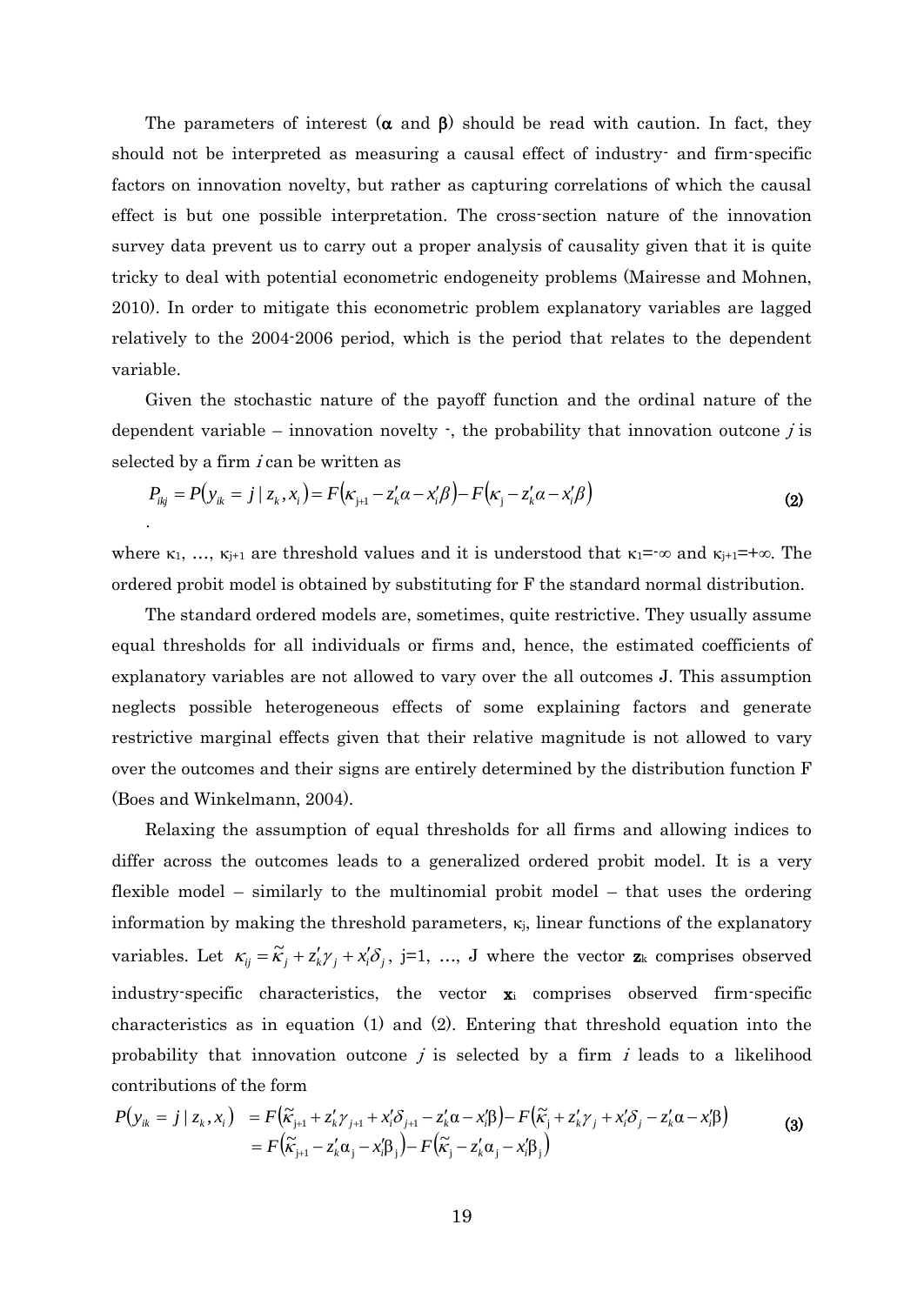where  $a_j=a_j$  and  $\beta_j=\beta_0$ . The generalized probit model contains J-1 parameter vectors for β and for a plus J-1 constants  $\tilde{\kappa}$  that can be estimated jointly by maximum likelihood. Let  $y_{ik}=1$  if  $y_{ik}=j$  and  $y_{ik}=0$  else. For a sample of *n* independent observations  $(y_{ik}, z_k, x_i)$  the log-likelihood function is given by

$$
\ln L(\alpha, \beta, \kappa_2, ..., \kappa_j; y, z, x) = \sum_{i=1}^n y_{ikj} \ln P(y_{ik} = j | z_k, x_i)
$$

This specification allows for individual heterogeneity in the parameter vectors that leads to heterogeneity across outcomes, implying that the effects of explanatory variables on the log-odds are now outcome specific.

Similarly to other non-linear models, we can estimate the marginal effects of the explanatory variables on the probabilities. Since our main objective is to explain the driving forces of firms' choices with respect to innovation output, we will mostly base the discussion of the results on the estimated marginal effects on the probabilities and their standard errors, as they are a more direct interpretation of the effects of explanatory variables on the probability of choosing an innovation outcome. The marginal effects of changes in the explanatory variables has now a substantially more flexible form  $ME_{jl}(g_i) = f(\tilde{\kappa}_j - g'_i \lambda_j)\lambda_{jl} - f(\tilde{\kappa}_{j+1} - g'_i \lambda_{j+1})\lambda_{j+1,l}$ , with g=(z, x) and  $\lambda = (\alpha, \beta)$ . A consistent estimator of the marginal effects is obtained by replacing the parameters with their maximum likelihood estimators and averaging over the sample.

The greater flexibility in modelling ordered responses with generalized thresholds has a practical consequence as it increases considerably computation time and the number of parameters to be estimated, along with other restrictions. In this sense, the fully flexible approach could again be a very strong assumption. However, in most cases theory does not provide adequate guidance to determine which explanatory variables should have invariant parameters across outcomes. Thus, the specific structure of the distributional effects is determined by data using the automated selection mechanism implemented by Williams (2006). The assumption of equal thresholds will only be relaxed for those explanatory variables where it is violated. That is, variables which pass the statistical tests  $-$  i.e. variables whose effects do not significantly differ across outcomes – have proportionality constraints imposed.

#### 4. Estimation Results

The generalized ordered probit estimates of the marginal effects of industry- and firmspecific characteristics on the probability of firm's choices on innovation novelty (non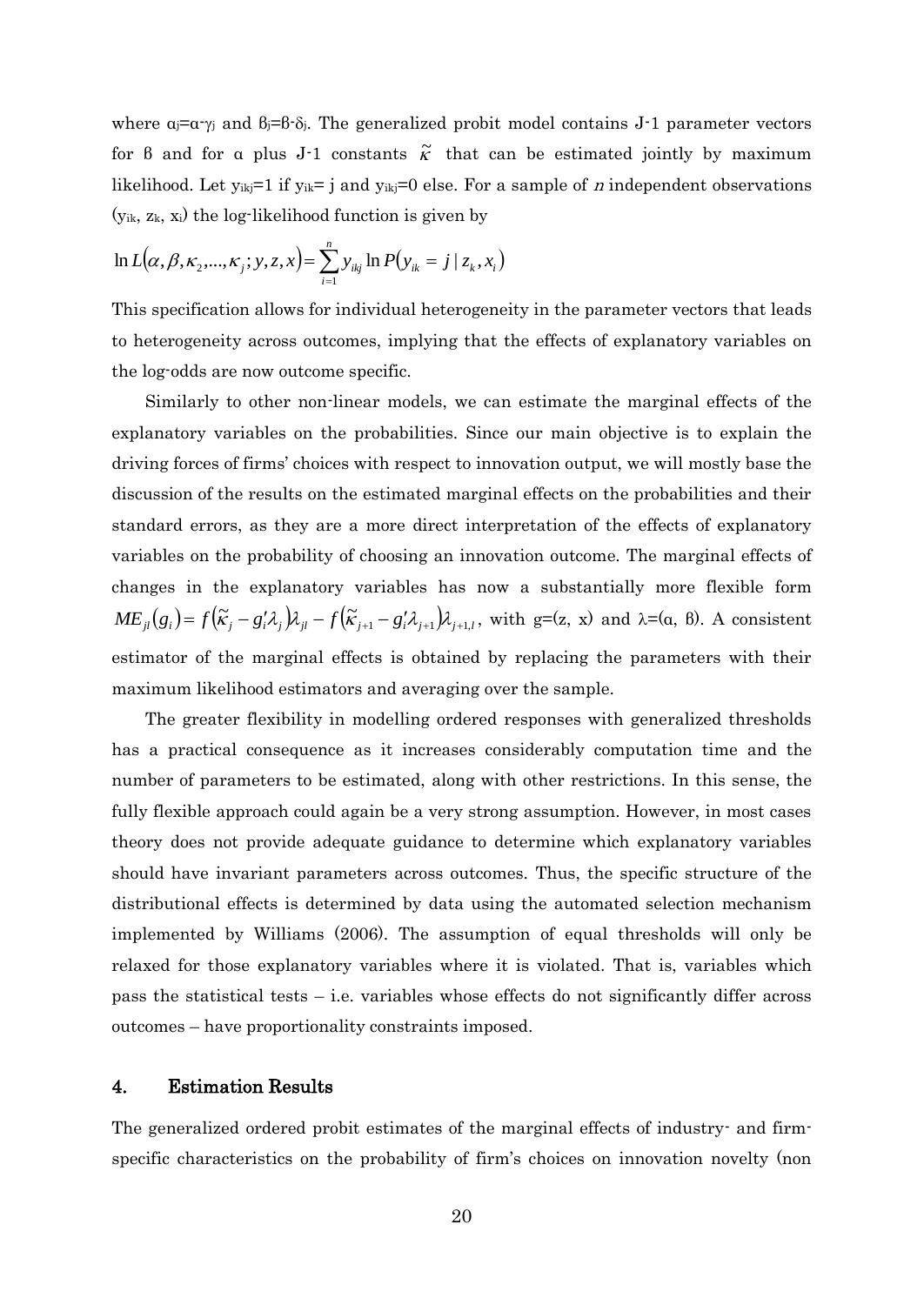innovation, radical innovation or incremental innovation) are presented in Table 4. In all estimated models a set of industry dummies at a different level of aggregation than the structural industry characteristics is included as an attempt of controlling for industry-fixed effects. The industry dummies are based on Pavitt (1984) taxonomy.

#### [Table 4 here]

Overall, the results suggest that industry-specific as well as firm-specific characteristics are differently correlated with firms' innovation choices, indicating that the firm's heterogeneous R&D capabilities and industry factors are relevant to explain different degrees of innovation novelty. More interestingly, if we look at the statistical contribution of each factor group (decomposing the adjusted  $\mathbb{R}^2$  and assuming a linear probability model), we find that firm-specific factors have a higher contribution, explaining approximately 12% of the aggregate variability on firms' innovation choices, than industry-specific factors, which explain around 2% of the aggregate variability on firms' innovation choices. Nonetheless, this result should be read with caution. It is based on a simple and limited statistical procedure, on a broad definition of industry and it would be misguided to separate the influence of idiosyncratic historical factors giving rise to firm-specific factors from the industry and competitive contexts in which firms operate.

Looking at the predicted probability  $(p_i)$  of each innovation outcome and comparing it with the observed frequency  $(f_i)$ , the specified models perform well in determining firm's innovation choices, even though its goodness-of-fit varies slightly across the three specified ordered innovation outcomes. Overall, the model over-predicts the probability of non-innovation and tends to under-predicted the probability of incremental and radical innovation. One possible explanation may be grounded on the low rate of innovative firms (Table 1 shows that only 26.46% of the firms are innovative). The other measures of goodness of fit also confirm that the specified model have power to explain firm's innovation novelty.

In order to test the hypothesis, Section 4.1 discusses the results on industry- and firm-specific factors as drivers of firms' innovation novelty, using the entire sample and pooling all firms and industries. Section 4.2 summarizes and discusses the results of several robustness checks, using sub-samples based on different types of industries and firms, which might reveal some more detailed knowledge.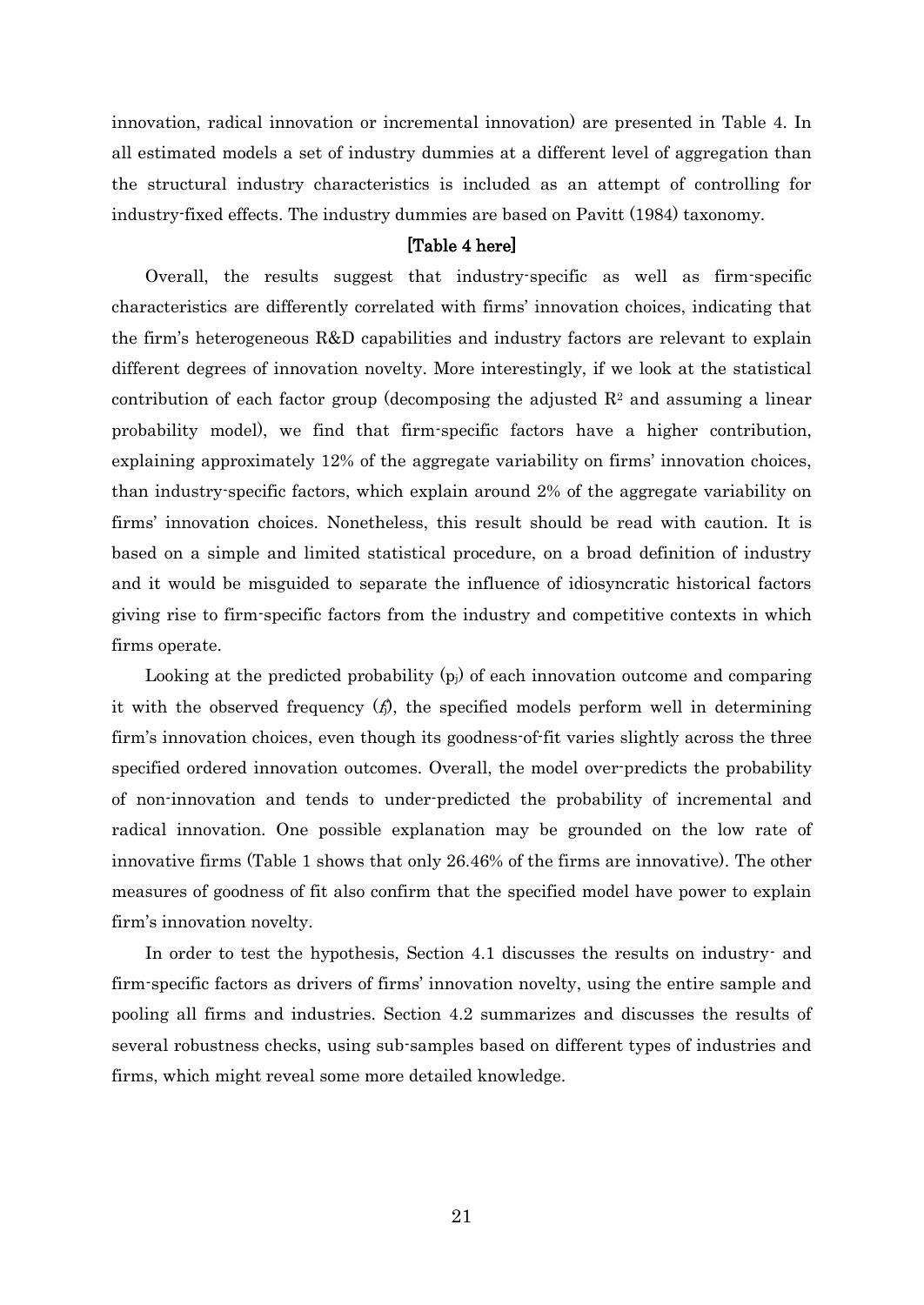#### 4.1 All firms and industries

With respect to industry-specific effects, most of the explanatory variables are statistically significant. The estimates confirm the hypothesis H1, given that an increase in the net number of active firms appears to increase firms' innovation activities, either incremental or radical, suggesting an 'escape competition effect' as posited by Aghion et al. (2005) and Reiganum (1983, 1985a). Nonetheless, the estimates do no confirm an increasing impact of net entry rate on innovation novelty. In fact, the results suggest that an increase in the net number of active firms affect positive but more strongly the probability of a firm engaging in incremental innovation than in radical innovation.

Hypothesis H2 is not confirmed as firms operating in industries with large levels of concentration – and, hence, less market competition – seem to be more prone to engage in incremental innovation. The positive correlation of higher levels of industry concentration – and, hence, lesser market competition - on innovation seems to argue in favour of the Schumpeterian effect and some innovation race models in which firms with market power have more resources and incentives to invest in innovation, particularly on incremental instead of radical innovation (Gilbert and Newbery, 1982). The Vives (2008) hypotheses that competitive pressure fosters innovation is not confirmed.

Support for hypothesis H3 on industry's maturity is partially provided, as firms operating in older industries are less stimulated to engage in innovation, either incremental or radical innovation. The estimates also provide evidence that, holding everything else constant, high levels of industry growth are associated with lower probabilities of firms' incremental and radical innovation. This seems to indicate that firms operating in growing industries have lower incentives for innovation due to the lessening of competitive pressure. They seem to understand the competitive environment less tough and, hence, they are less motivated to root their performance in innovation activities. On the other hand, industries with high growth rates may be the result of the exploitation of previous innovations. Thus, there would be fewer incentives to introduce new products in the market. Decreases in industry growth suggest a trajectory to its maturity stage and, comparably to high growth industries, an increase in market competition and, hence, in the incentives to innovate. Firms operating in mature industries, which usually report a declining or low growth rates, appear to have more incentives to engage in incremental or radical innovation than firms in growing industries. Therefore, as an industry approaches its maturity stage firms seem to be more prone to introducing new products in the market as a way to invert the growth trajectory and to overcome the possible obsolescence of older products. This result is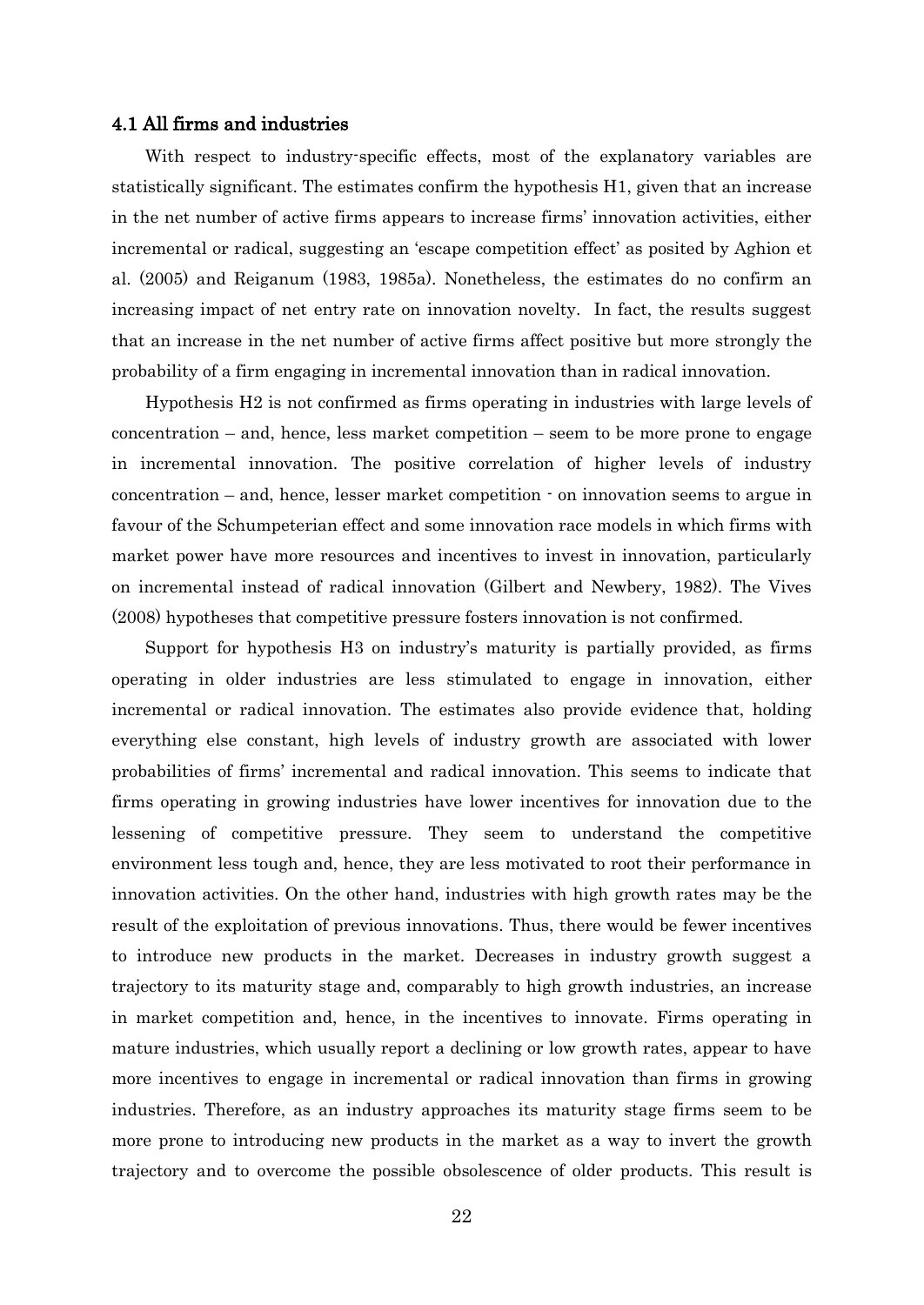consistent with previous finding on the relationship between industry life-cycle and innovation (see, e.g., Agarwal and Gort, 2002).

On the side of firm-specific characteristics, results strongly support hypothesis H4. Firms are asymmetric in terms of R&D capabilities, which appear to be grounded on R&D cooperation with other agents and investments in R&D, in particular extramural R&D investments. The results strongly suggest that firms engaging in R&D cooperation increase substantially the probability of performing incremental or radical innovation. However, our estimates do not corroborate the argument and the evidence that found external sources to be more important to achieve radical innovation than incremental innovation (e.g. Amara et al. 2008, Vega-Jurado et al., 2008; Forsman, 2011). Instead, our findings are in line with Malerba (1992) who found that external sources of knowledge play a relevant role in generating incremental technical change.

On the other hand, holding everything else constant, the probability of engaging in incremental or radical innovation is higher when firms invest in R&D, reinforcing the relevance of R&D heterogeneous capabilities to explain innovation outcomes. However, extramural R&D investments appear to be the driving force of innovation for Portuguese firms. Moreover, our estimates appear to provide some support to a common assumption that radical innovations build on a higher degree on basic research than incremental innovations and are based less on existing knowledge (Laukkanen et al., 2008; Vega-Jurado et al., 2008; Sternitzke, 2010).

On the other hand, previous successful innovation outcomes seem to not generate upgrading in the firm's R&D capabilities that, in turn, would foster incremental or radical innovation. This is an unexpected result as one would expect that firms would benefit from learning from their own past innovation outcomes. Nevertheless, this result is consistent with the view that some innovations depend less on cumulative knowledge and experience (e.g. Fudenberg et al., 1983; Grossman and Shapiro, 1987). Another possible explanation for this result might be the way the variable PAST INNOVATION was measured because it includes any type of innovation, i.e., product or process, whereas the dependent variable only relates to product innovation. More importantly, the results seem to suggest that, after innovation in the previous period, firms have less incentives and need to introduce new products in the market than when their did not. This suggests a fixed cost and a rent exploitation aspect to introducing new products in the market so that a financially constrained firm may be induced to not keep on introducing new products in the markets.

23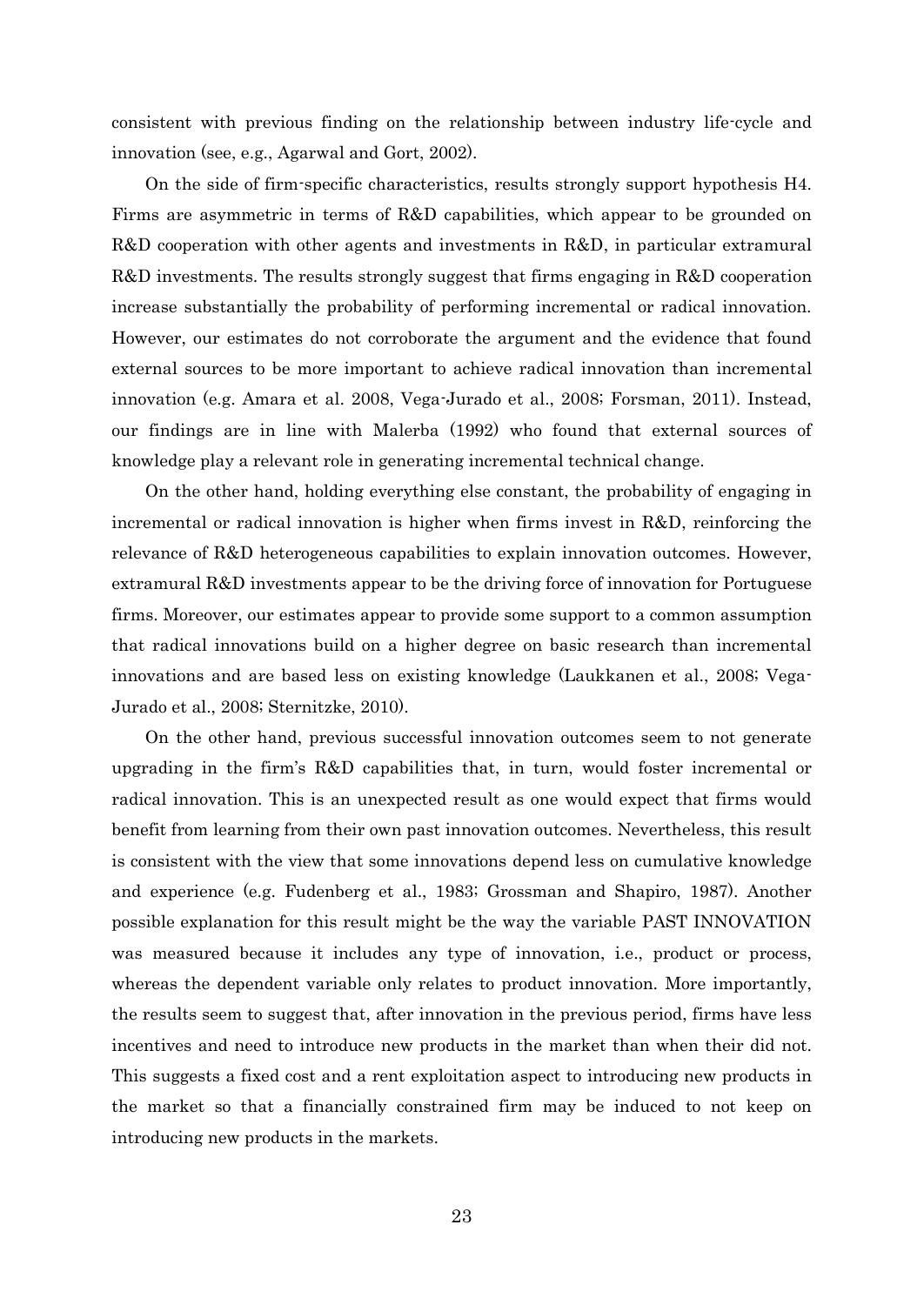The lack of statistical significance of the variable SIZE suggests that firm size is not necessarily a determinant of innovation, in general, and product innovation novelty, in particular. It provides evidence of not supporting hypothesis H5. Nonetheless, if we look at the probability of radical innovation, this result is in line with various authors who have argued that organizational and strategic factors, namely willingness to cannibalize firms' own investments, seem to be more relevant to explain the ability to innovate radically (Chandy and Tellis, 1998, 2000; Henderson, 1993; 2006) than firm size. A similar result was found with the variables associated to the firm's growth stages. Firms with different levels of growth appear to have no differences in the probability of engaging in innovation, either incremental or radical innovation. Hence, the firm's growth stages hypothesis, H6, is not supported by empirical results.

#### 4.2 Robustness checks

In this section, we discuss estimates of our model applied to different sub-samples to explore the robustness of our results and to reveal some more detailed knowledge on the drivers of innovation novelty. In particular, we are looking for evidence on different circumstances that may challenge the unidirectional relation put forward in most of our hypothesis. It would allow us to evaluate whether there is some ambiguity about the direction of the effect of industry- and firm-specific factors on innovation novelty as suggested in the literature.

#### 4.2.1 Industry-types

A potential source of concern with our estimates is the inclusion of several industries whose technological opportunities and protection regimes may be significantly different. The importance of technological regimes in explaining innovation patterns across industries as put forward by the evolutionist approach (Dosi, 1988; Malerba, 1992; Breschi et al., 2000) has been widely recognized in the literature. We have checked the robustness of our results to this concern by breaking the sample into more homogenous groups of industries. Estimates using sub-samples of firms operating in manufacturing industries and in services industries are reported in Table 5, while estimates for firms operating in industry-types based on the Pavitt (1984) taxonomy are reported in Table 6.

#### [Table 5 and Table 6 here]

The relevance of market concentration in shaping the firm's innovation choices appears to be confined to firms operating in service industries. In fact, the innovation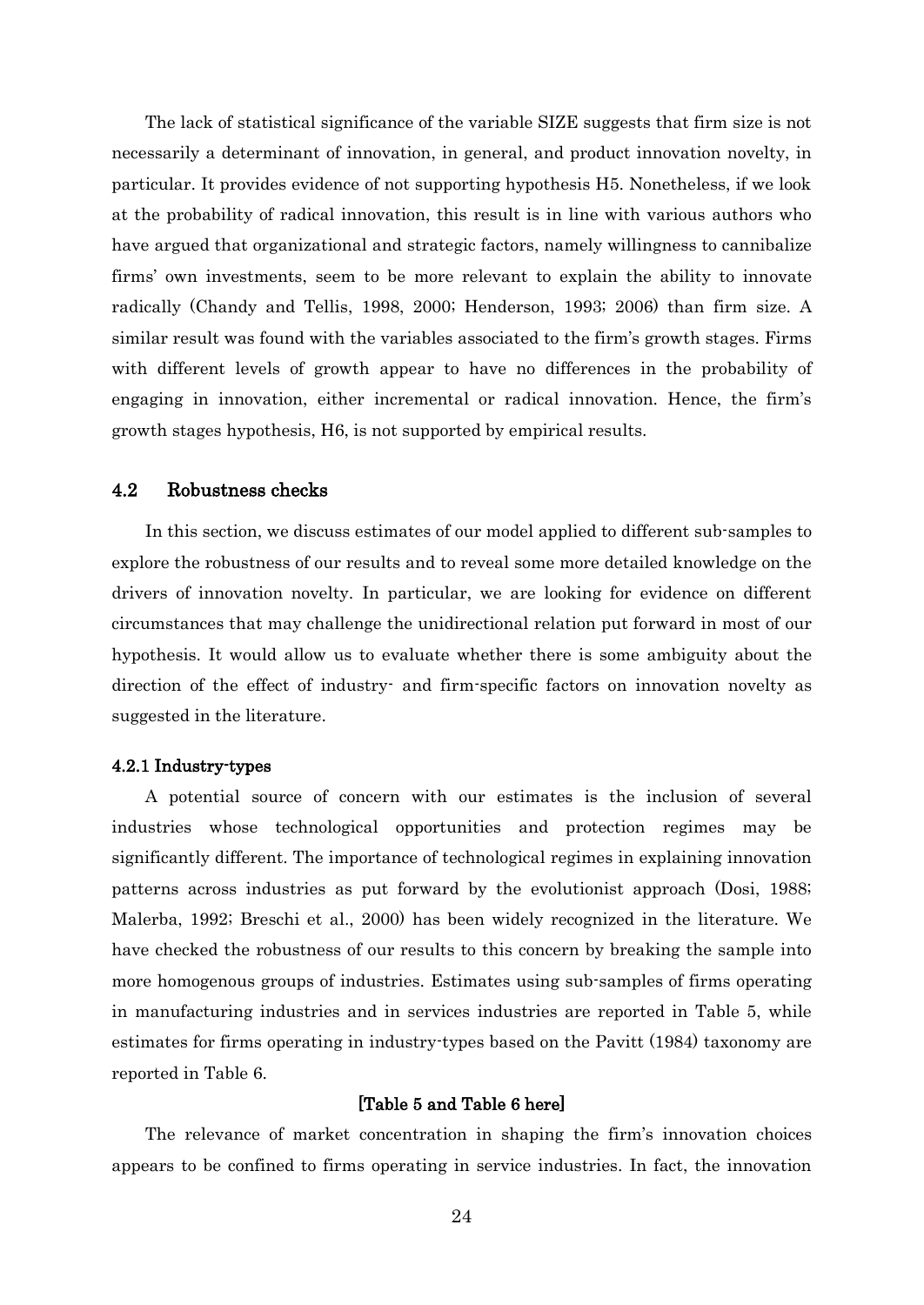choices of firms operating in manufacturing industries seem not to be driven by the level of industry concentration. They appear to be more driven by industry dynamics, measured by the net entry rate, than the actual level of competition. Moreover, an increase in actual market competition seem to discourage firms operating in service industries to engage in incremental innovation, while, holding everything else constant, increases in competition brought by entry of new firms appear to foster radical innovation. A similar effect is found for scale-intensive industries (see Table 6), either manufacturing or services firms, even though the estimates show a less degree of statistical significance.

More interestingly, in the case of supplier dominated industries, the intensity of new entrants, which can also be seen as an increase in market competition, appear to have a positive effect on innovation novelty, suggesting that firms operating in supplier dominated industries "escape competition" through mainly incremental innovation. Conversely, firms operating in science-based industries appear to corroborate the Schumpeterian effect, in which market power – gained through lower actual market competition – provides incentives to incremental innovation. In turn, variations in market competition due to entry of new firms seem not to affect those firms' incentives to innovate.

Among industry-types, these dissimilar incentives to innovation associated to market competition provide support for hypothesis H2. They may be well explained by differences in the protection regime among different industries as have pointed out, among others, by Lee (2005), and Fershtman and Markovich (2010). In the case of lowappropriability industries, such as service industries, high levels of market concentration are positively correlated with incremental innovation. However, for other types of low-appropriability industries, such as supplier dominated industries, a similar relationship between market competition and innovation are not found, suggesting that other factors may be at work. In this case, a possible explanation may well be based on differences in technological level among firms operating in the same industry-type as posited by Aghion et al. (2009). Overall, the results show that the way market competition affects innovation novelty varies across industries, whose analysis requires fine details on market structure and firms' heterogeneity.

The hypothesis that industry's maturity is negatively related to innovation novelty does not pass the robustness check based on industry-types. Hypothesis H3 is only confirmed for the case of firms operating in the manufacturing industry. More interestingly, the estimates suggest that the incentives for firms operating in supplier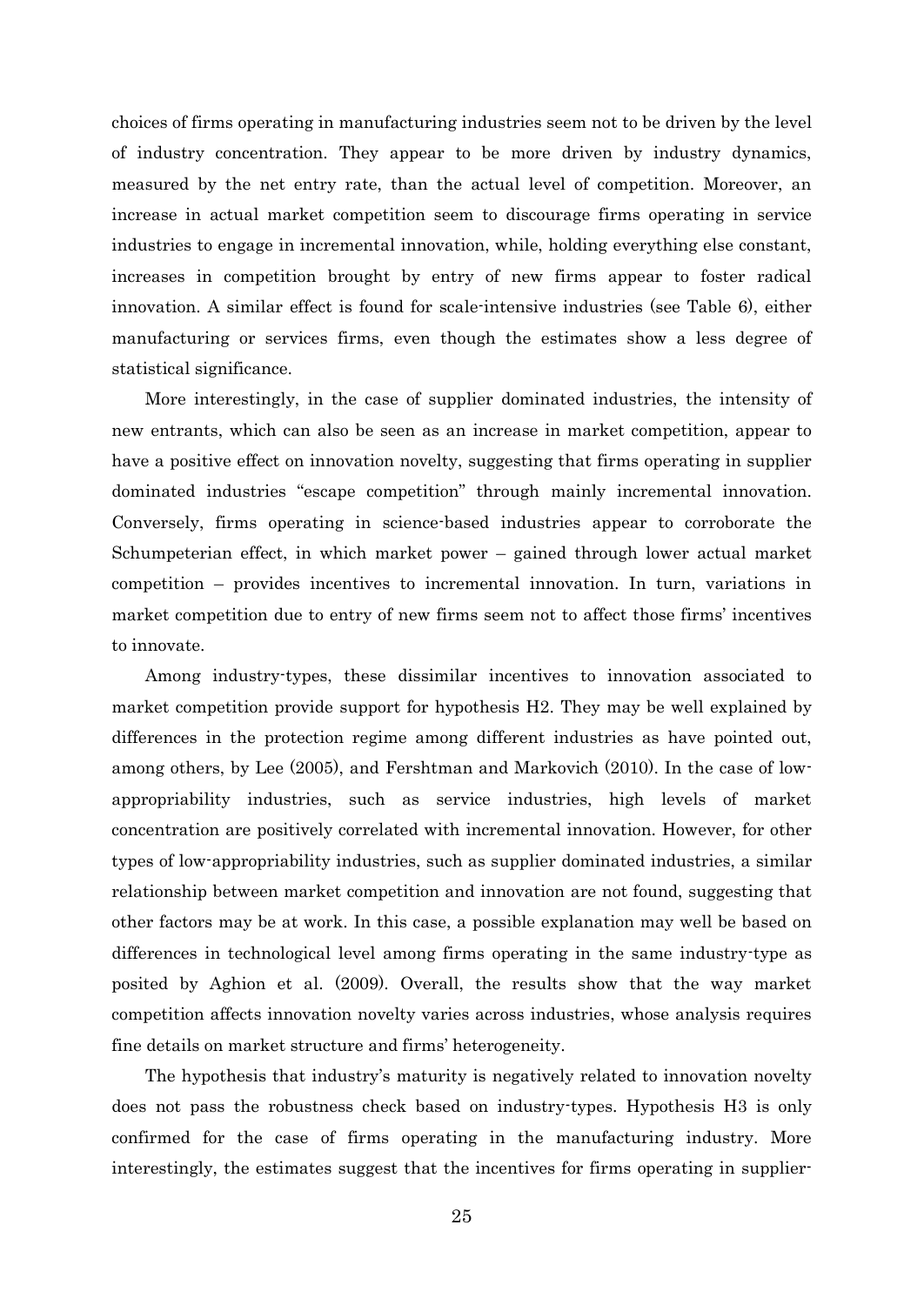dominated industries or scale intensive industries introducing new products in market, holding everything else constant, are mainly driven by market competition. This is consistent with anecdotal evidence that Portuguese textile and apparel industries as well as the footwear industry have been able to adjust to market competition through innovation. Thus, this evidence contradicts the view of industry-life effects and it adds to the growing evidence showing that innovation is being done in traditional industries by established firms as a way to become more competitive (Filson, 2001; Brusoni and Sgalari, 2006; Dinlersoz and McDonald, 2009).

The effect of market size variations – measured by industry growth – on innovation novelty appears to be mostly robust to the distinction between manufacturing and service industries, which is in line with the results found by Forsman (2011). However, it does not pass the robustness check based on Pavitt industry-types. Only in sciencebased industries firm's innovation choices appear to be driven by industry growth, suggesting that, holding everything else constant, firms have lower incentives for innovation, either incremental or radical, when the industry have previous high growth rates, which may be due to the lessening of competitive pressure. This result is consistent with the evidence showing that innovation in science-based industries like pharmaceuticals is largely driven by the size of the market (e.g. Dubois et al., 2011).

On the firm-specific characteristics side, the robustness checks based on industrytypes provide additional evidence on the different circumstances that drives firms' innovation novelty. In particular, the estimates show that in some cases the firm's innovation novelty may well vary over a firm life cycle – hypothesis H6 – but it depends on the type of the industry. That is, the way the life-cycle of the firm influences its choices regarding incremental and radical innovation seems to depend on the industry in which the firm operates. In particular, declining firms operating in the service industries or in science-based industries appear to be more prone to engage in innovation, either incremental or radical, to escape to this growth stage.

On the importance of R&D activities, the estimates show that it varies across industries, as it has been widely recognized. The role of R&D cooperation for radical innovation appears to be relevant in most of the industries, while the role of extramural R&D intensity appear to be an additional and important driver of incremental innovation in the case of manufacturing industries. However, when we split the sample according to Pavitt's taxonomy, extramural R&D intensity only plays a role in explaining innovation radicalness for scale intensive and science based industries,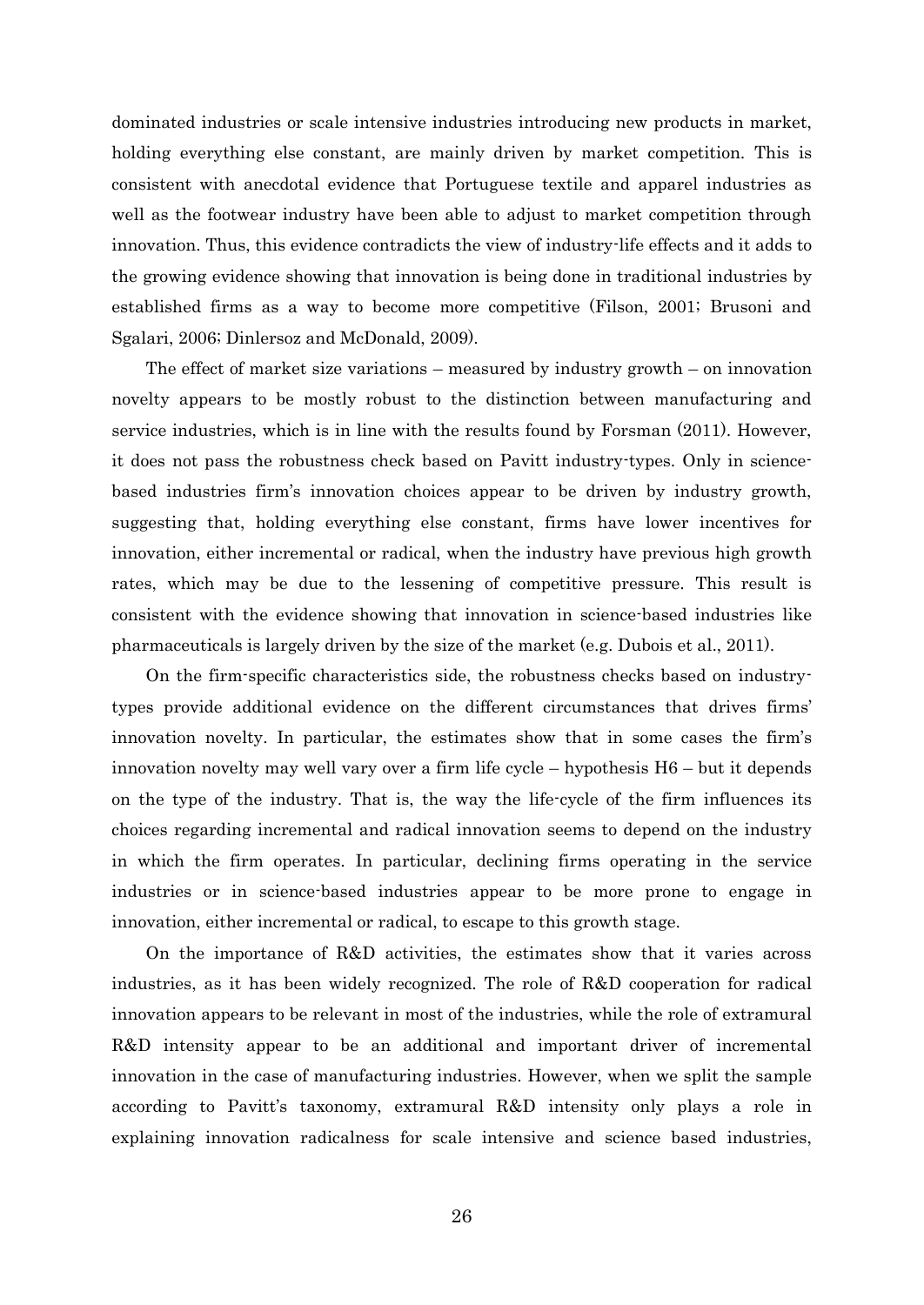corroborating previous empirical evidence which presents an ambiguous relationship between innovation outcomes and R&D intensity.

#### 4.2.2 Firm-types

Another potential source of concern with our estimates is related to firms' heterogeneity and its impact on innovation drivers. We have checked the robustness of estimates to this concern by breaking a sample into more homogenous groups of firms. Estimates using sub-samples of firms with different sizes are reported in Table 7, while estimates for firms that regularly innovate – cumulative innovators – and other firms – non-cumulative innovators – are reported in Table 8. A firm is classified as a cumulative innovator if it reports having introduced an innovation in the two previous CIS waves and non-cumulative innovator otherwise.

#### [Table 7 and Table 8 here]

Looking at more homogenous groups of firms with respect to size and past innovative experience, we found that the role of actual level of market competition in discriminating innovation choices between small and large firms appear to be weak, but it seems to be an important one for non-cumulative innovators. In fact, our findings suggest that an increase in actual market competition seem to discourage noncumulative innovators to engage in incremental innovation, while, holding everything else constant, increases in competition brought by entry of new firms appear to foster non-cumulative innovators to carry out radical innovation. A similar pattern of effects is found to large firms, suggesting that noteworthy industry dynamics and the associated increase in market competition force large firms to upgrade on innovation novelty.

On the other hand, the estimates suggest the rejection of hypotheses H6. That is, among cumulative or non-cumulative innovators firm growth stage appears not to drive firm's innovation choices. However, firms' grouping by size provides a dissimilar finding, suggesting that the impact of the firm's life-cycle on innovation novelty also varies with firm's size. The positive and statistically significant association between the declining growth and incremental innovation in small firms seems to provide some evidence to the view that small firms have less organizational constraints than large ones, which facilitate their innovation activity (e.g. Henderson, 1993) and they use incremental rather than radical innovation to overcome this growth stage.

In turn, the estimates do not corroborate the idea that large and low growth firms are more likely to introduce incremental innovations than radical ones. Holding everything else constant, the estimated probability of large and low growth firms to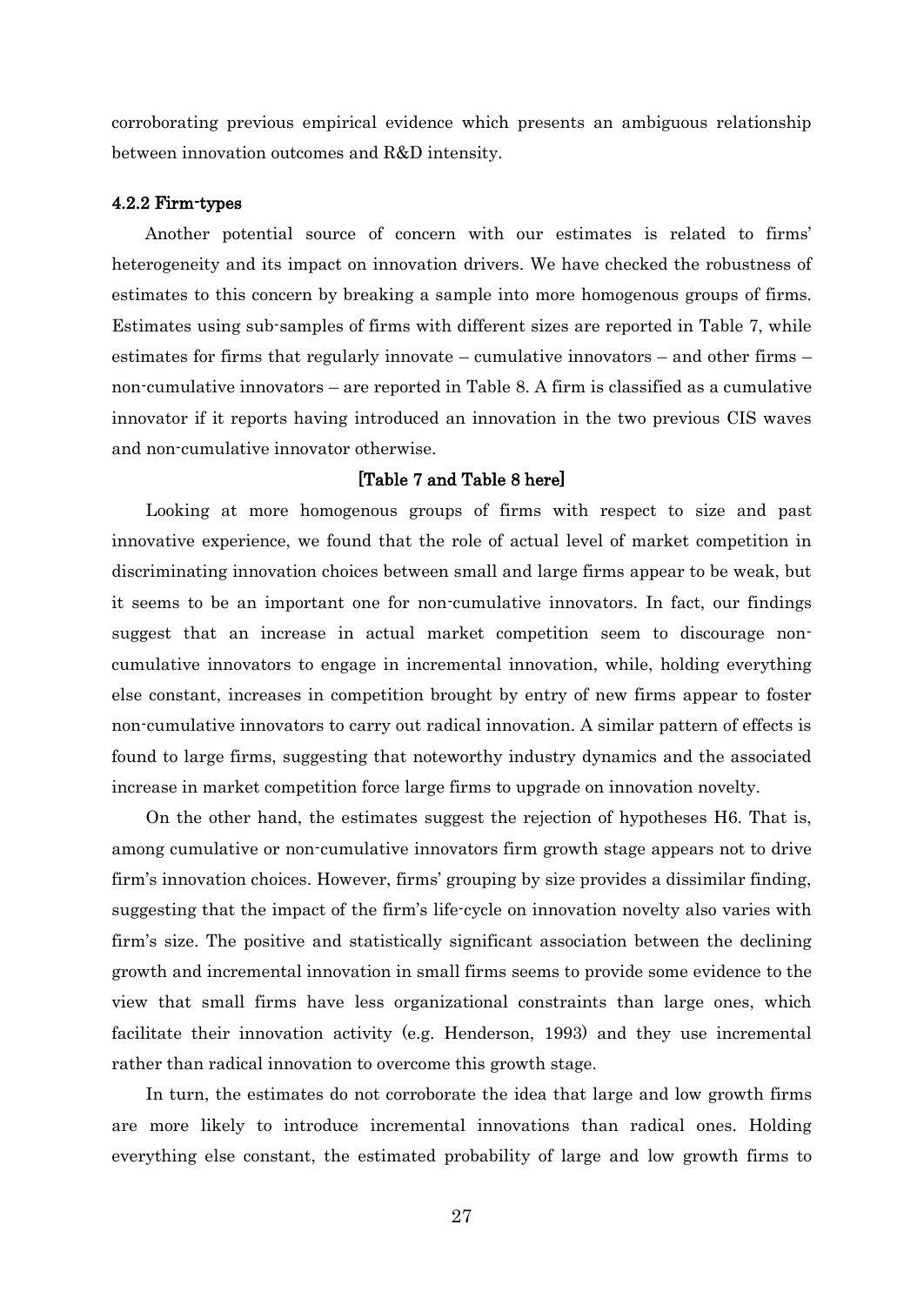engage in incremental innovation does not differ from that of other firms. Overall the results suggest that the relationship between firm growth level and innovation novelty requires a more fine detailed analysis and possibly an alternative methodology.

Our findings provide some support for that R&D intensity play an important role in discriminating innovation choices of non-cumulative innovators from cumulative innovators. Cumulative innovators seem to be successful by rooting their R&D investment on extramural expenses while non-cumulative innovators appear to base mainly their innovation novelty on intramural R&D expenses. The impact of R&D intensity on innovation outcomes also appear to vary with firm size. R&D capabilities of small firms appear to be grounded on cooperation, while the evidence on large firms pointed out the importance of internal sources of knowledge, along with R&D collaboration, on innovation outcomes.

#### 5. Conclusion

This paper provides evidence on the main drivers of firms' choices regarding innovation novelty. Using a discrete measure of innovation output, the results corroborate the importance of industry- and firm-specific factors in revealing deeper insights into the different levels of opportunities in radical and incremental innovation at the firm level. Whereas previous literature has pointed out that there is diversity in firms´ choices regarding innovation both across and within industries, this paper supplements this evidence by showing a richer picture of the drivers of this diversity. Specifically, we analyze with more depth the role of industry-specific characteristics than previous studies as well the interplay between these characteristics and firm-specific characteristics.

The strong correlations between industry's growth and innovation novelty, as well as between the net entry rate and innovation novelty, suggest that the industry dynamics is an important factor underlying firms' innovation decisions in terms of novelty. Market competition seems to shape firms' innovation novelty but it appears to be moderated by differences in the protection regime among industries and in intraindustry technological level. These findings challenge previous evidence that has neglected the importance of industry characteristics on innovation novelty (Duguet, 2006; Vega-Jurado et al., 2008). Therefore, there seems to be an important role for managers and policy-makers as they should closely monitor the industry's characteristics evolution such as net entry rate, growth, and concentration, because such factors help to understand firms' innovation decisions. That is, since it is expected that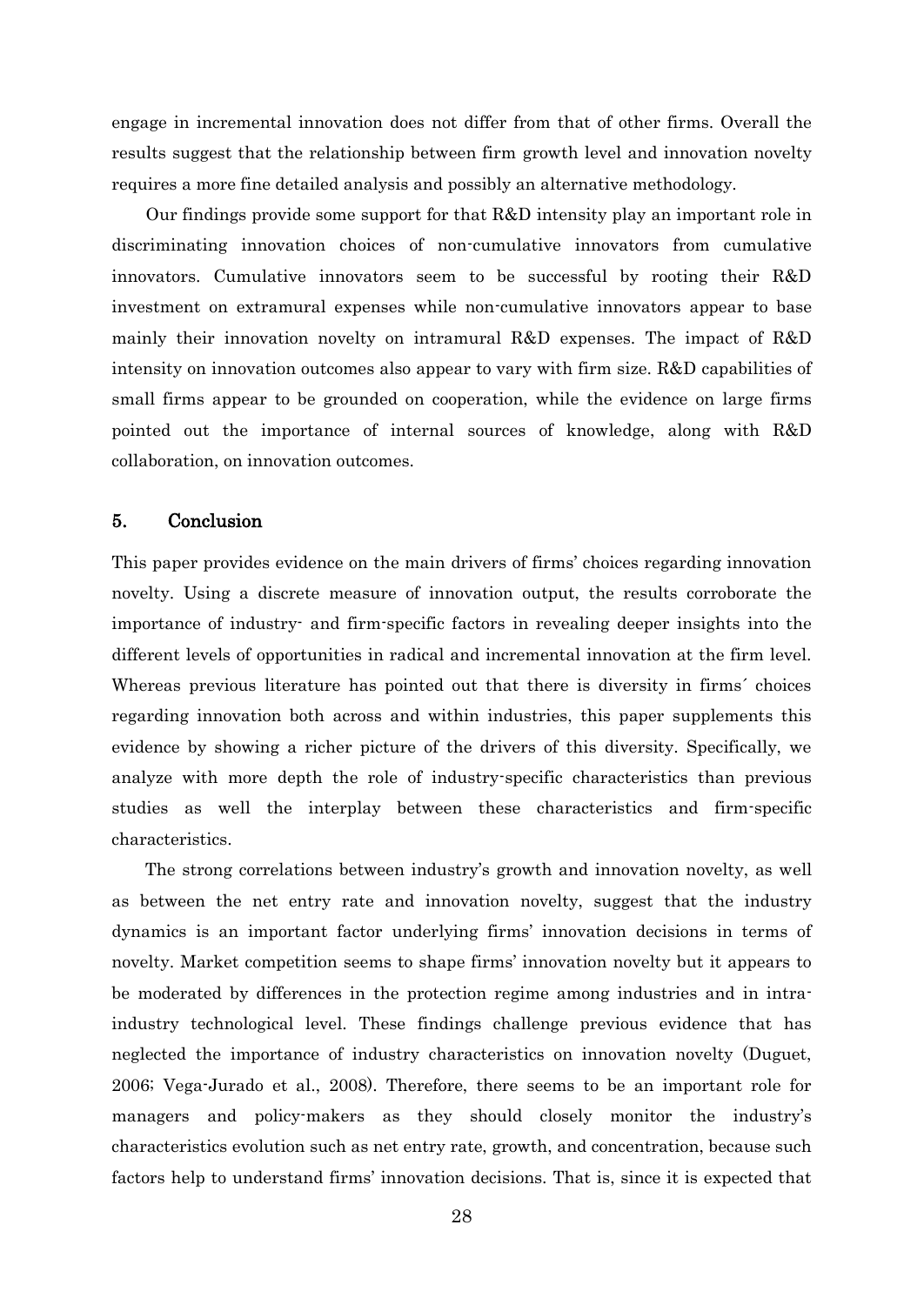significant changes in these factors may impact on innovation, they should anticipate those changes and, consequently, their innovation decisions.

Regarding firm-specific characteristics our results strongly suggest that R&D capabilities play a central role as driver of both radical and incremental innovation. When discriminating between internal and external sources, cooperation in R&D activities, which provide external sources of knowledge, seem to be the most consistent driver of product innovation, a result that is in line with previous empirical evidence (e.g. Duguet, 2006; Vega-Jurado, 2008). However, results also show that internal sources, i.e., the firm´s R&D intensity, has a larger effect on the probability of firms introducing a radical innovation in the market than cooperation itself. Furthermore, the relative importance of external sources of knowledge on innovation outcomes, as compared with internal ones, is moderated by firm size, with large firms accentuating the relevance of internal sources, namely intra-mural R&D activities. Also, among innovators, intra-mural R&D investment has the largest effect on innovation noncumulative innovation. Altogether these results support the idea that both type of knowledge sources are important to Portuguese firms and in-house R&D activities not only generate new knowledge, but also promote the use of external sources, as proposed by Cohen and Levinthal (1989).

We also found that the importance of each type of R&D capabilities varies across industries. Whereas R&D cooperation seems to be the most important driver of both radical and incremental innovation in the services industries, it clearly plays a minor role in determining radical innovation among manufacturing industries. Similar results emerge when we discriminate the sample across Pavitt (1984) sectoral taxonomy. That is, the relative importance of each R&D capability varies across industries. R&D cooperation seems to have an equal effect on each type of innovation in the scaleintensive industries but exert a minor effect on radical innovation in the science and supplier dominated industries. Simultaneously, extra-mural R&D activities are also relevant to both types of innovation in scale-intensive and science-based industries. In sum, these results suggest that the use the knowledge generated by in-house R&D activities does not substitute for knowledge obtained through cooperation or from an external source and that their relative importance varies across technological regime and appropriability conditions.

Another interesting result emerging from our data is that the firm´s growth stages also play a role in determining innovation choices. It became apparent that firms in the declining stage in the services and science-based industries, as well as small firms in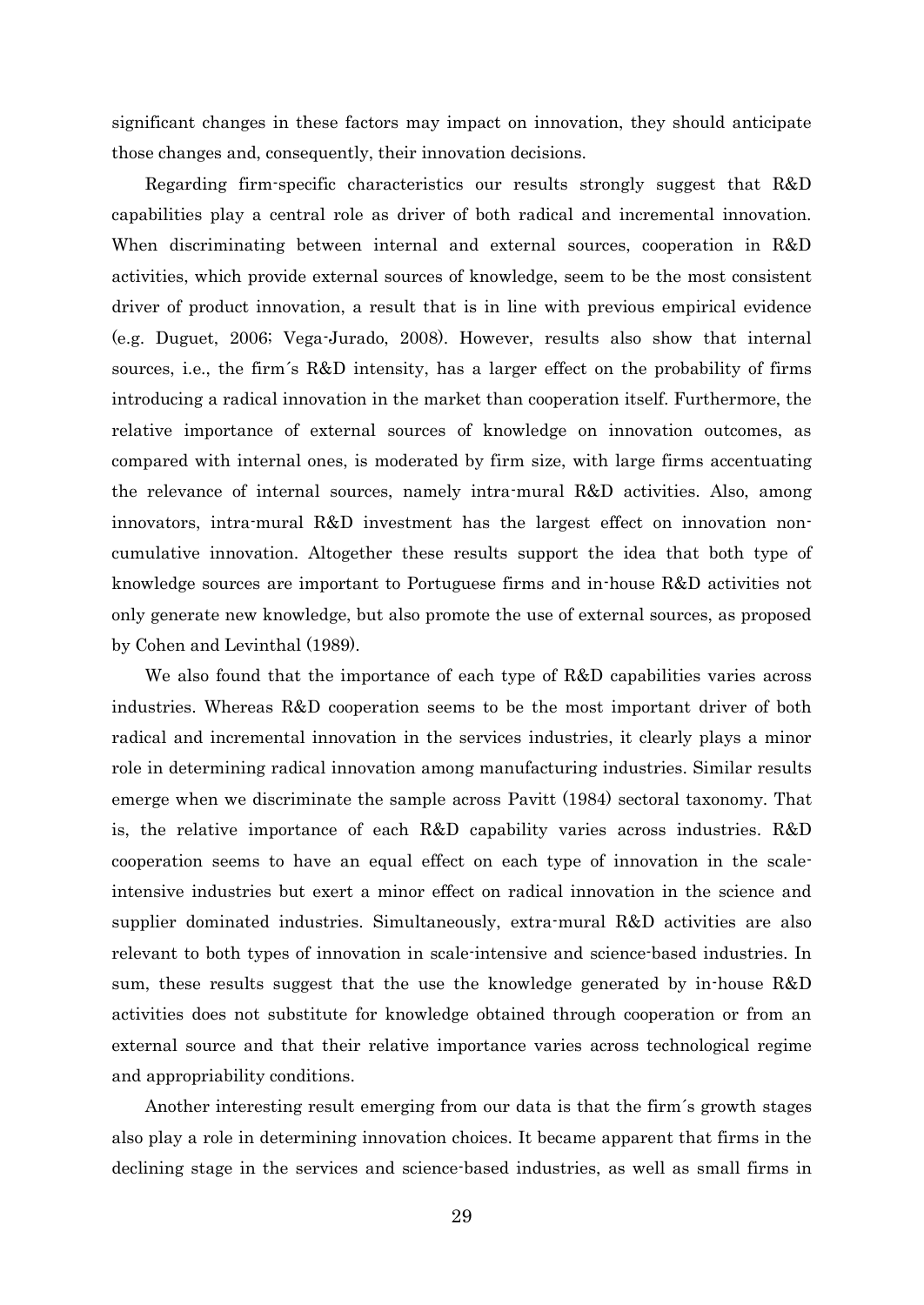general, are investing in innovation. This is an important contribution of this paper because results support the idea that managers should consider to invest in innovation as a means to overcome a decline in growth. Another important contribution from this paper is that managers should pay more attention to enhance their own in-house R&D activities and their external sources of knowledge than to their past innovation activities.

The results have also important implications for innovation policy in the Portuguese and other similar contexts. On one hand, policies should strengthen the firm´s R&D competences because these are the main driver of innovation either radical or incremental. In addition, innovation policy should contribute to enhance R&D cooperation between agents on innovation activities. In fact, cooperation in R&D depends on the will of the parties involved but also on public policies in areas such as education, technology infrastructure, and SMEs support. Public policies should also take into account the size of the firm. Given the large impact that in-house R&D has on large firms´ innovation outcome, these policies should be designed to enhance smaller firms' in-house R&D capabilities.

On the other hand, public policies should be primarily directed to promote the entry of new firms in the market as this is a main driver of firms´ innovation outcome. Thus policies should aim at creating attractive business conditions that facilitate firms´ entry. Regarding competition, public policies should take into account the specific characteristics of the industries, as results are sensitive to the type of each industry.

The findings are subject to some limitations due to the cross-section nature of data. In fact, the estimates do not measure causal effects, but rather they capture correlations of which the causal effect is but one possible interpretation. Nevertheless, they provide some important hints on how innovation takes place in Portuguese firms. Furthermore, they show that models incorporating industry- and firm-specific factors as well as the interplay between them explain innovative performance better than models that include just one type of factors. It contributes also for a better understanding of which factors may affect innovation novelty at the firm-level.

Finally, the paper reveals an under-researched issue, suggesting that firm's innovation novelty varies over the firm life-cycle, even though such variation depends on the industry type. Clearly much more attention should be devoted to understand which are the main incentives and innovation strategies of firms in different growth stages. This would contribute to a better understanding of the conditions and ways under which firms in different growth stages develop and implement different innovation strategies.

30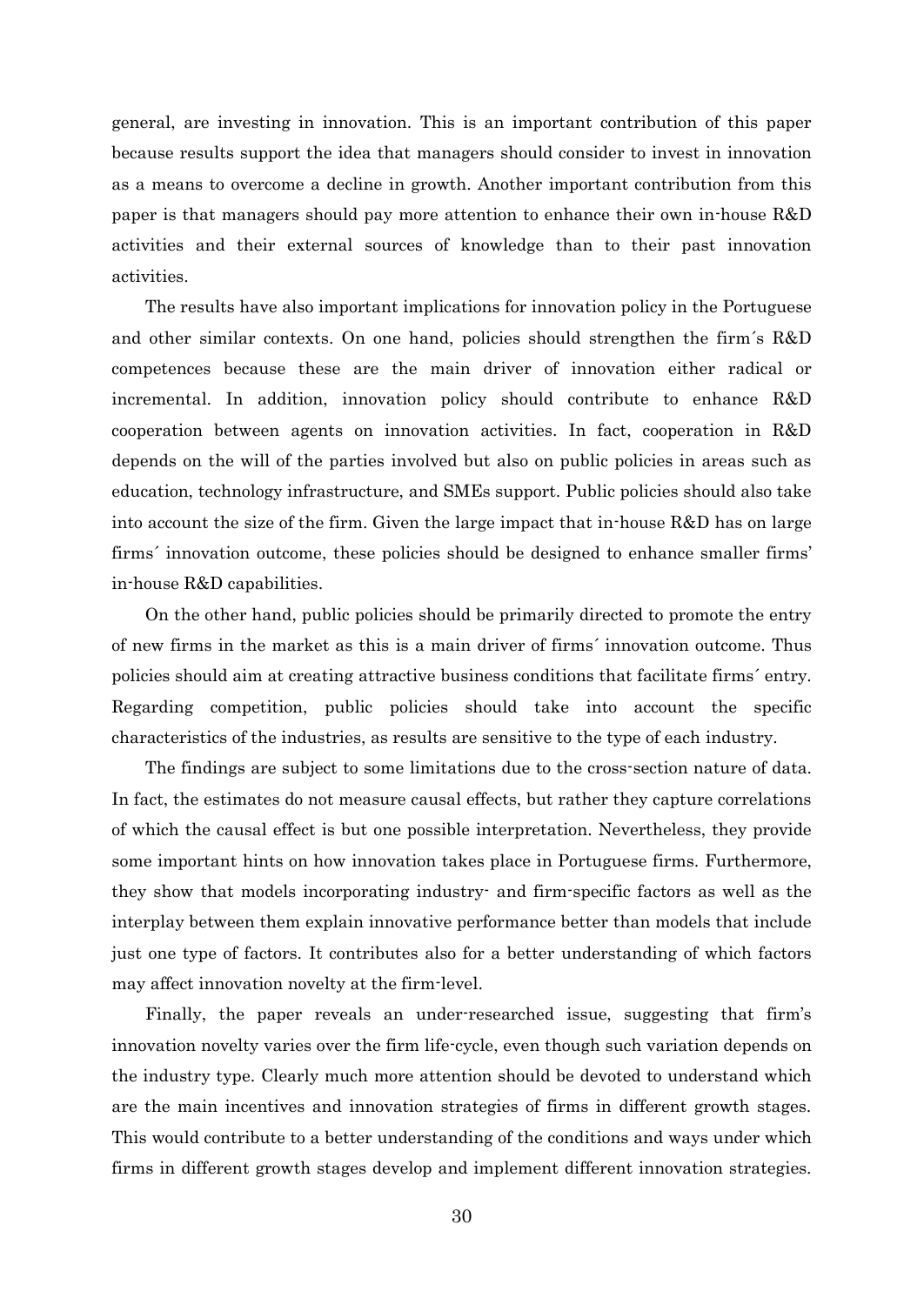This question is beyond the scope of this paper but it certainly deserves further research.

#### References

Acemoglu, D. and Cao, D. (2010). "Innovation by entrants and incumbents", NBER Working Paper 16411.

Acs, Z. and Audretsch, D. (1988). "Innovation in Large and Small Firms: An Empirical Analysis", American Economic Review , 78 (4): 678-690.

Audretsch, D. and Agarwal, R. (2001). 'Does entry size matter? The impact of life-cycle and technology on survival', Journal of Industrial Economics, XLIX(1): 21-43.

Agarwal, R. and Gort, M. (2002). 'Firm and product life-cycles and firm survival', American Economic Review, 92 2): 184-190.

Aghion, P., Bloom, N., Blundell, R., Griffith, R., Howitt, P. (2005). Competition and Innovation: An Inverted-U Relationship, The Quarterly Journal of Economics, 120 (2): 701-728.

Aghion, P., Blundell, R., Griffith, R., Howitt, P. and Prantl, S. (2009). 'The effects of entry on incumbent innovation and productivity', Review of Economics and Statistics, 91(1): 20-32.

Akcigit, U. and Kerr, W. (2010) "Growth through Heterogenous Innovations" PIER Working Paper 10-035, Penn Institute for Economic Research.

Amara, N., Landry, R., Becheikh, N. and Ouimet, M. (2008). 'Learning and novelty of innovation in established manufacturing SMEs'. Technovation, 28: 450–463.

Arrow, K. J. (1962). "Economic Welfare and the Allocation of Resources for Inventions." In R. Nelson, ed., The Rate and Direction of Inventive Activity: Economic and Social Factors. Princeton, N.J.: Princeton University Press.

Asker, J. and Baccara, M. (2010). 'Subsidies, entry and the distribution of R&D investment', International Journal of Industrial Organization, 28(3): 254-270.

Balasubramanian, N. and Lee, J. (2008). 'Firm age and innovation'. Industrial and Corporate Change, 17 (5): 1019–1047.

Belderbos, R, Carree, M. and Lokshin, B. (2004) "Cooperative R&D and firm performance" Research Policy, 33: 1477-1492.

Braguinsky, S., Gabdrakhmanov, S. and Ohyama, A. (2007). 'A theory of competitive industry dynamics with innovation and imitation', *Review of Economic Dynamics*, 10<sup>:</sup> 729–760.

Boes, S. and Winkelmann, R. (2004) "Income and happiness: new results from generalized threshold and sequential models", IZA Discussion Paper No. 1175.

Boone, J. (2001). "Intensity of competition and the incentive to innovate, International Journal of Industrial Organization, 19: 705–726.

Breschi, S., Malerba, F. and Orsenigo, L. (2000). 'Technological regimes and schumpeterian patterns of innovation', Economic Journal, 110 (463): 388-410.

Brusoni, S. and Sgalari, G. (2006). 'New combinations in old industries: the introduction of radical innovations in tire manufacturing'. Journal of Evolutionary Economics, 16(1- 2): 25-43.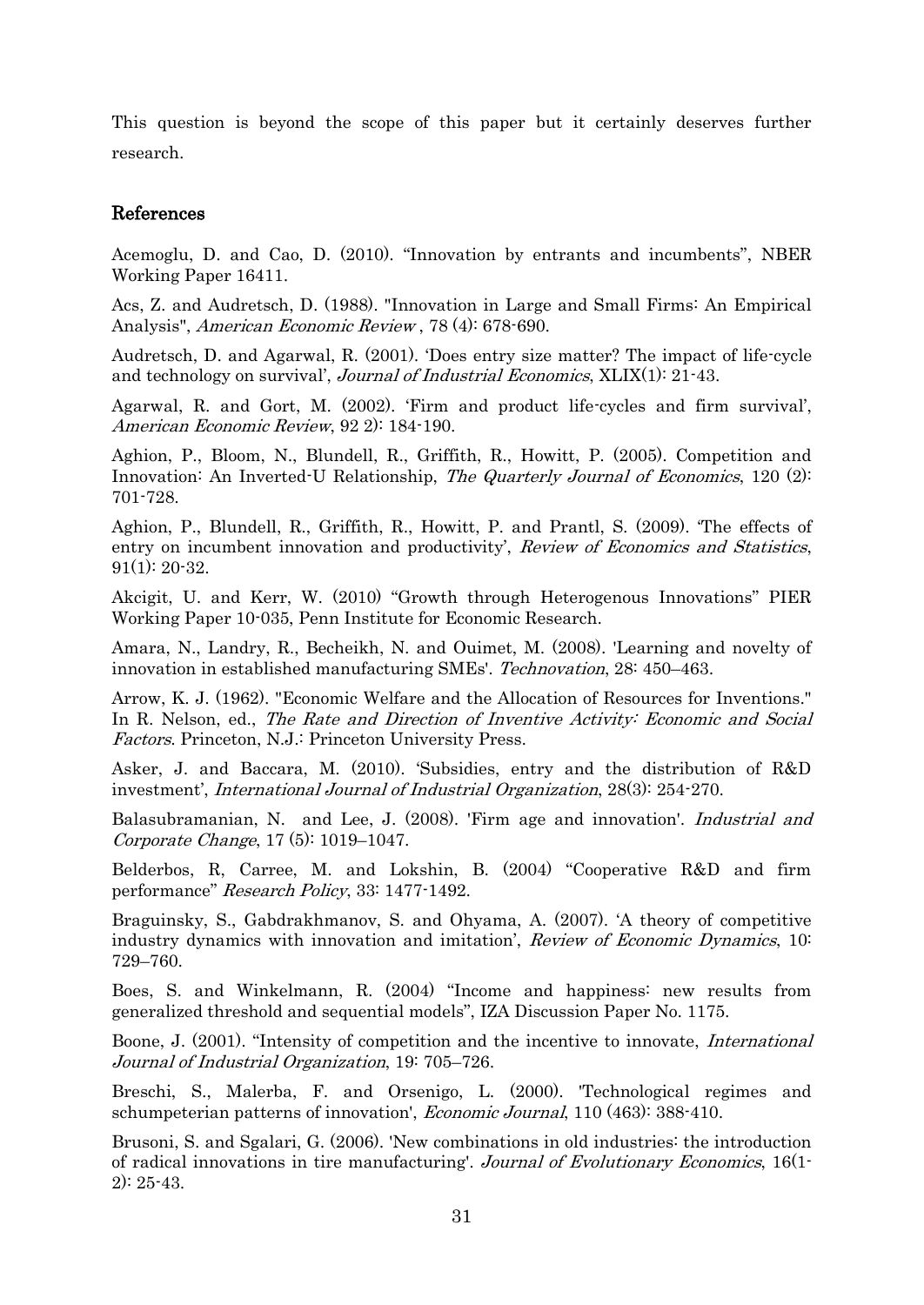Camacho, J. A. and Rodriguez, M. (2008). 'Patters of innovation in the service sector: some insights from the spanish innovation survey'. *Economics of Innovation and New* Technology, 17 (5): 459-471.

Carree, M. and Thurik, A. (2000). 'The life cycle of the U.S. tire industry'. Southern Economic Journal, 67(2): 254-278.

Cefis, E. Rosenkranz, S. and Weitzel, U. (2009). 'Effects of coordinated strategies on product and process R&D', Journal of Economics, 96(3): 193-222.

Chandy, R. K. and Tellis, G. J. (1998). Organizing for radical product innovation: The overlooked role of willingness to cannibalize, Journal of Marketing Research, 35(4): 474- 487.

Chandy, R. K and Tellis, G. J (2000). "The incumbent's curse? Incumbency, size, and radical product innovation", *Journal of Marketing*, 64 (3): 1-17.

Chang, S. and Wu, H. (2006). 'Production experiences and market structure in R&D competition', Journal of Economic Dynamics and Control, 30(2): 163-183.

Christensen, C. and Bower, J. (1996). 'Customer power, strategic investment, and the failure of leading firms', Strategic Management Journal, 17 (3): 197–218.

Cohen, W. and Klepper, S. (1996). 'Firm size and the nature of innovation within industries: the case of process and product R&D'. The Review of Economics and Statistics, 78 (2): 232-243.

Cohen, W. and Levinthal, D. (1989). "Innovation and learning: the two faces of R&D", The Economic Journal, 99: 569-596.

Czarnitzki, D. and Kraft, K. (2004). 'An empirical test of the asymmetric models on innovative activity: who invests more into R&D, the incumbent or the challenger?', Journal of Economic Behavior & Organization, 54 (2): 153-173.

D'Aspremont, C., Dos Santos, R. and Gerard-Varet, L. (2010). "Strategic R&D investment competitive toughness and growth", International Journal of Economic Theory, 6 (3): 273-295.

Dasgupta, P. and Stiglitz, J. (1980). 'Industrial Structure and the Nature of Innovative Activity', Economic Journal, 90: 266-93.

Dewar, R. and Dutton, J. (1986). "The Adoption of Radical and Incremental Innovations: An Empirical Analysis", *Management Science*, 32 (11): 1422-1433.

Dinlersoz, E. and MacDonald, G. (2009). 'The industry life-cycle of the size distribution of firms', Review of Economic Dynamics, 12: 648–667.

Doraszelski, U. (2003). 'An R&D race with knowledge accumulation', RAND Journal of Economics, 34: 24–42.

Dosi, G. (1988). 'Sources, procedures, and microeconomic effects of innovation'. Journal of Economic Literature, 26 (3): 1120-1171.

Duguet, E. (2006). 'Innovation height, spillovers and TFP Growth at the firm level: evidence from French manufacturing, *Economics of Innovation New Technology*, 15(4/5): 415–442.

Dubey, P. and Wu, C. (2002). "When less competition induces more product innovation", Economics Letters, 74: 309–312.

Dubois, P., Mouzon, O., Morton, F. and Seabright, P. (2011). "Market Size and Pharmaceutical Innovation", CEPR Discussion Paper No. 8367.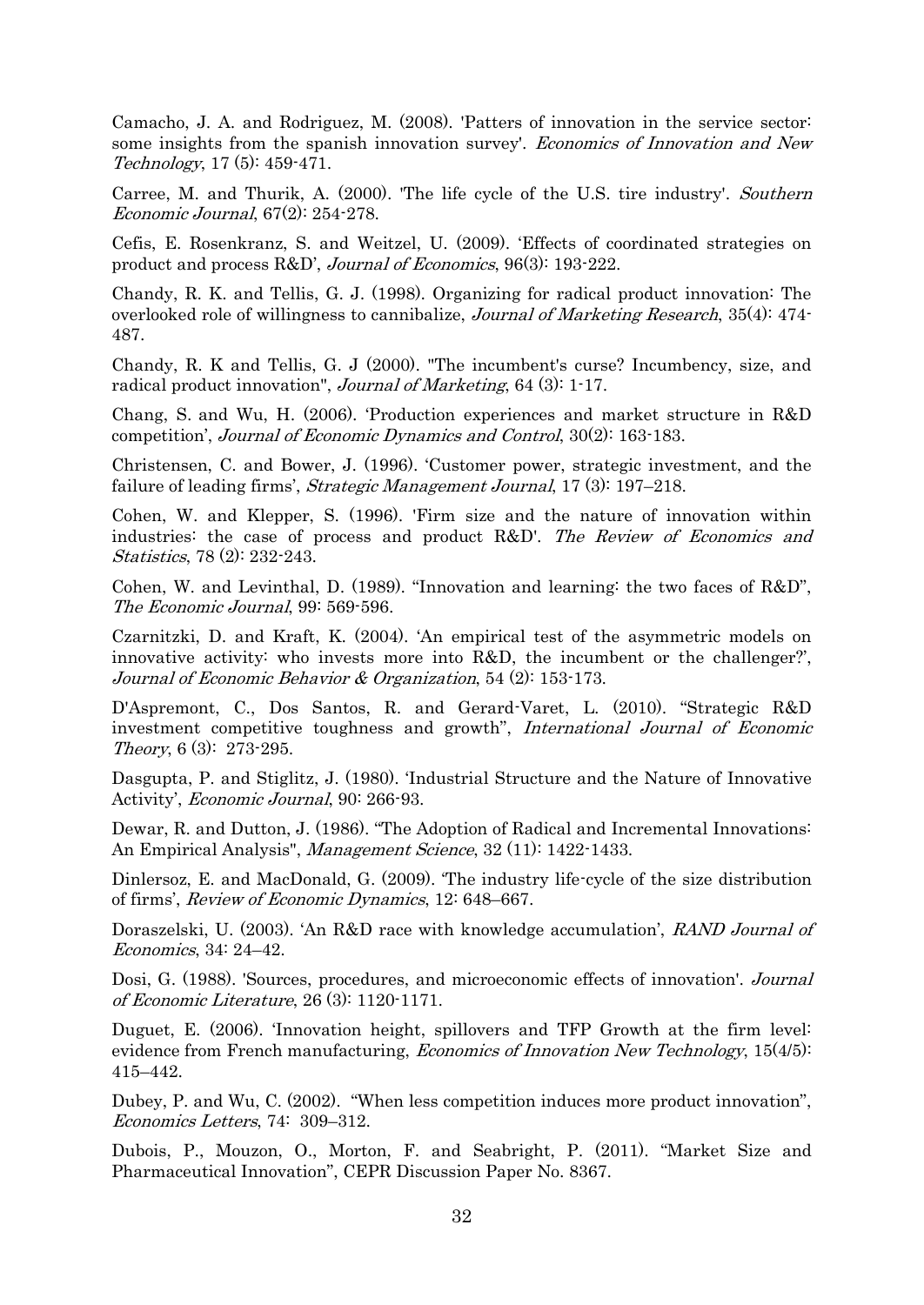Eiriz, V., Faria, A. and Barbosa, N. (2013). "Firm Growth and Innovation: Towards a Typology of Innovation Strategy", Innovation: Management, Policy & Practice, 15 (1): 97-111.

Ettlie, J., Bridges, W. and O'keefe, R. (1984). "Organization Strategy and Structural Differences For Radical Versus Incremental Innovation". *Management Science*, 30 (6): 682-695.

Etro, F. (2004). 'Innovation by leaders', Economic Journal, 114: 281–303.

EUROSTAT/GPEARI (2007). Inquérito Comunitário à Inovação CIS6: Documento Metodológico. Gabinete de Planeamento, Estratégia e Relações Internacionais, Ministério da Ciência, Tecnologia e Ensino Superior, Lisboa.

Fershtman, C. and Markovich, S. (2010). 'Patents, imitation and licensing in an asymmetric dynamic R&D race', International Journal of Industrial Organization, 28(2): 113-126.

Filson, D. (2001). 'The Nature and Effects of Technological Change over the Industry Life-cycle', Review of Economic Dynamics, 4: 460–494.

Filson, D. and Gretz, R. (2004). 'Strategic innovation and technology adoption in an evolving industry', *Journal of Monetary Economics*, 51 (1): 89-121.

Forsman, H. (2011). 'Innovation capacity and innovation development in small enterprises. A comparison between the manufacturing and service sectors'. Research Policy, 40: 739–750.

Fudenberg, Drew; Gilbert, Richard; Stiglitz, Joseph and Tirole, Jean, 1983, 'Preemption, Leapfrogging and Competition in Patent Races.' European Economic Review, 22, pp. 3- 32.

Ghosal, V. (2009). 'Business strategy and firm reorganization under changing market conditions'. CESIFO Working Paper no. 2673.

Gilbert, R. (2006) "Looking for Mr. Schumpeter: Where are we in the competitioninnovation debate?" in Jaffe, A., Lerner, J. and Stern, S. (ed.) Innovation Policy and The Economy, Volume 6, NBER Book Series, MIT Press: 159-215.

Gilbert, R. and Newbery, D. (1982) 'Preemptive Patenting and the Persistence of Monopoly', American Economic Review, 72 (3): 514-526.

Godoe, H. (2000) 'Innovation regimes, R&D and radical innovations in telecommunications', Research Policy, 29: 1033–1046.

Gort, M., Klepper, S. (1982). 'Time paths in the diffusion of product innovations', Economic Journal, 92: 630–653.

Grabowski, H. and Mueller, D. (1975). 'Effects on Corporate Returns on Retentions', Review of Economics and Statistics, 57 (4): 400-409.

Greenstein, S. and Ramey, G. (1998) "Market Structure, innovation and vertical product differentiation" International Journal of Industrial Organization, 16(3): 285-311.

Grossman, G. and Shapiro, C. (1987). 'Dynamic R&D Competition', Economic Journal, 97: 372-387.

Henderson, R (1993). 'Underinvestment and Incompetence as Responses to Radical Innovation: Evidence from the Photolithographic Alignment Equipment Industry', The RAND Journal of Economics, 24 (2): 248-270.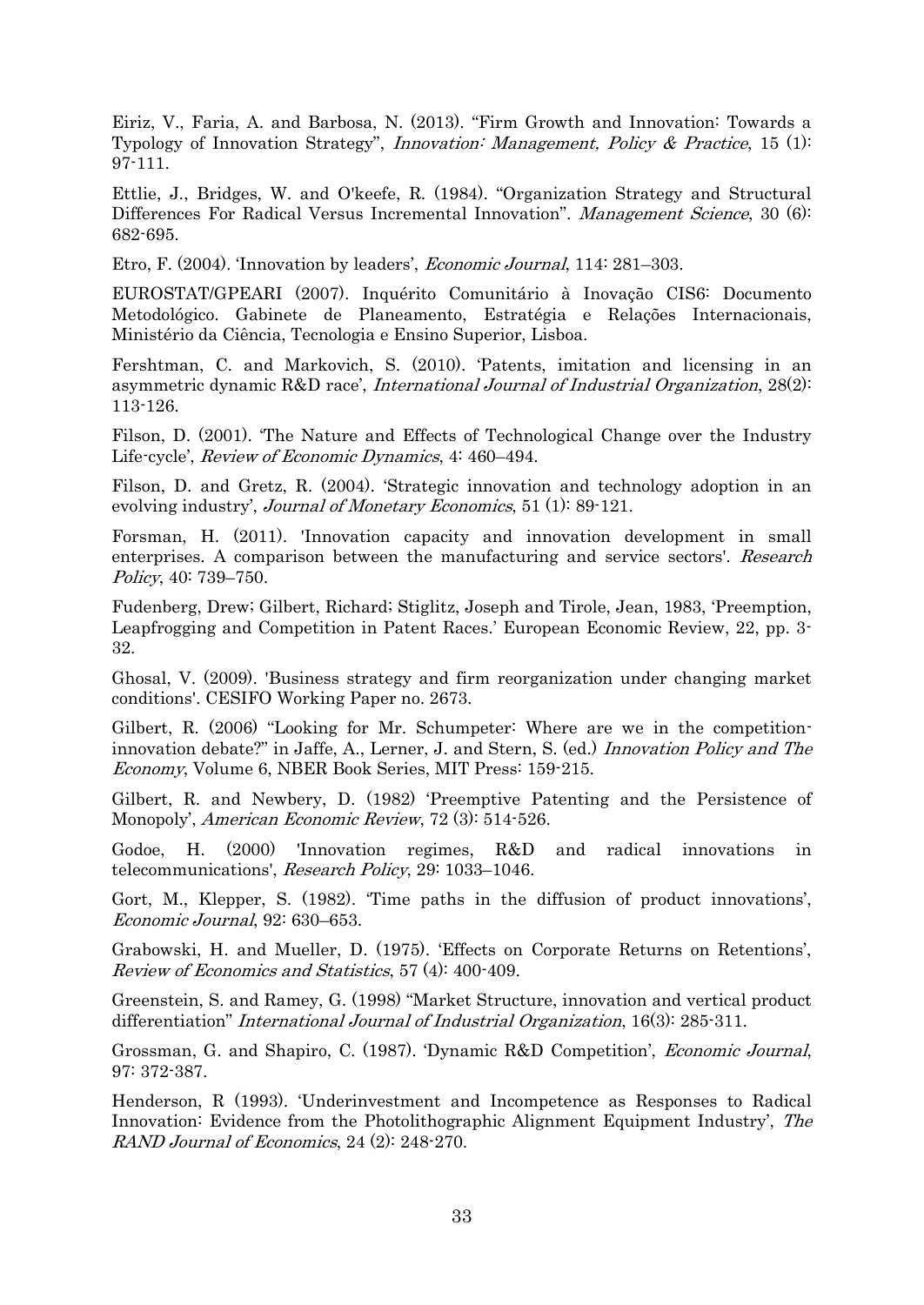Henderson, R. (2006). 'The innovator's dilemma as a problem of organizational competence', Journal of Product Innovation Management, 23(1): 5–11.

Herrmann, A. and Peine, A. (2011) "When 'national innovation system' meet 'varieties of capitalism' arguments on labour qualifications: On the skill types and scientific knowledge needed for radical and incremental product innovations", Research Policy, 40: 687–701.

Hoernig, S. (2003). 'Asymmetry, stability and growth in a step-by-step R&D-race', European Economic Review, 47(2): 245-257.

Hopenhayn, H. (1992). 'Entry, exit, and firm dynamics in long run equilibrium'. Econometrica, 60 (5): 1127-1150.

Jovanovic, B. and MacDonald, G. (1994). 'The Life Cycle of a Competitive Industry'. Journal of Political Economy, 102: 322–347.

Kleinknecht, A., van Montfort, K. and Brouwer, E (2002) "The non-trivial choice between innovation indicators", *Economics of Innovation and New Technology* 11(2):109–121.

Klepper, S. (1996). "Entry, Exit, Growth, and Innovation over the Product Life-cycle" American Economic Review, 86: 562-583.

Klepper, S. and Graddy, E. (1990). 'The evolution of new industries and the determinants of market structure', RAND Journal of Economics, 21: 24–44.

Klette, T. and Kortum, S. (2004) 'Innovating Firms and Aggregate Innovation'. Journal of Political Economy, 112 (5): 986-1018.

Lee, C. (2005). 'A New Perspective on Industry R&D and Market Structure', *Journal of* Industrial Economics, LIII (1): 101-122.

Lee, H., Smith, K.G., Grimm, C. M. and Schomburg, A. (2000). "Timing, order and durability of new product advantages with imitation", *Strategic Management Journal*, 21:23-30.

Llerena, P. and Oltra, V. (2002), "Diversity of innovative strategy as a source of technological performance", Structural Change and Economic Dynamics, 13: 179–201.

Loury, G. (1979) "Market structure and innovation" The Quarterly Journal of Economics, 93 (3): 395-410.

Lukach, R., Kort, M. and Plasmans, J. (2007), "Optimal R&D investment strategies under the threat of new technology entry", International Journal of Industrial Organization, 25: 103–119.

Mairesse, J, and Mohnen, P (2002), 'Accounting for innovation and measuring innovativeness: an illustrative framework and an application', American Economic Review, 92: 226–231.

Mairesse, J., and Mohnen, P. (2010), 'Using innovations surveys for econometric analyses, NBER Working Paper 15857.

Malerba, Franco (1992). 'Learning by firms and incremental technical change', The Economic Journal, 102: 845-859.

Mansury, M. and Love, J. (2008), 'Innovation, productivity and growth in US business services: A firm-level analysis', *Technovation*, 28: 52–62.

McGahan, A. and Silverman, B.S. (2001). 'How does innovative activity change as industries mature?', International Journal of Industrial Organization, 19(7): 1141–1160.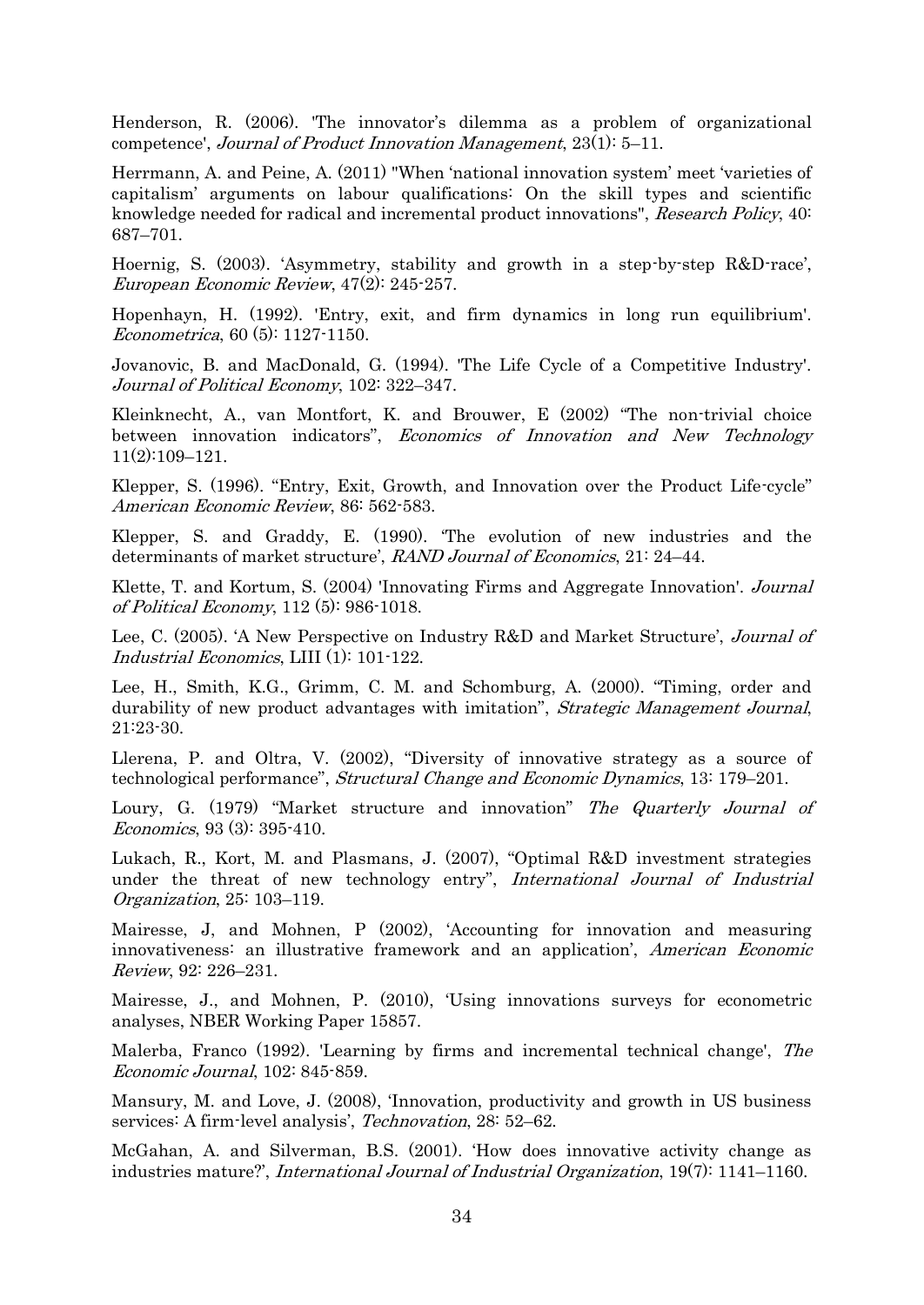Mueller, D. (1972). 'A Life-cycle Theory of the Firm', The Journal of Industrial Economics, 20(3): 199-219.

Nelson, R.R. and Winter, S.G. (1977). 'In search of useful theory of innovation', Research Policy, 6 (1): 36–76.

OECD/EUROSTAT (2005). Oslo Manual: Guidelines for Collecting and Interpreting Innovation Data, 3rd ed. OECD Publishing, doi:10.1787/9789264013100-en.

Pakes, A. and Griliches, Z. (1984)" Patents and R&D at the Firm Level: A First Look", in Zvi Griliches (ed) R&D, Patents, and Productivity, University of Chicago Press:  $55-72$ .

Pavitt, K., (1984). 'Sectoral patterns of technical change: towards a taxonomy and a theory'. Research Policy 13: 343–373.

Reinganum, J. (1983) 'Uncertain innovations and the persistence of monopoly', American Economic Review, 73: 741–748.

Reinganum, J. (1985a), 'Innovation and industry evolution', Quarterly Journal of Economics, 100: 81–100.

Reinganum, J. (1985b), 'A two-stage model of research and development with endogenous second mover advantages', International Journal of Industrial Organization, 3: 275–92.

Reinganum, J. (1989), 'The Timing of Innovation: Research, Development and Diffusion', in R. Schmalensee and R.D. Willig, eds., Handbook of Industrial Organization, New York: North-Holland.

Santamaría, L., Nieto, M. and Barge-Gil, A. (2009). 'Beyond formal R&D: Taking advantage of other sources of innovation in low- and medium-technology industries'. Research Policy, 38 (3): 507-517.

Schmutzler, A. (2010) "The relation between competition and innovation – why is it such a mess?", CEPR Discussion Paper No. 7640, Centre for Economic Policy Research.

Schoenmakers, W. and Duysters, G. (2010). 'The technological origins of radical inventions', Research Policy, 39 (8): 1051–1059.

Schumpeter, J. (1942) Capitalism, Socialism and Democracy, New York: Harper.

Schumpeter, J. (1934). The Theory of Economic Development. Cambride: Harvard University Press. (New York: Oxford University Press, 1961.) First published in German, 1912.

Sørensen, J. B. and Stuart, T. E. (2000). 'Aging, obsolescence and organizational innovation', Administrative Science Quarterly, 45 (1): 81–112.

Stadler, M. (1991), 'R&D dynamics in the product life cycle', Journal of Evolutionary Economics, 1(4): 293-305.

Sternitzke, C. (2010), 'Knowledge sources, patent protection, and commercialization of pharmaceutical innovations', Research Policy, 39: 810–821.

Thietart, R. A. and Vivas, R. (1984), 'An Empirical Investigation of Success Strategies for Businesses along the Product Life-cycle', Management Science, 30(12): 1405-1423.

Thornhill, S. (2006). 'Knowledge, innovation and firm performance in high- and lowtechnology regimes', Journal of Business Venturing, 21: 687–703.

Treacy, M. (2004). 'Innovation as a last resort'. Harvard Business Review, 82(4): 29-30.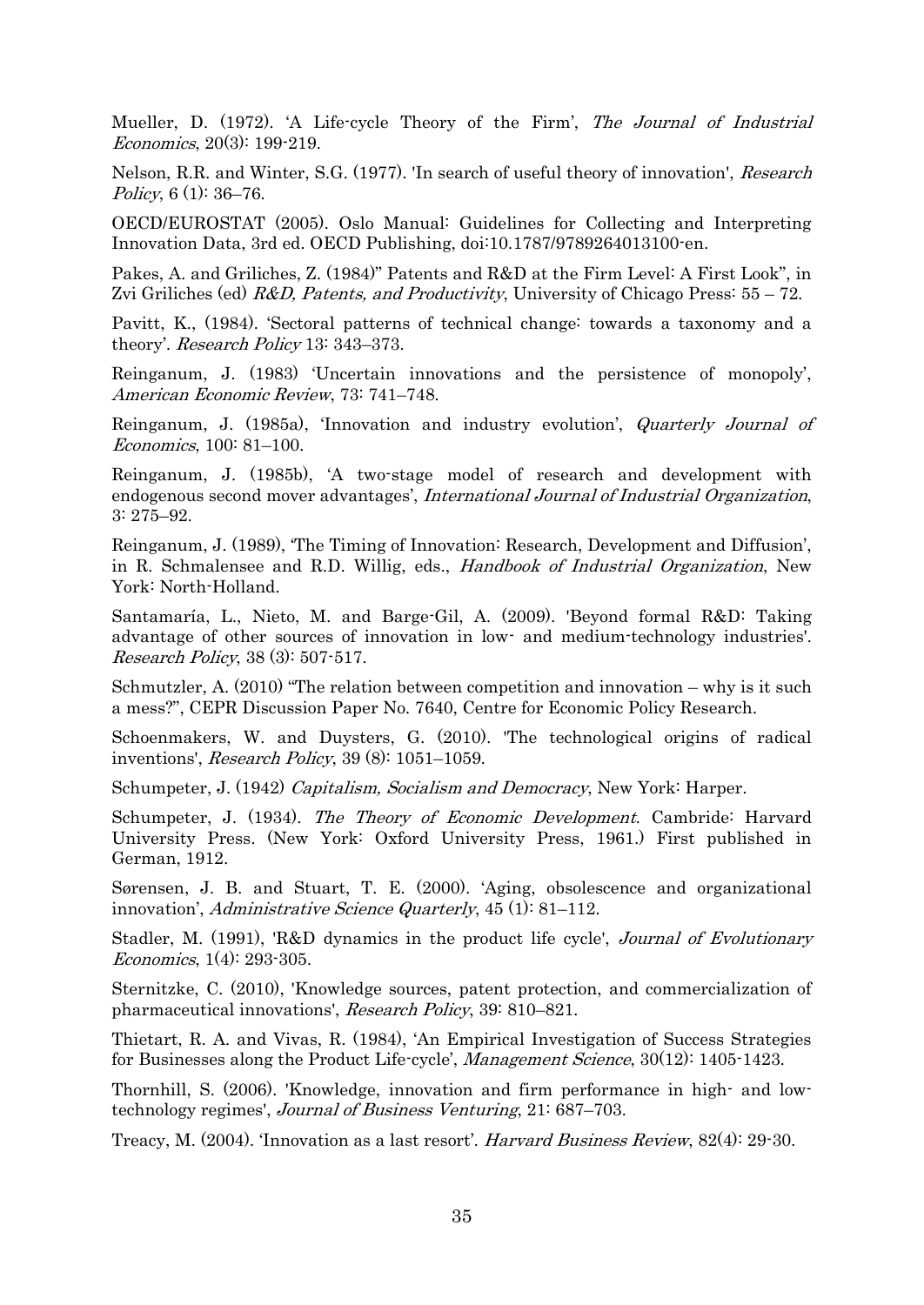Utterback, J.M. and Abernathy, W. (1975), 'A dynamic model of process and product innovation', Omega, 3: 639–656.

Varadarajan, R. (2008). 'Fortune at the bottom of the innovation pyramid: The strategic logic of incremental innovations', Business Horizons, 52: 21-29.

Vega-Jurado, J., Gutiérrez-Gracia, A., Fernández-de-Lucio, I. and Manjarrés-Henríquez, L. (2008). 'The effect of external and internal factors on firms' product innovation', Research Policy, 37: 616–632.

Vives, X. (2008). 'Innovation and competitive pressure', The Journal of Industrial Economics, LVI (3): 419-469.

Williams, R. (2006) "Generalized ordered logit/partical proportional odds models for ordinal dependent variables" The Stata Journal, 6(1): 58-82.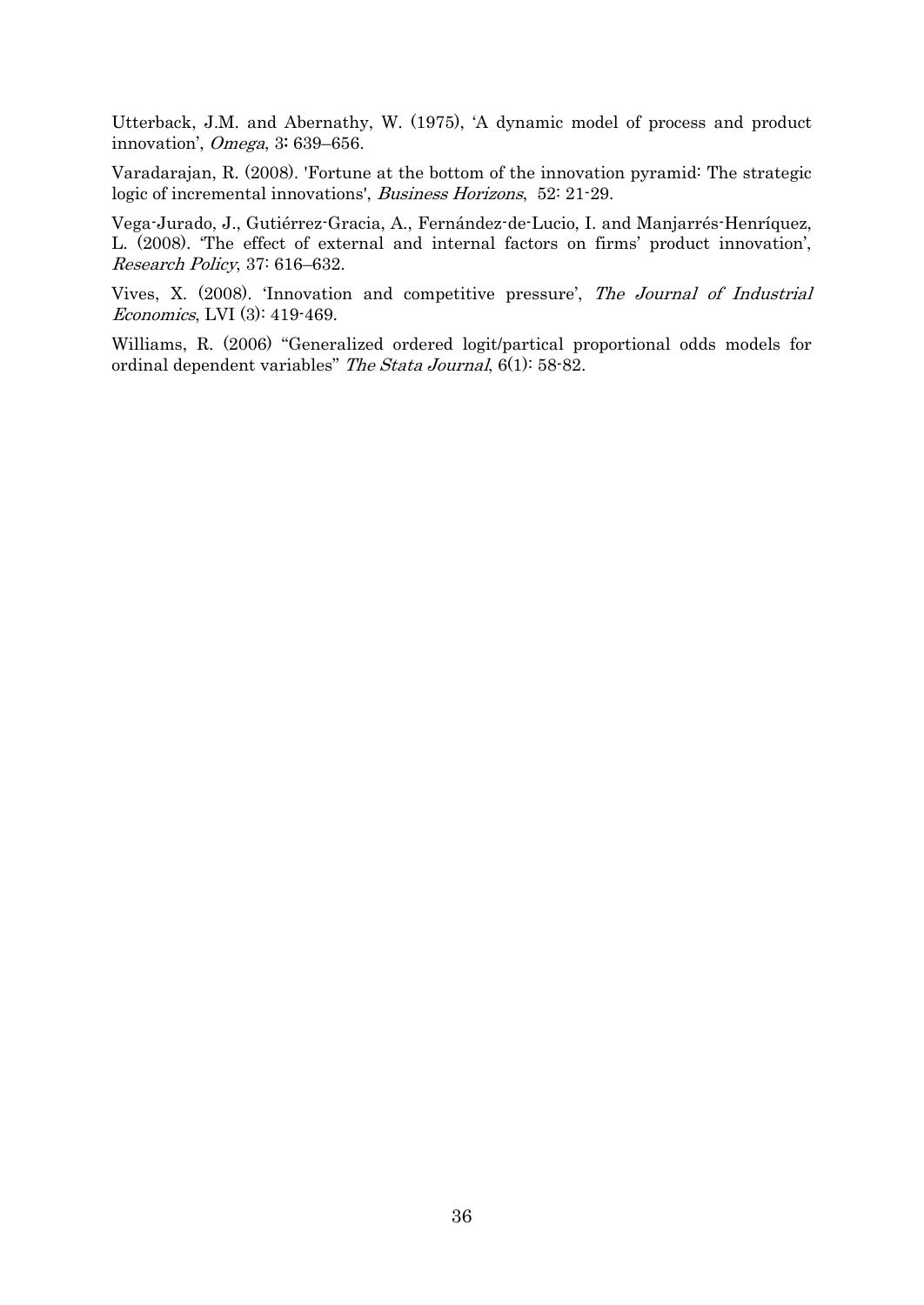|                                                   |       |           | Non-       |       |     |             |     |         |        |
|---------------------------------------------------|-------|-----------|------------|-------|-----|-------------|-----|---------|--------|
|                                                   |       | All firms | innovators |       |     | Incremental |     | Radical | Total  |
|                                                   | No.   | $\%$      | No.        | $\%$  | No. | $\%$        | No. | $\%$    | $\%$   |
| Industry                                          |       |           |            |       |     |             |     |         |        |
| Manufacturing                                     | 1,412 | 47.33     | 1,014      | 71.84 | 299 | 21.18       | 99  | 7.01    | 100.00 |
| Services                                          | 1,571 | 52.67     | 1,183      | 75.30 | 268 | 17.06       | 120 | 7.64    | 100.00 |
| Total                                             | 2,983 | 100.00    | 2,197      | 73.65 | 567 | 19.01       | 219 | 7.34    | 100.00 |
| Small, medium and large firms                     |       |           |            |       |     |             |     |         |        |
| Small firms                                       | 761   | 25.51     | 559        | 73.46 | 145 | 19.05       | 57  | 7.49    | 100.00 |
| Medium firms                                      | 1,469 | 49.25     | 1,092      | 74.34 | 277 | 18.86       | 100 | 6.81    | 100.00 |
| Large firms                                       | 753   | 25.24     | 546        | 72.51 | 145 | 19.26       | 62  | 8.23    | 100.00 |
| Total                                             | 2,983 | 100.00    | 2,197      | 73.65 | 567 | 19.01       | 219 | 7.34    | 100.00 |
| Cumulative versus non-cumulative innovating firms |       |           |            |       |     |             |     |         |        |
| Cumulative                                        |       |           |            |       |     |             |     |         |        |
| innovators                                        | 1,468 | 49.21     | 1,057      | 72.00 | 291 | 19.82       | 120 | 8.17    | 100.00 |
| Non-cumulative                                    |       |           |            |       |     |             |     |         |        |
| innovators                                        | 1,515 | 50.79     | 1,140      | 75.25 | 276 | 18.22       | 99  | 6.53    | 100.00 |
| Total                                             | 2,983 | 100.00    | 2,197      | 73.65 | 567 | 19.01       | 219 | 7.34    | 100.00 |
| Firm-growth stage                                 |       |           |            |       |     |             |     |         |        |
| High growth                                       | 394   | 13.21     | 276        | 70.05 | 88  | 22.34       | 30  | 7.61    | 100.00 |
| Moderate growth                                   | 902   | 30.24     | 666        | 73.84 | 167 | 18.51       | 69  | 7.65    | 100.00 |
| Low growth                                        | 496   | 16.62     | 373        | 75.20 | 90  | 18.15       | 33  | 6.65    | 100.00 |
| Decline                                           | 1,191 | 39.93     | 882        | 74.06 | 222 | 18.64       | 87  | 7.30    | 100.00 |
| Total                                             | 2,983 | 100.00    | 2,197      | 73.65 | 567 | 19.01       | 219 | 7.34    | 100.00 |

Table 1: Incremental and radical innovation, 2004-2006, by types of firms and industries

#### Table 2: Hypotheses and explanatory variables

#### Industry-specific variables

H1 NET ENTRY RATE: the number of firms new firms minus the number of firms that decide to exit from the industry divided by the total number of firms in industry in 2003

- H2 CONCENTRATION: the Herfindahl index on the 2-digit industry level and is calculated as the sum of squares of turnover shares of all firms in the industry in 2003.
- H3 GROWTH: the industry annual turnover growth rate over the period 2002-2004 AGE: measured by the logarithm of the age of the oldest firm in the industry in 2003.

#### Firm-specific variables

H4 R&D COOPERATION: dummy variable that takes the value one if the firm reports having engaged in cooperation in innovative activities during the period 2002-2004 or 2004-2006, and zero otherwise.

R&D INTENSITY: total R&D expenses divided by total turnover in 2004.

INTRAMURAL R&D INTENSITY: intramural R&D expenses divided by total turnover in 2004

EXTRAMURAL R&D INTENSITY: extramural R&D expenses divided by total turnover in 2004

PAST INNOVATION: dummy variable that takes the value one if the firm reports having introduced an innovation of any type (i.e., product, service or process innovation) in the past years from 1998 to 2004, and zero otherwise.

H5 SIZE: the log of total turnover in 2004.

H6 HIGH GROWTH: dummy variable that takes the value 1 if the firm's annual turnover growth rate over the period 2002-2004 is larger than 0.5 and zero otherwise.

LOW GROWTH: dummy variable that takes the value 1 if the firm's annual turnover growth rate over the period 2002-2004 is greater than 0 and less than 0.1 and 0 otherwise.

DECLINE, dummy variable that takes the value 1 if the firm's annual turnover growth rate over the period 2002-2004 is negative and 0 otherwise.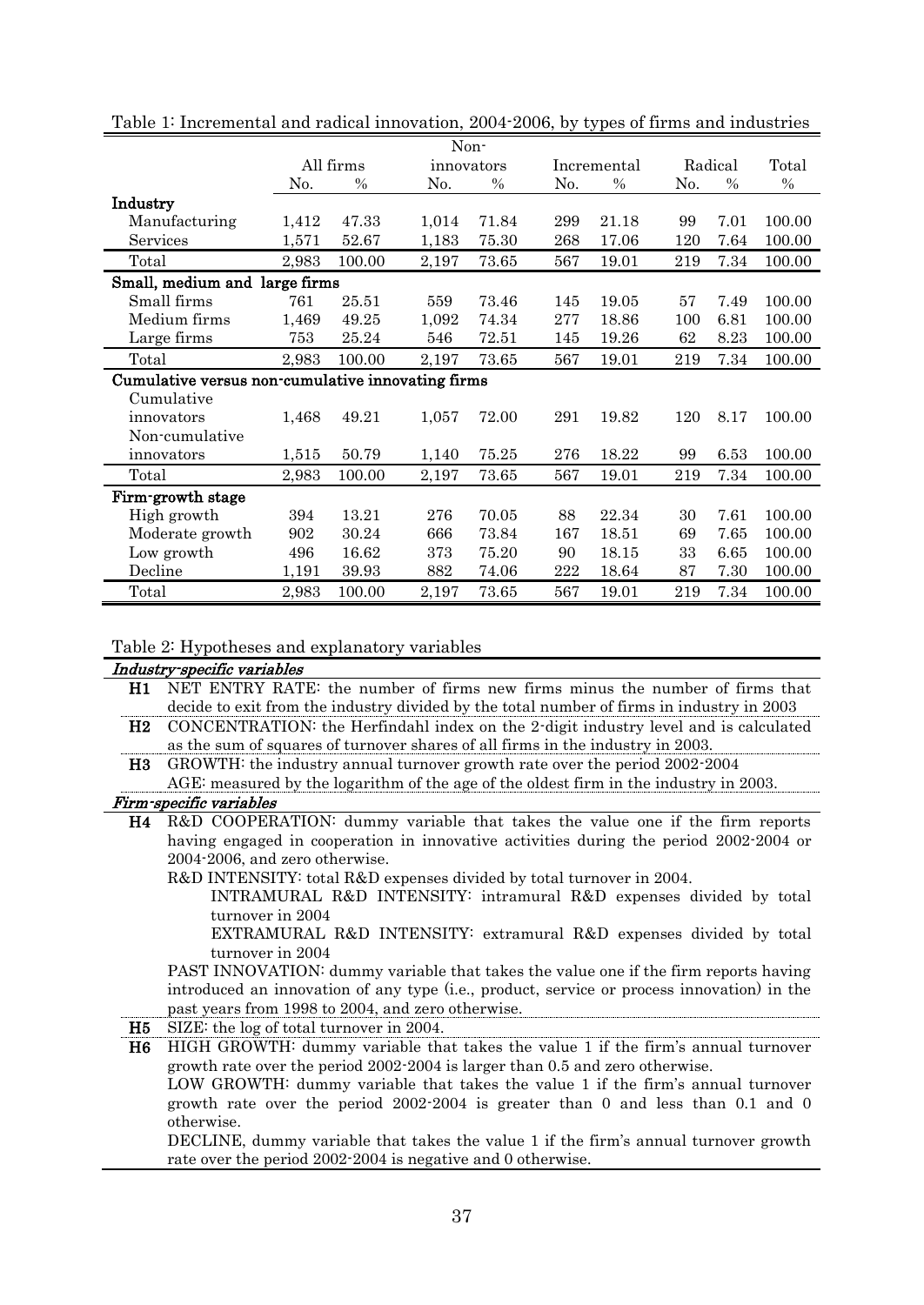|  | Table 3: Descriptive statistics of the empirical variables for all firms |  |
|--|--------------------------------------------------------------------------|--|
|  |                                                                          |  |

| Variable                          | Obs  | Mean     | Std. Dev. | Min            | Max            |
|-----------------------------------|------|----------|-----------|----------------|----------------|
| Innovation outcome                | 2983 | 0.337    | 0.609     | $\Omega$       | $\overline{2}$ |
| Industry-specific characteristics |      |          |           |                |                |
| NET ENTRY RATE                    | 2983 | $-0.301$ | 0.125     | $-0.899$       | $-0.081$       |
| <b>CONCENTRATION</b>              | 2983 | 0.032    | 0.065     | 0.002          | 0.604          |
| <b>GROWTH</b>                     | 2983 | 0.032    | 0.140     | $-0.315$       | 0.571          |
| AGE                               | 2983 | 4.856    | 0.507     | 2.773          | 5.986          |
| Firm-specific characteristics     |      |          |           |                |                |
| <b>R&amp;D COOPERATION</b>        | 2983 | 0.214    | 0.410     | $\theta$       |                |
| <b>R&amp;D INTENSITY</b>          | 2983 | 0.022    | 0.067     | $\overline{0}$ | 0.990          |
| INTRAMURAL R&D INTENSITY          | 2983 | 0.005    | 0.027     | $\Omega$       | 0.509          |
| EXTRAMURAL R&D INTENSITY          | 2983 | 0.016    | 0.058     | $\theta$       | 0.973          |
| PAST INNOVATION                   | 2983 | 0.492    | 0.500     | $\Omega$       | 1              |
| <b>SIZE</b>                       | 2983 | 14.756   | 1.856     | 8.700          | 22.294         |
| <b>HIGH GROWTH</b>                | 2983 | 0.132    | 0.339     | $\theta$       |                |
| <b>LOW GROWTH</b>                 | 2983 | 0.166    | 0.372     | $\Omega$       |                |
| <b>DECLINE</b>                    | 2983 | 0.399    | 0.490     | 0              |                |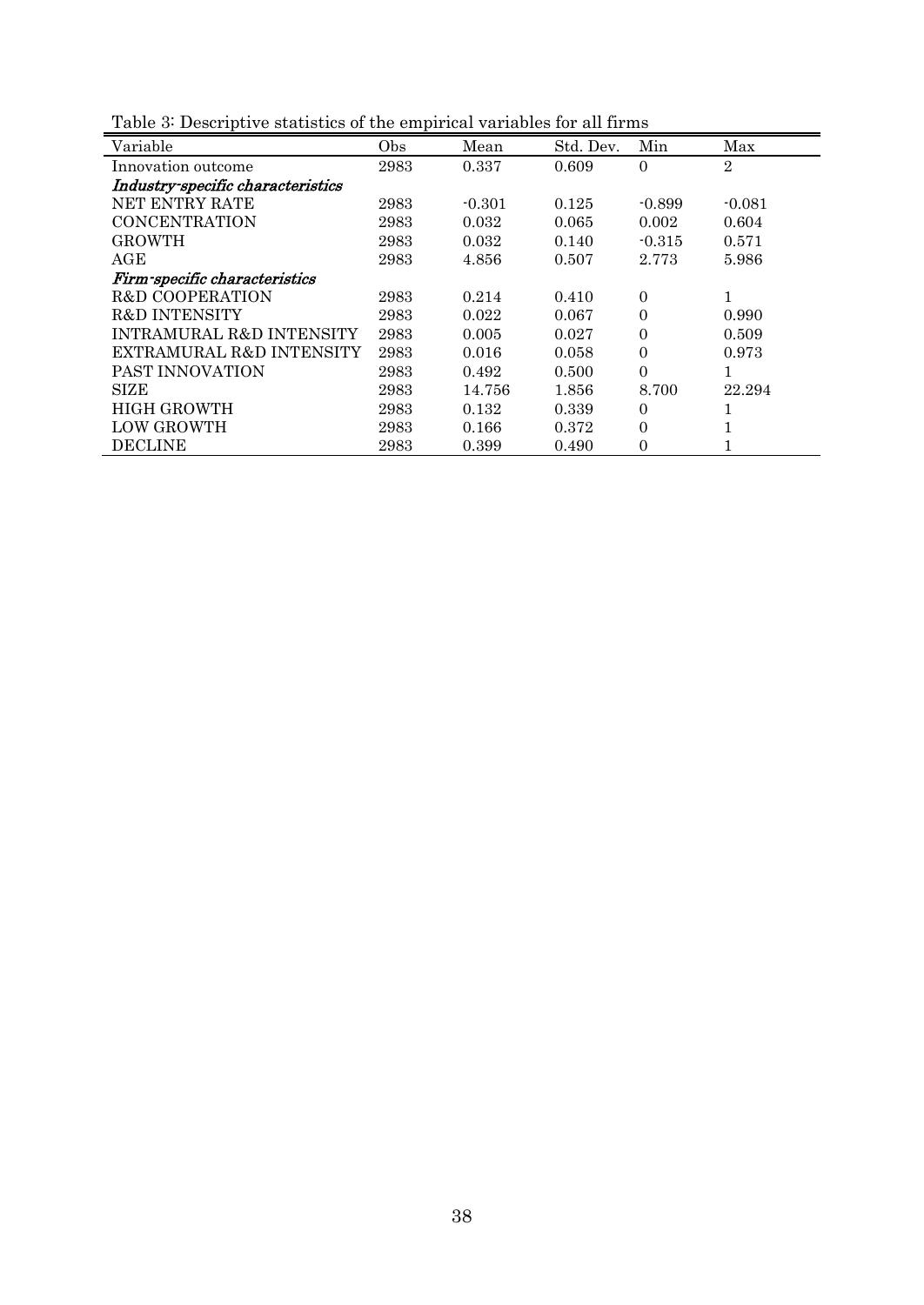|                                               |                       | Model 1                         |                       |                      | Model 2                         |                       |
|-----------------------------------------------|-----------------------|---------------------------------|-----------------------|----------------------|---------------------------------|-----------------------|
|                                               | No-innovation         | Incremental<br>innovation       | Radical<br>innovation | No-innovation        | Incremental<br>innovation       | Radical<br>innovation |
| Industry-specific characteristics             |                       |                                 |                       |                      |                                 |                       |
| NET ENTRY RATE                                | $-0.480***$ (0.088)   | $0.289***$ $(0.055)$            | $0.191***$ $(0.036)$  | $-0.480***$ (0.088)  | $0.289***$ $(0.055)$            | $0.191***$ $(0.036)$  |
| <b>CONCENTRATION</b>                          | $-0.476***$ (0.162)   | $0.522***$ $(0.136)$            | $-0.046(0.097)$       | $-0.477***$ (0.162)  | $0.522***$ $(0.136)$            | $-0.046(0.097)$       |
| <b>GROWTH</b>                                 | $0.335***$ $(0.064)$  | $-0.202***$ (0.039)             | $-0.133***$ $(0.026)$ | $0.334***$ $(0.064)$ | $-0.201***$ (0.039)             | $-0.133***$ (0.026)   |
| AGE<br>Firm-specific characteristics          | $0.041*$ (0.022)      | $-0.025*(0.013)$                | $-0.016*(0.009)$      | $0.041*(0.022)$      | $-0.025*(0.013)$                | $-0.016*(0.009)$      |
| <b>R&amp;D COOPERATION</b>                    | $-0.284***$ (0.023)   | $0.199***$ $(0.021)$            | $0.085***$ $(0.015)$  | $-0.284***$ (0.023)  | $0.199***$ $(0.021)$            | $0.085***(0.15)$      |
| <b>R&amp;D INTENSITY</b>                      | $-0.323***$ $(0.110)$ | $0.195***$ $(0.067)$            | $0.128***$ $(0.044)$  |                      |                                 |                       |
| <b>INTRAMURAL R&amp;D</b><br><b>INTENSITY</b> |                       |                                 |                       | $-0.369(0.263)$      | 0.222(0.159)                    | 0.147(0.105)          |
| EXTRAMURAL R&D<br><b>INTENSITY</b>            |                       |                                 |                       | $-0.312**$ $(0.130)$ | $0.188**$ $(0.079)$             | $0.124**$ $(0.052)$   |
| PAST INNOVATION                               | $0.028*(0.017)$       | $-0.017*(0.010)$                | $-0.011*(0.007)$      | $0.028*(0.017)$      | $-0.017*(0.010)$                | $-0.011*(0.007)$      |
| <b>SIZE</b>                                   | 0.007(0.004)          | $-0.004(0.003)$                 | $-0.003(0.002)$       | 0.007(0.004)         | $-0.004(0.003)$                 | $-0.003(0.002)$       |
| <b>HIGH GROWTH</b>                            | $-0.023(0.025)$       | 0.014(0.015)                    | 0.010(0.011)          | $-0.023(0.026)$      | 0.014(0.15)                     | 0.009(0.011)          |
| <b>LOW GROWTH</b>                             | 0.007(0.024)          | $-0.005(0.015)$                 | $-0.003(0.009)$       | 0.007(0.024)         | $-0.004(0.015)$                 | $-0.003(0.009)$       |
| <b>DECLINE</b>                                | $-0.009(0.019)$       | 0.006(0.012)                    | 0.004(0.008)          | $-0.009(0.019)$      | 0.005(0.011)                    | 0.004(0.008)          |
| Industry dummies                              |                       | Yes                             |                       |                      | Yes                             |                       |
| Log-Likelihood<br>$\chi^2$<br><b>AIC</b>      |                       | $-2039.5$<br>292.7***<br>4114.9 |                       |                      | $-2039.4$<br>293.4***<br>4116.9 |                       |
| p <sub>j</sub><br>fi<br>Sample Size           | 75.1<br>73.7          | 18.4<br>19.0<br>2983            | 6.5<br>7.3            | 75.1<br>73.7         | 18.4<br>19.0<br>2983            | $6.5\,$<br>7.3        |

Table 4: Estimated marginal effects on the probability of each firm's innovation decisions for all firms

Notes: Figures in parentheses are robust standard errors. \*, \*\* and \*\*\* mean that coefficients are statistically significant at 10%, 5% and 1% level, respectively. The indicator  $p_j$  measures the predicted probability for choice j, while  $f_j$  reported the observed frequency for choice j. The reference category in firm's stages of growth is moderate growth, meaning firms with annual growth between 0.1 and 0.5.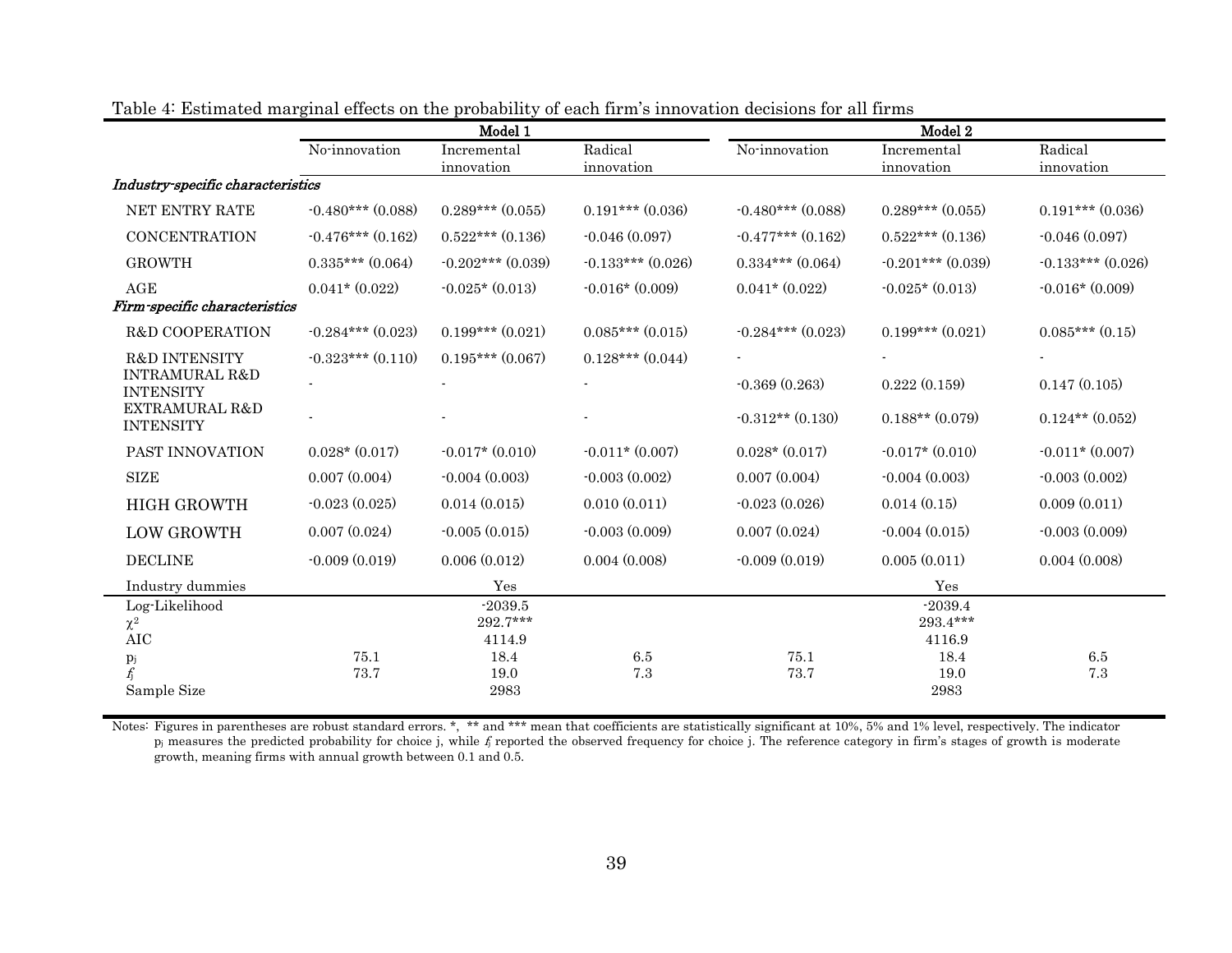|                                               |                     | Manufacturing        |                    |                       | Services              |                       |
|-----------------------------------------------|---------------------|----------------------|--------------------|-----------------------|-----------------------|-----------------------|
|                                               | No-innovation       | Incremental          | Radical            | No-innovation         | Incremental           | Radical               |
|                                               |                     | innovation           | innovation         |                       | innovation            | innovation            |
| Industry-specific characteristics             |                     |                      |                    |                       |                       |                       |
| NET ENTRY RATE                                | $-0.990***$ (0.165) | $0.636***(0.113)$    | $0.355***$ (0.062) | $-0.419***$ (0.130)   | $0.255***(0.080)$     | $0.163***(0.052)$     |
| <b>CONCENTRATION</b>                          | 0.734(0.492)        | $-0.471(0.317)$      | $-0.263(0.177)$    | $-0.725***$ $(0.198)$ | $0.650***$ $(0.155)$  | 0.075(0.115)          |
| <b>GROWTH</b>                                 | $0.299**$ $(0.127)$ | $-0.192**$ (0.083)   | $-0.107**$ (0.046) | $0.592***$ $(0.105)$  | $-0.361***$ $(0.067)$ | $-0.231***$ (0.043)   |
| AGE<br>Firm-specific characteristics          | $0.101**$ (0.047)   | $-0.101***$ (0.036)  | $-0.001(0.020)$    | 0.042(0.027)          | 0.026(0.017)          | $-0.016(0.011)$       |
|                                               |                     |                      |                    |                       |                       |                       |
| <b>R&amp;D COOPERATION</b>                    | $-0.275***$ (0.034) | $0.220***$ $(0.031)$ | $0.055***$ (0.019) | $-0.262***$ (0.030)   | $0.136***$ $(0.015)$  | $0.126***$ $(0.0175)$ |
| <b>INTRAMURAL R&amp;D</b><br><b>INTENSITY</b> | $-0.431(0.488)$     | 0.277(0.314)         | 0.154(0.175)       | $-0.235(0.298)$       | 0.143(0.182)          | 0.092(0.116)          |
| EXTRAMURAL R&D<br><b>INTENSITY</b>            | $-0.643***$ (0.239) | $0.711***$ $(0.246)$ | $-0.068(0.127)$    | $-0.220(0.175)$       | 0.134(0.107)          | 0.086(0.069)          |
| PAST INNOVATION                               | 0.036(0.025)        | $-0.023(0.016)$      | $-0.013(0.009)$    | 0.017(0.023)          | $-0.010(0.014)$       | $-0.007(0.009)$       |
| <b>SIZE</b>                                   | 0.006(0.006)        | $-0.004(0.004)$      | $-0.002(0.002)$    | 0.003(0.006)          | $-0.002(0.004)$       | $-0.001(0.002)$       |
| <b>DECLINE</b>                                | 0.040(0.028)        | $-0.026(0.018)$      | $-0.014(0.010)$    | $-0.047*(0.026)$      | $0.028*(0.016)$       | $0.019*(0.011)$       |
| <b>HIGH GROWTH</b>                            | $-0.024(0.037)$     | 0.015(0.023)         | 0.009(0.014)       | $-0.016(0.035)$       | 0.010(0.020)          | 0.007(0.014)          |
| LOW GROWTH                                    | 0.003(0.036)        | $-0.002(0.023)$      | $-0.009(0.013)$    | 0.019(0.0312)         | $-0.012(0.019)$       | $-0.007(0.012)$       |
| <b>DECLINE</b>                                | 0.040(0.028)        | $-0.026(0.018)$      | $-0.014(0.010)$    | $-0.047*(0.026)$      | $0.028*(0.016)$       | $0.019*(0.011)$       |
| Industry dummies                              |                     | Yes                  |                    |                       | Yes                   |                       |
| Log-Likelihood                                |                     | $-967.4$             |                    |                       | $-1031.0$             |                       |
| $\chi^2$                                      |                     | 185.8***             |                    |                       | 169.01***             |                       |
| <b>AIC</b>                                    |                     | 1976.8               |                    |                       | 2095.9                |                       |
| $p_j$                                         | 74.0                | $20.2\,$             | 5.8                | 77.1                  | 17.0                  | 5.9                   |
| Sample Size                                   | 71.8                | 21.2<br>1412         | 7.0                | 75.3                  | 17.1<br>1571          | 7.6                   |
|                                               |                     |                      |                    |                       |                       |                       |

Table 5: Estimated marginal effects on the probability of each firm's innovation decisions for firms operating in manufacturing industries and in service industries

Notes: Figures in parentheses are robust standard errors. \*, \*\* and \*\*\* mean that coefficients are statistically significant at 10%, 5% and 1% level, respectively. The indicator  $p_j$  measures the predicted probability for choice j, while  $f_j$  reported the observed frequency for choice j. The reference category in firm's stages of growth is moderate growth, meaning firms with annual growth between 0.1 and 0.5.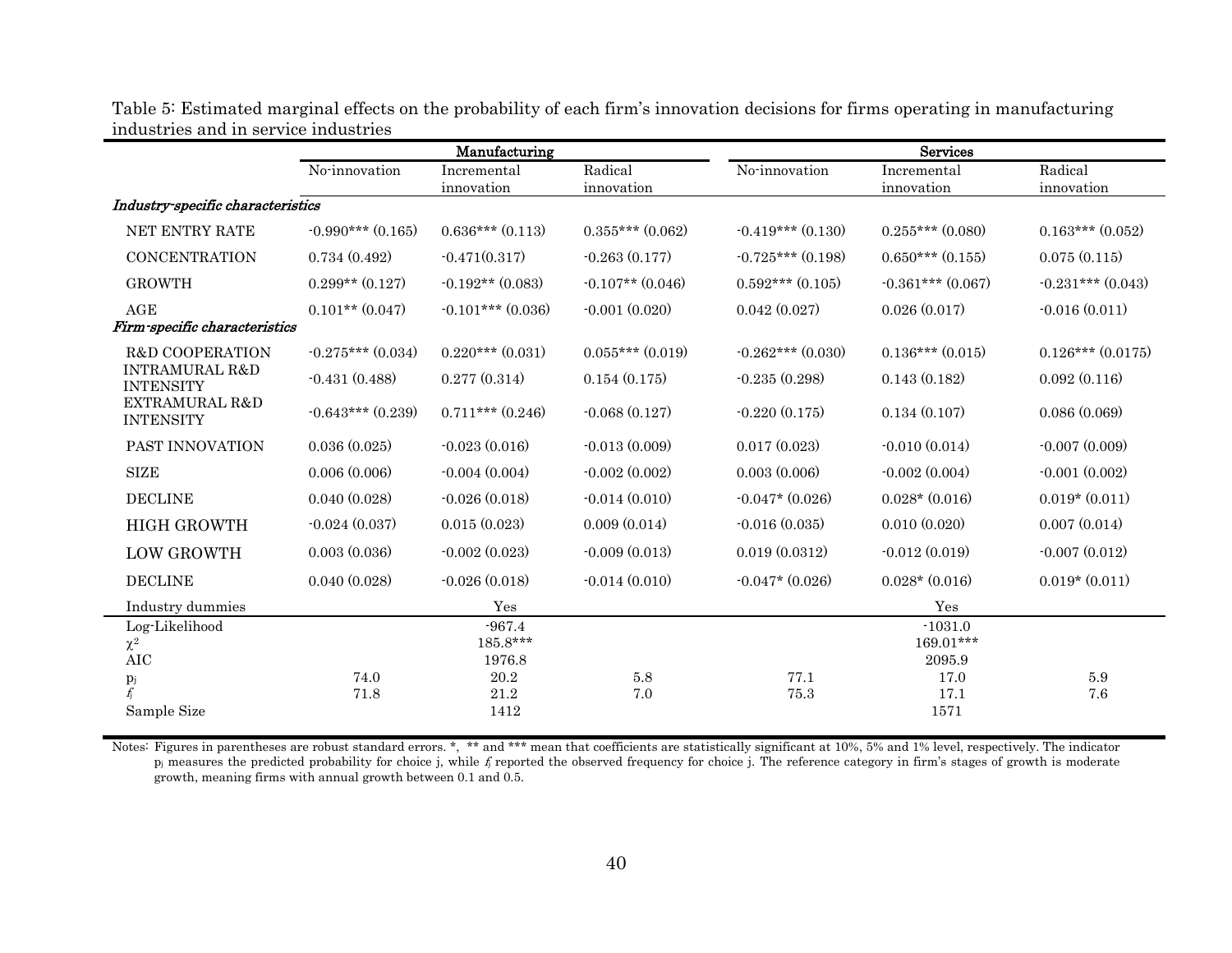|                                               | Scale intensive        |                       |                       |                        | Science based          |                        | Supplier dominated     |                       |                       |
|-----------------------------------------------|------------------------|-----------------------|-----------------------|------------------------|------------------------|------------------------|------------------------|-----------------------|-----------------------|
|                                               | No-                    | Incremental           | Radical               | No-                    | Incremental            | Radical                | No-                    | Incremental           | Radical               |
|                                               | innovation             | innovation            | innovation            | innovation             | innovation             | innovation             | innovation             | innovation            | innovation            |
| Industry-specific characteristics             |                        |                       |                       |                        |                        |                        |                        |                       |                       |
| NET ENTRY RATE                                | $-0.710**$<br>(0.367)  | $0.419*$<br>(0.219)   | $0.291*$<br>(0.152)   | $-0.302$<br>(0.215)    | 0.179(0.128)           | 0.123<br>(0.088)       | $-0.559***$<br>(0.173) | $0.387***$<br>(0.124) | 0.172<br>(0.055)      |
| <b>CONCENTRATION</b>                          | $-0.554$<br>(0.438)    | 0.327(0.260)          | 0.227<br>(0.180)      | $-1.222***$<br>(0.352) | $1.093***$<br>(0.288)  | 0.129<br>(0.161)       | 0.442<br>(0.308)       | $-0.306(0.217)$       | $-0.136$<br>(0.093)   |
| <b>GROWTH</b>                                 | 0.190<br>(0.331)       | $-0.112(0.195)$       | $-0.078$<br>(0.136)   | $0.682***$<br>(0.127)  | $-0.404***$<br>(0.081) | $-0.278***$<br>(0.056) | 0.129<br>(0.158)       | $-0.089(0.111)$       | $-0.040$<br>(0.048)   |
| $\rm AGE$                                     | 0.016<br>(0.056)       | $-0.049(0.040)$       | 0.034<br>(0.027)      | $-0.010$<br>(0.048)    | 0.006(0.028)           | 0.004<br>(0.019)       | 0.036<br>(0.047)       | $-0.025(0.033)$       | $-0.011$<br>(0.014)   |
| Firm-specific characteristics                 |                        |                       |                       |                        |                        |                        |                        |                       |                       |
| R&D COOPERATION                               | $-0.249***$<br>(0.036) | $0.124***$<br>(0.018) | $0.125***$<br>(0.022) | $0.296***$<br>(0.044)  | $0.228***$<br>(0.040)  | $0.068**$<br>(0.029)   | $-0.185***$<br>(0.040) | $0.116***$<br>(0.024) | $0.070***$<br>(0.019) |
| <b>INTRAMURAL R&amp;D</b><br><b>INTENSITY</b> | $-0.236$<br>(0.446)    | 0.139(0.263)          | 0.097<br>(0.183)      | $-0.287$<br>(0.391)    | 0.170(0.231)           | 0.117<br>(0.159)       | $-0.192$<br>(0.572)    | 0.132(0.396)          | 0.059<br>(0.176)      |
| EXTRAMURAL R&D<br><b>INTENSITY</b>            | $-0.530*$<br>(0.294)   | $0.312*$<br>(0.174)   | $0.217*$<br>(0.121)   | $-0.444*$<br>(0.253)   | $0.263*$<br>(0.150)    | $0.181*$<br>(0.105)    | $-0.201$<br>(0.170)    | 0.139(0.120)          | 0.062<br>(0.052)      |
| PAST INNOVATION                               | 0.006<br>(0.029)       | $-0.003(0.017)$       | $-0.002$<br>(0.012)   | 0.047<br>(0.034)       | $-0.028(0.020)$        | $-0.019$<br>(0.014)    | 0.002<br>(0.026)       | $-0.002(0.018)$       | $-0.001$<br>(0.008)   |
| ${\rm SIZE}$                                  | 0.007<br>(0.008)       | $-0.004(0.005)$       | $-0.003$<br>(0.003)   | 0.005<br>(0.009)       | $-0.003(0.006)$        | $-0.002$<br>(0.004)    | 0.006<br>(0.007)       | $-0.004(0.005)$       | $-0.002$<br>(0.002)   |
| <b>HIGH GROWTH</b>                            | $-0.015$<br>(0.043)    | 0.009(0.025)          | 0.006<br>(0.018)      | $-0.068$<br>(0.055)    | 0.038(0.030)           | 0.029<br>(0.025)       | 0.003<br>(0.040)       | $-0.002(0.028)$       | $-0.001$<br>(0.012)   |
| <b>LOW GROWTH</b>                             | 0.046<br>(0.040)       | $-0.029(0.025)$       | $-0.018$<br>(0.015)   | $-0.073$<br>(0.051)    | 0.041(0.028)           | 0.031<br>(0.023)       | 0.012)                 | $-0.008(0.025)$       | $-0.004$<br>(0.011)   |
| <b>DECLINE</b>                                | 0.017<br>(0.032)       | $-0.010(0.019)$       | $-0.007$<br>(0.013)   | $-0.131***$<br>(0.042) | $0.075***$<br>(0.024)  | $0.056***$<br>(0.019)  | 0.036<br>(0.029)       | $-0.025(0.021)$       | $-0.011$<br>(0.009)   |
| Industry dummies                              |                        | No                    |                       |                        | N <sub>o</sub>         |                        |                        | No                    |                       |

Table 6: Estimated marginal effects on the probability of each firm's innovation decisions for firms operating in industry-types based on the Pavitt (1984) taxonomy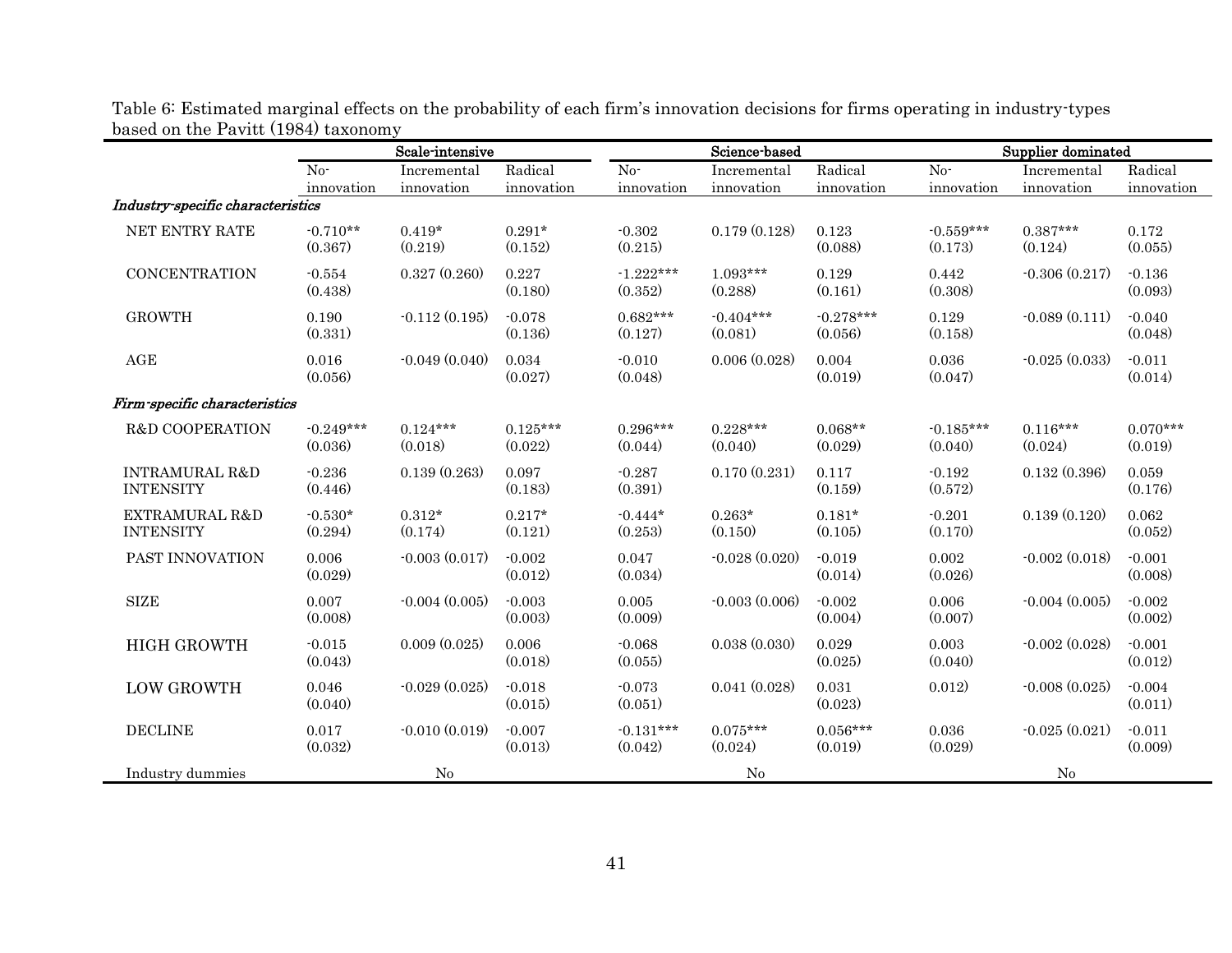Table 6: Estimated marginal effects on the probability of each firm's innovation decisions for firms operating in industry-types based on the Pavitt (1984) taxonomy (cont.)

| .                |          | $\cdots$ |          |          |      |     |          |          |      |  |
|------------------|----------|----------|----------|----------|------|-----|----------|----------|------|--|
| Log-Likelihood   | $-780.9$ |          |          | $-542.5$ |      |     |          | $-518.5$ |      |  |
| $\sim$<br>$\sim$ | 86.0***  |          |          | 130.9*** |      |     | 65.05*** |          |      |  |
| $\rm AIC$        | 1591.9   |          |          | 1116.9   |      |     | 1064.9   |          |      |  |
| pj               | 73.1     | 19.9     | $\cdots$ | 74.1     | 19.1 | 6.9 | 82.4     | 14.0     | 3.6  |  |
|                  | 71.9     | 19.9     | 8.2      | 71.9     | 19.8 | 8.3 | 80.9     | 14.5     | ±. ( |  |
| Sample Size      |          | 1081     |          |          | 794  |     |          | 925      |      |  |
|                  |          |          |          |          |      |     |          |          |      |  |

Notes: Figures in parentheses are robust standard errors. \*, \*\* and \*\*\* mean that coefficients are statistically significant at 10%, 5% and 1% level, respectively. The indicator  $p_j$  measures the predicted probability for choice j, while  $f_j$  reported the observed frequency for choice j. The reference category in firm's stages of growth is moderate growth, meaning firms with annual growth between 0.1 and 0.5.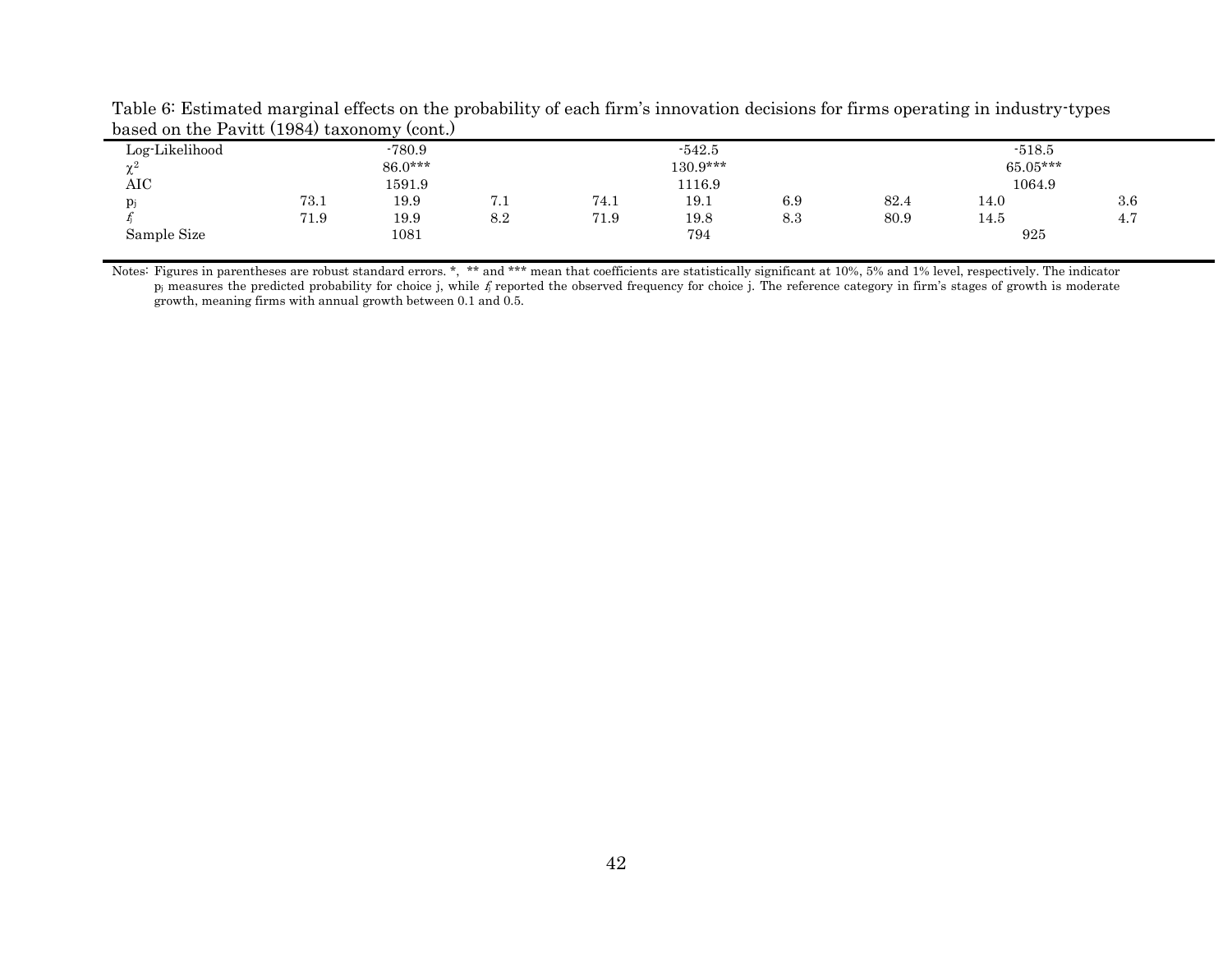|                                                                      |                      | Small firms                     |                       |                       | Large firms                 |                            |
|----------------------------------------------------------------------|----------------------|---------------------------------|-----------------------|-----------------------|-----------------------------|----------------------------|
|                                                                      | No-innovation        | Incremental<br>innovation       | Radical<br>innovation | No-innovation         | Incremental<br>innovation   | Radical<br>innovation      |
| Industry-specific characteristics                                    |                      |                                 |                       |                       |                             |                            |
| NET ENTRY RATE                                                       | $-0.549***$ (0.169)  | $0.338***$ $(0.109)$            | $0.212***$ (0.066)    | $-0.403**$ (0.172)    | $0.243**$ $(0.105)$         | $0.159**$ (0.069)          |
| <b>CONCENTRATION</b>                                                 | 0.106(0.256)         | $-0.065(0.157)$                 | $-0.041(0.098)$       | $-0.428(0.374)$       | $0.704**$ $(0.304)$         | $-0.276(0.201)$            |
| <b>GROWTH</b>                                                        | 0.131(0.128)         | $-0.081(0.079)$                 | $-0.051(0.049)$       | $0.348***$ $(0.121)$  | $-0.210***$ (0.075)         | $-0.138***$ $(0.050)$      |
| AGE<br>Firm-specific characteristics                                 | $0.122***$ $(0.045)$ | $-0.112***$ (0.037)             | $-0.010(0.021)$       | 0.057(0.046)          | $-0.035(0.028)$             | $-0.023(0.018)$            |
| <b>R&amp;D COOPERATION</b>                                           | $-0.358***$ (0.052)  | $0.251***$ $(0.049)$            | $0.107***$ $(0.036)$  | $-0.205***$ $(0.037)$ | $0.114***$ $(0.021)$        | $0.091***$ $(0.019)$       |
| <b>INTRAMURAL R&amp;D</b><br><b>INTENSITY</b>                        | $-0.218(0.416)$      | 0.134(0.256)                    | 0.084(0.161)          | $-3.427***$ (0.955)   | $2.071***$ (0.600)          | $1.356***$ $(0.392)$       |
| EXTRAMURAL R&D<br><b>INTENSITY</b>                                   | $-0.237(0.238)$      | 0.146(0.147)                    | 0.091(0.091)          | $-0.264(0.306)$       | 0.159(0.185)                | 0.104(0.121)               |
| PAST INNOVATION                                                      | 0.029(0.035)         | $-0.018(0.022)$                 | $-0.011(0.013)$       | 0.030(0.036)          | $-0.018(0.022)$             | $-0.012(0.015)$            |
| <b>SIZE</b>                                                          | 0.032(0.026)         | $-0.020(0.016)$                 | $-0.012(0.010)$       | 0.016(0.0134)         | $-0.010(0.008)$             | $-0.007(0.006)$            |
| <b>HIGH GROWTH</b>                                                   | $-0.023(0.065)$      | 0.065(0.060)                    | $-0.042**$ (0.018)    | $-0.024(0.051)$       | 0.014(0.030)                | 0.010(0.021)               |
| LOW GROWTH                                                           | 0.015(0.049)         | $-0.009(0.031)$                 | $-0.006(0.018)$       | 0.043(0.048)          | $-0.027(0.030)$             | $-0.016(0.017)$            |
| <b>DECLINE</b>                                                       | $-0.022(0.038)$      | $0.065**$ $(0.031)$             | $-0.044**$ (0.020)    | $-0.034(0.038)$       | 0.020(0.023)                | 0.014(0.016)               |
| Industry dummies                                                     |                      | Yes                             |                       |                       | Yes                         |                            |
| Log-Likelihood<br>$\chi^2$<br>AIC                                    |                      | $-510.9$<br>$95.0***$<br>1065.8 |                       |                       | 526.0<br>80.34***<br>1088.1 |                            |
| $\frac{\mathrm{p}_\mathrm{j}}{\mathrm{f}_\mathrm{j}}$<br>Sample Size | 75.1<br>73.5         | 18.7<br>19.1<br>761             | $6.1\,$<br>$7.5\,$    | 74.2<br>72.5          | 19.3<br>19.3<br>753         | $6.6\,$<br>$\!\!\!\!\!8.2$ |

Table 7: Estimated marginal effects on the probability of each firm's innovation decisions for small firms and large firms

Notes: Figures in parentheses are robust standard errors. \*, \*\* and \*\*\* mean that coefficients are statistically significant at 10%, 5% and 1% level, respectively. The indicator  $p_j$  measures the predicted probability for choice j, while  $f_j$  reported the observed frequency for choice j. The reference category in firm's stages of growth is moderate growth, meaning firms with annual growth between 0.1 and 0.5.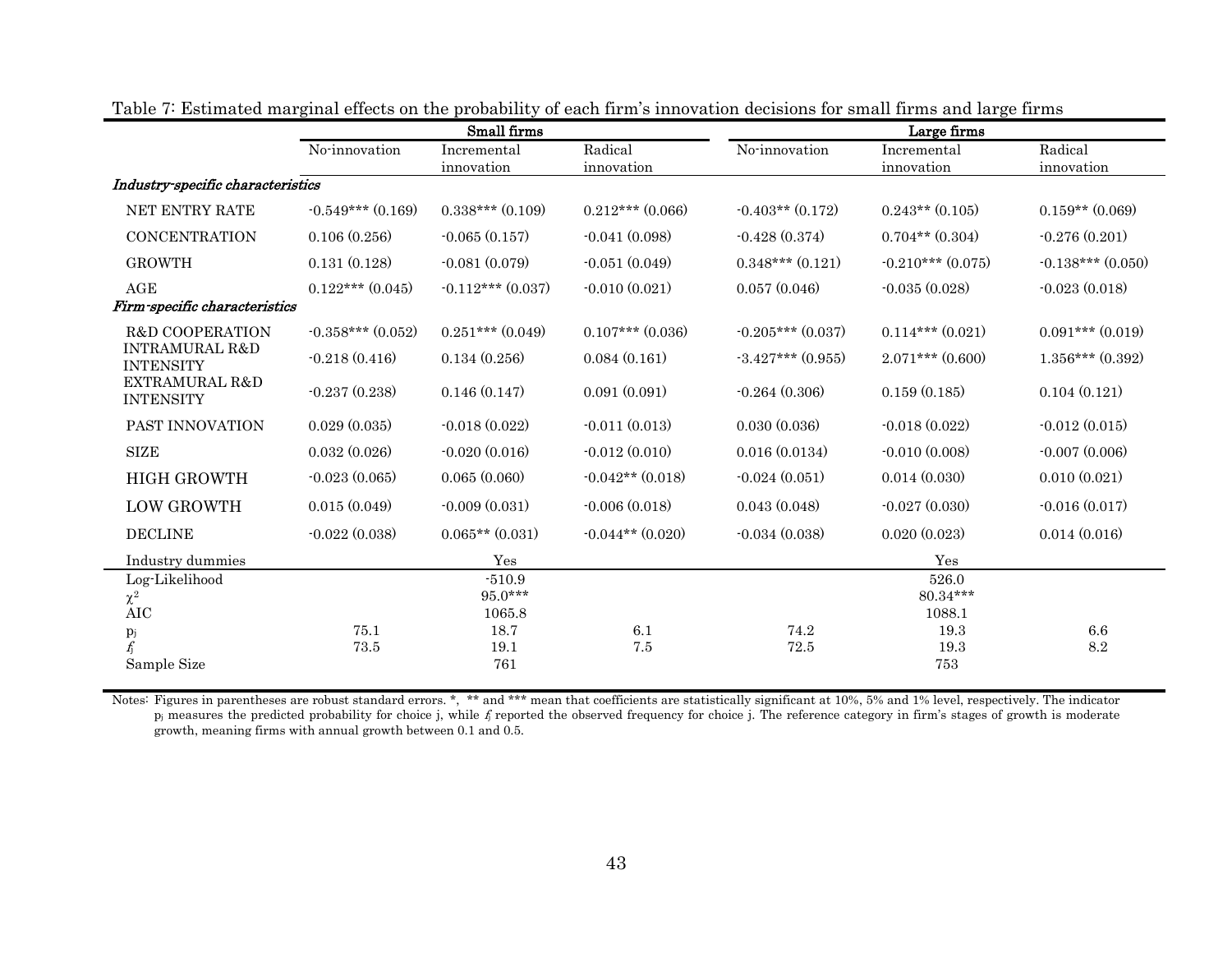|                                               |                      | Cumulative innovators           |                       | Non-cumulative innovators |                                  |                      |  |
|-----------------------------------------------|----------------------|---------------------------------|-----------------------|---------------------------|----------------------------------|----------------------|--|
|                                               | No-innovation        | Incremental                     | Radical               | No-innovation             | Incremental                      | Radical              |  |
| Industry-specific characteristics             |                      | innovation                      | innovation            |                           | innovation                       | innovation           |  |
| NET ENTRY RATE                                | $-0.424***$ (0.129)  | $0.247***$ $(0.077)$            | $0.178***$ $(0.055)$  | $-0.559***$ $(0.115)$     | $0.354***$ $(0.075)$             | $0.205***$ $(0.045)$ |  |
| <b>CONCENTRATION</b>                          | $-0.192(0.233)$      | 0.112(0.136)                    | 0.080(0.098)          | $-0.675***$ (0.218)       | $0.839***$ $(0.203)$             | $-0.165(0.139)$      |  |
| <b>GROWTH</b>                                 | $0.352***$ $(0.095)$ | $-0.205***$ (0.056)             | $-0.148***$ $(0.041)$ | $0.353***$ $(0.088)$      | $-0.224***$ (0.057)              | $-0.129***$ (0.033)  |  |
| AGE                                           | $0.082***$ $(0.032)$ | $-0.048***$ (0.019)             | $-0.034***$ (0.013)   | 0.002(0.030)              | $-0.002(0.019)$                  | $-0.001(0.011)$      |  |
| Firm-specific characteristics                 |                      |                                 |                       |                           |                                  |                      |  |
| <b>R&amp;D COOPERATION</b>                    | $-0.210***$ (0.027)  | $0.147***$ $(0.024)$            | $0.063***$ $(0.017)$  | $0.458***$ $(0.041)$      | $0.336***$ $(0.042)$             | $0.121***$ $(0.031)$ |  |
| <b>INTRAMURAL R&amp;D</b><br><b>INTENSITY</b> | 0.023(0.292)         | $-0.0135(0.170)$                | $-0.010(0.122)$       | $-1.279*(0.746)$          | $0.811*(0.476)$                  | $0.469*(0.275)$      |  |
| EXTRAMURAL R&D<br><b>INTENSITY</b>            | $-0.287**$ (0.134)   | $0.167**$ $(0.078)$             | $0.120**$ (0.057)     | $-0.761(0.650)$           | $1.158**$ (0.600)                | $-0.397(0.275)$      |  |
| PAST INNOVATION                               |                      |                                 |                       |                           |                                  |                      |  |
| <b>SIZE</b>                                   | 0.005(0.006)         | $-0.003(0.004)$                 | $-0.002(0.003)$       | 0.007(0.007)              | $-0.004(0.004)$                  | $-0.003(0.002)$      |  |
| <b>HIGH GROWTH</b>                            | $-0.012(0.034)$      | 0.007(0.020)                    | 0.005(0.014)          | $-0.043(0.040)$           | 0.026(0.024)                     | 0.016(0.016)         |  |
| LOW GROWTH                                    | 0.035(0.034)         | $-0.021(0.021)$                 | $-0.014(0.013)$       | $-0.023(0.035)$           | 0.014(0.021)                     | 0.009(0.013)         |  |
| <b>DECLINE</b>                                | $-0.022(0.028)$      | 0.013(0.016)                    | 0.009(0.012)          | $-0.007(0.027)$           | 0.004(0.017)                     | 0.002(0.010)         |  |
| Industry dummies                              |                      | Yes                             |                       |                           | Yes                              |                      |  |
| Log-Likelihood<br>$\chi^2$<br><b>AIC</b>      |                      | $-1059.8$<br>126.9***<br>2153.5 |                       |                           | $-949.8$<br>$210.6***$<br>1939.5 |                      |  |
| $p_j$<br>$f_1$<br>Sample Size                 | 73.3<br>72.0         | 19.5<br>19.8<br>1468            | $\!\!7.2$<br>8.2      | 77.0<br>75.3              | 17.5<br>18.2<br>1515             | 5.5<br>6.5           |  |

Table 8: Estimated marginal effects on the probability of each firm's innovation decisions for cumulative innovating firms and non-cumulative innovating firms

Notes: Figures in parentheses are robust standard errors. \*, \*\* and \*\*\* mean that coefficients are statistically significant at 10%, 5% and 1% level, respectively. The indicator  $p_j$  measures the predicted probability for choice j, while  $f_i$  reported the observed frequency for choice j. The reference category in firm's stages of growth is moderate growth, meaning firms with annual growth between 0.1 and 0.5.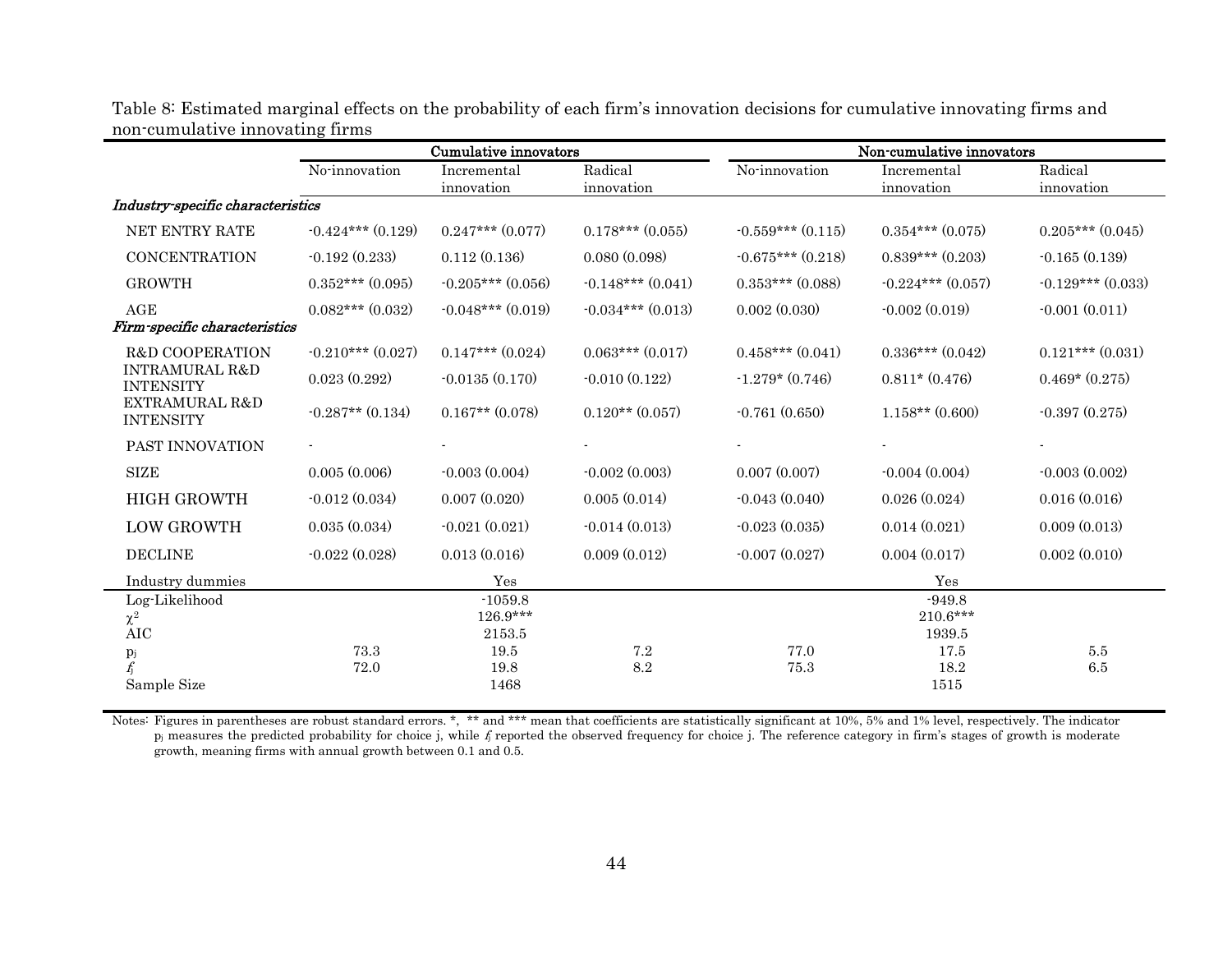#### Appendix

In order to investigate whether there is some sort of sample bias between the full CIS6 sample  $(N=4,721$  firms) and the sample used in this study  $(N=2,983)$  some descriptive statistics of selected variables for these two samples are provided in the Table A1. An inspection of Table A1 shows that this study sample is about two thirds of the full sample in size and that the average characteristics are almost identical, therefore there is not any apparent bias in the reduced sample. Of particular interest is the proportion of innovative firms, which only decreases marginally, and the R&D and cooperation variables, which are almost identical. Regarding the representativeness of the manufacturing and services industries they are equally represented in both samples, although the proportion of the services industries have increased slightly in this study, from 51% to 52% of the firms in the sample.

|                                     | Full CIS6 sample: 4,721 firms |           |                | This study sample: $2,983$ |        |           |                |                |
|-------------------------------------|-------------------------------|-----------|----------------|----------------------------|--------|-----------|----------------|----------------|
|                                     | Mean                          | Std. Dev. | Min.           | Max                        | Mean   | Std. Dev. | Min.           | Max.           |
| Variable                            |                               |           |                |                            |        |           |                |                |
| INNOVATION OUTCOME                  | 0.362                         | 0.627     | $\mathbf{0}$   | $\overline{2}$             | 0.337  | 0.609     | $\Omega$       | $\overline{2}$ |
| R&D COOPERATION                     | 0.254                         | 0.436     | $\theta$       | $\mathbf{1}$               | 0.250  | 0.433     | $\mathbf{0}$   | 1              |
| <b>R&amp;D INTENSITY</b>            | 0.017                         | 0.063     | $\theta$       | 0.927                      | 0.016  | 0.057     | $\Omega$       | 0.871          |
| <b>INTRA-MURAL R&amp;D INTENSIY</b> | 0.005                         | 0.032     | $\theta$       | 0.927                      | 0.004  | 0.024     | $\Omega$       | 0.457          |
| EXTRA-MURAL R&D INTENSITY           | 0.012                         | 0.051     | $\Omega$       | 0.871                      | 0.012  | 0.049     | $\Omega$       | 0.871          |
| SIZE                                | 14.989                        | 1.826     | 8.475          | 20.565                     | 14.967 | 1.807     | 8.475          | 20.565         |
| <b>MANUFACTURING</b>                | 0.493                         | 0.500     | $\overline{0}$ | $\mathbf{1}$               | 0.481  | 0.500     | $\overline{0}$ | 1              |
| <b>SERVICES</b>                     | 0.507                         | 0.500     | $\theta$       | $\mathbf{1}$               | 0.519  | 0.500     | $\overline{0}$ | 1              |

Table A1: Descriptive statistics of selected variables for the full CIS6 and this study samples

Note: All variables relate to the year 2006. Except for the innovation outcome variable, the values of the statistics are different from those presented in Table 3 which are used in model estimations because the latter refer to the lagged value of the explanatory variables.